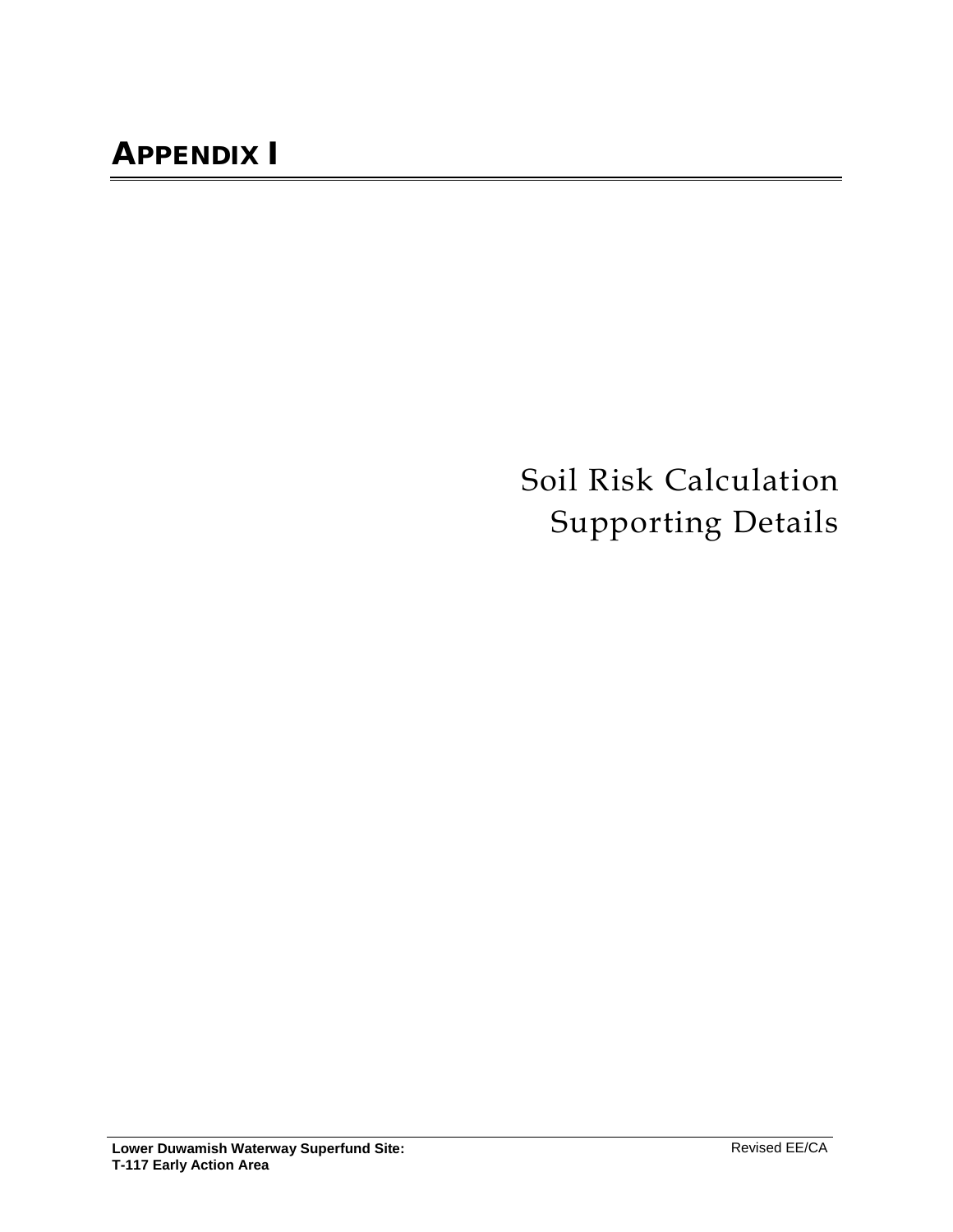# **Appendix I. Soil Risk Calculation Supporting Details**

This appendix provides the CERCLA back up risk calculations for Tables 4-3 and 4-4. These tables are provided below for reference.

|                            |                        |                                       | <b>Excess Cancer Risk at RyAL</b>                                           |                                                                                     |                                                             |                                                                     |  |
|----------------------------|------------------------|---------------------------------------|-----------------------------------------------------------------------------|-------------------------------------------------------------------------------------|-------------------------------------------------------------|---------------------------------------------------------------------|--|
| <b>COC</b>                 | <b>RvAL</b><br>(mg/kg) | Source of<br><b>RvAL</b> <sup>a</sup> | <b>MTCA</b><br><b>Unrestricted</b><br><b>Land Use</b><br>Total <sup>p</sup> | <b>MTCA</b><br><b>Unrestricted</b><br><b>Land Use</b><br>Incremental <sup>b,d</sup> | <b>CERCLA</b><br><b>Industrial</b><br>Scenario <sup>c</sup> | <b>CERCLA</b><br><b>Recreational</b><br>Scenario <sup>c, e, f</sup> |  |
| Arsenic <sup>d</sup>       | 7.3                    | <b>MTCA Method B</b>                  | $1 \times 10^{-5}$                                                          | 0                                                                                   | 0                                                           | 0                                                                   |  |
| Silver                     | 400                    | <b>MTCA Method B</b>                  | nc                                                                          | nc                                                                                  | nc                                                          | nc                                                                  |  |
| <b>CPAH TEQ</b>            | 0.14                   | <b>MTCA Method B</b>                  | $6 \times 10^{-6}$                                                          | $6 \times 10^{-6}$                                                                  | $7 \times 10^{-7}$                                          | $6 \times 10^{-6}$                                                  |  |
| <b>Total PCBs</b>          | 1.0                    | Method B/TSCA                         | $2 \times 10^{-6}$                                                          | $2 \times 10^{-6}$                                                                  | $1 \times 10^{-6}$                                          | $7 \times 10^{-7}$                                                  |  |
| Dioxin/furan<br><b>TEQ</b> | $1.1 \times 10^{-5}$   | <b>MTCA Method B</b>                  | $1 \times 10^{-6}$                                                          | $1 \times 10^{-6}$                                                                  | $6 \times 10^{-7}$                                          | $4 \times 10^{-7}$                                                  |  |
| <b>Total</b>               |                        |                                       | $2 \times 10^{-5}$                                                          | $9 \times 10^{-6}$                                                                  | $2 \times 10^{-6}$                                          | $7 \times 10^{-6}$                                                  |  |

**Table I-1. T-117 Upland Study Area total risks for soil removal action levels**

Note: Table I-1 is the same as Table 4-3 in the main document.

- <sup>a</sup> For total PCBs, the RvAL was based on the TSCA ARAR using MTCA Method B CUL development procedures. For other COCs, the MTCA Method B standard equation value was used.
- <sup>b</sup> Risk was calculated according to the standard MTCA Method B equation and assumptions with adjustments to the cPAH risk based on early life-stage exposure parameters (Table I-12). The 0.14-mg/kg cPAH RvAL is equivalent to a risk of 1  $\times$  10<sup>-6</sup> based on MTCA Method B default.
- <sup>c</sup> Risk was calculated according to CERCLA equations and assumptions appropriate to the scenario.
- The arsenic RvAL is based on natural background. The MTCA risk calculation was performed both using the natural background concentration and as the incremental risk above natural background.
- $e^e$  The exposure frequency for the recreational scenario was 48 days/yr.

The CERCLA recreational scenario risk calculation incorporates early life stage adjustments (Appendix I).

CERCLA – Comprehensive Environmental Response, Compensation, and Liability Act

COC – contaminant of concern

cPAH – carcinogenic polycyclic aromatic hydrocarbon

MTCA – Model Toxics Control Act

nc – non-carcinogens (not included in the MTCA total cancer risk analysis)

PCB – polychlorinated biphenyl RvAL – removal action level T-117 – Terminal 117 TSCA – Toxic Substances Control Act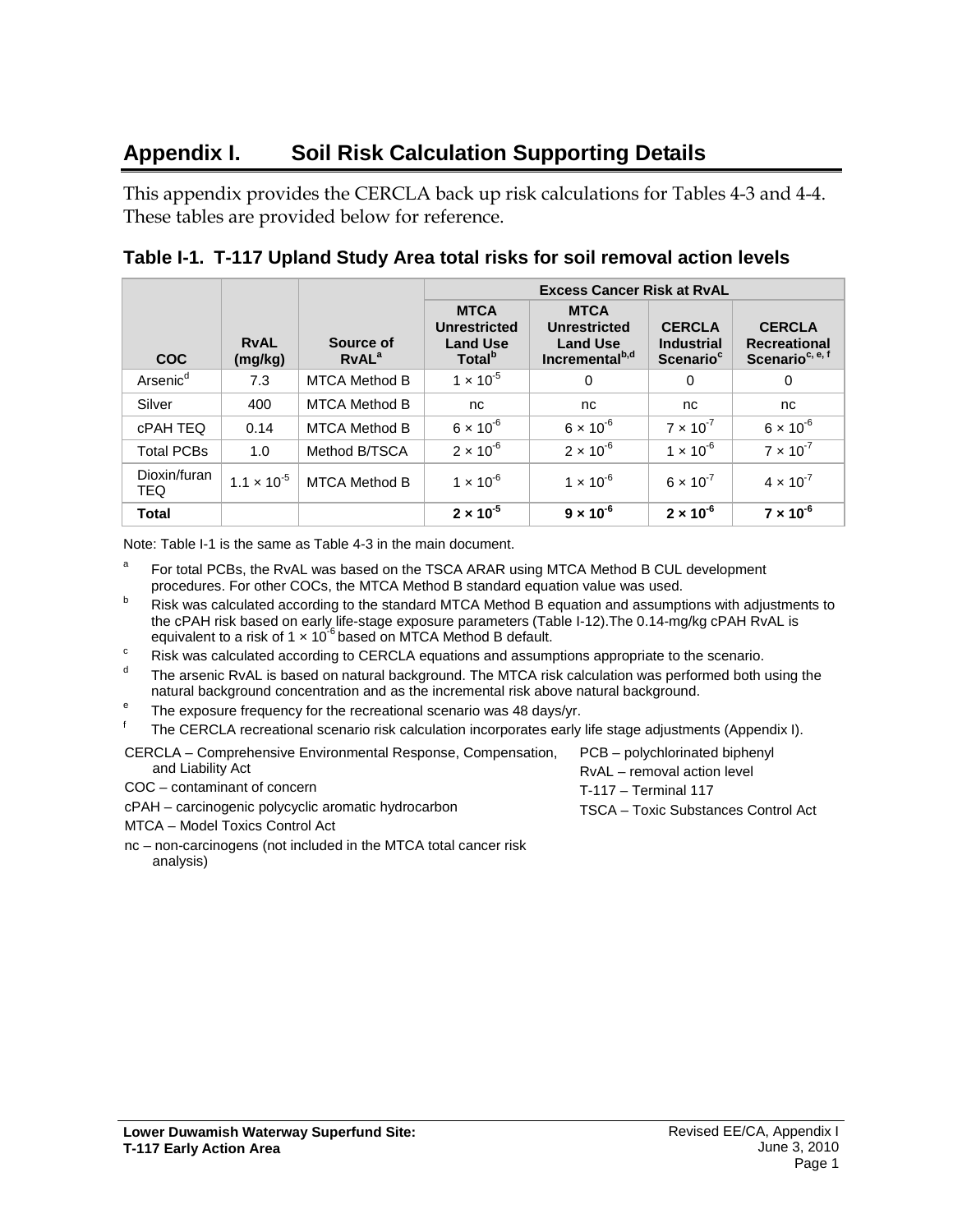## **Table I-2. T-117 Adjacent Streets and Residential Yards Study Area total risks for soil removal action levels**

|                                                |                        |             |                                                 | <b>Excess Cancer Risk at RyAL</b>                                   |                                                                                        |
|------------------------------------------------|------------------------|-------------|-------------------------------------------------|---------------------------------------------------------------------|----------------------------------------------------------------------------------------|
|                                                |                        |             | <b>MTCA</b>                                     |                                                                     | <b>CERCLA</b>                                                                          |
| <b>COC</b>                                     | <b>RvAL</b><br>(mg/kg) | <b>RvAL</b> | Source of Unrestricted<br>Land Use <sup>a</sup> | <b>Utility Worker Scenario</b><br>for Adjacent Streets <sup>b</sup> | <b>Residential Scenario for Adjacent</b><br>Streets and Residential Yards <sup>b</sup> |
| <b>Total PCBs</b>                              | 1.0                    | <b>TSCA</b> | $2 \times 10^{-6}$                              | $2 \times 10^{-8}$                                                  | $5 \times 10^{-6}$                                                                     |
| Dioxin/furan TEQ 1.1 $\times$ 10 <sup>-5</sup> |                        | Method B    | $1 \times 10^{-6}$                              | $1 \times 10^{-8}$                                                  | $2 \times 10^{-6}$                                                                     |
| Total                                          |                        |             | $3 \times 10^{-6}$                              | $3 \times 10^{-8}$                                                  | $7 \times 10^{-6}$                                                                     |

Note: Table I-2 is the same as Table 4-4 in the main document.

<sup>a</sup> Risk was calculated according to the standard MTCA Method B equation and assumptions.<br><sup>b</sup> Risk was calculated according to CERCLA equations and assumptions appropriate to the scenario. For the residential scenario, these are standard default assumptions used by EPA Regions 3, 6, and 9.

CERCLA – Comprehensive Environmental Response, Compensation, and Liability Act

PCB – polychlorinated biphenyl RvAL – removal action level

EPA – US Environmental Protection Agency

MTCA – Model Toxics Control Act

TEQ – toxic equivalent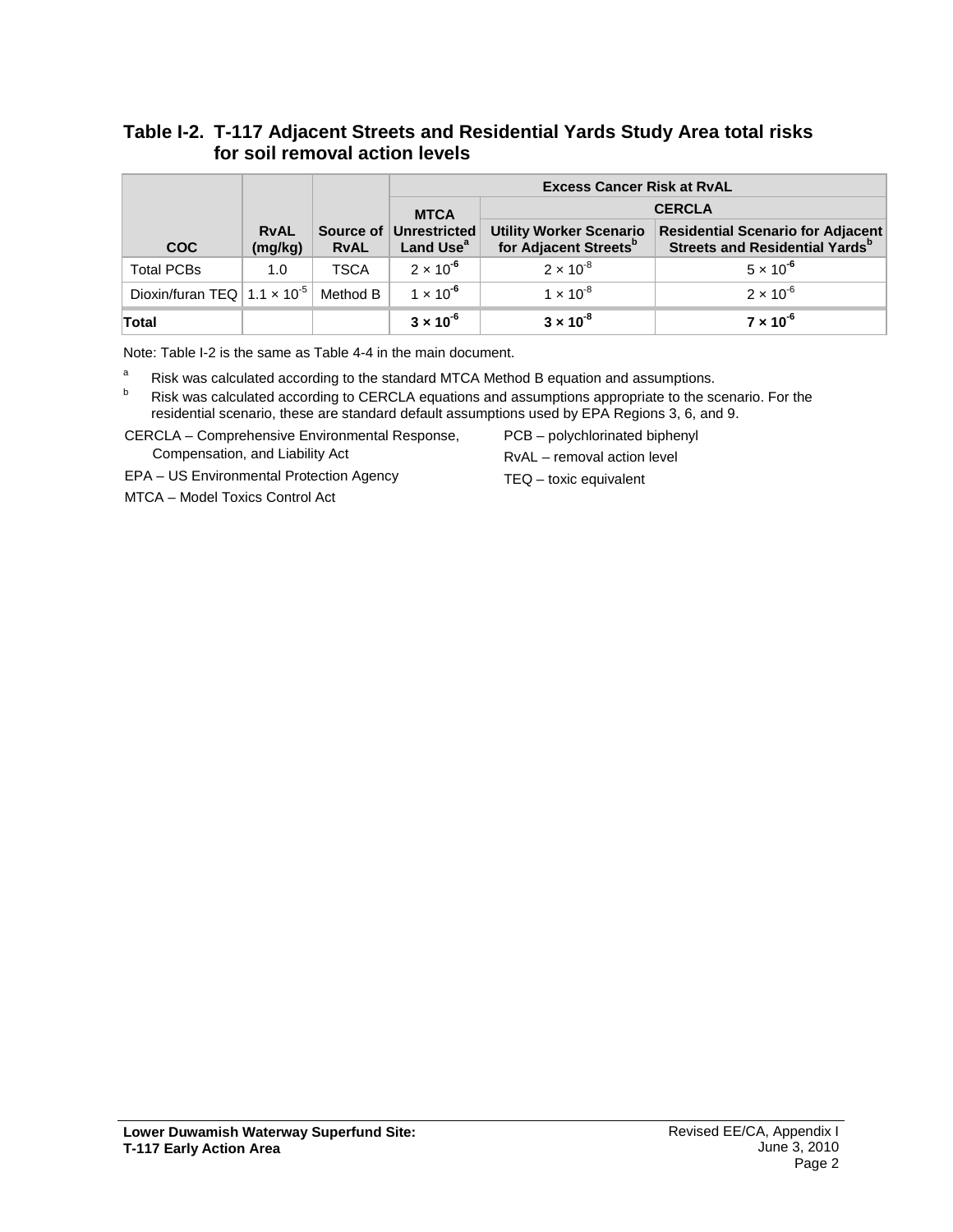|                                    |                                    |                      |                            | <b>Risk at CUL</b> |                           | <b>Scenario for</b> |                                           |  |
|------------------------------------|------------------------------------|----------------------|----------------------------|--------------------|---------------------------|---------------------|-------------------------------------------|--|
| Area                               |                                    | <b>CUL</b>           |                            | <b>MTCA</b> b      | <b>CERCLA<sup>c</sup></b> |                     | <b>Risk Evaluation</b>                    |  |
| (scenario)                         | <b>COC</b>                         | (mg/kg)              | Source of CUL <sup>a</sup> | (unitless)         | (unitless)                | <b>MTCA</b>         | <b>CERCLA</b>                             |  |
|                                    | Arsenic                            | 7.3                  | MTCA Method B <sup>d</sup> | $\Omega$           | $\mathbf 0$               |                     |                                           |  |
|                                    | cPAHs                              | 0.14                 | <b>MTCA Method B</b>       | $6 \times 10^{-6}$ | $7 \times 10^{-7}$        |                     |                                           |  |
| Upland                             | Silver                             | 400                  | <b>MTCA Method B</b>       | nc                 | nc                        |                     | <b>CERCLA</b>                             |  |
| (industrial)                       | <b>PCBs</b>                        | $\mathbf{1}$         | <b>TSCA</b>                | $2 \times 10^{-6}$ | $1 \times 10^{-6}$        | Method B            | Industrial                                |  |
|                                    | <b>TCDD</b>                        | $1.1 \times 10^{-5}$ | <b>MTCA Method B</b>       | $1 \times 10^{-6}$ | $6 \times 10^{-7}$        |                     |                                           |  |
|                                    | <b>Total</b>                       | na                   | na                         | $9 \times 10^{-6}$ | $2 \times 10^{-6}$        |                     |                                           |  |
|                                    | Arsenic                            | 7.3                  | <b>MTCA Method B</b>       | 0                  | 0                         |                     | <b>CERCLA</b><br>Method B<br>Recreational |  |
|                                    | cPAHs <sup>e</sup>                 | 0.14                 | <b>MTCA Method B</b>       | $6 \times 10^{-6}$ | $6 \times 10^{-6}$        |                     |                                           |  |
| Upland                             | Silver                             | 400                  | <b>MTCA Method B</b>       | nc                 | nc                        |                     |                                           |  |
| (recreational)                     | <b>PCBs</b>                        | $\mathbf{1}$         | <b>TSCA</b>                | $2 \times 10^{-6}$ | $7 \times 10^{-7}$        |                     |                                           |  |
|                                    | <b>TCDD</b>                        | $1.1 \times 10^{-5}$ | <b>MTCA Method B</b>       | $1 \times 10^{-6}$ | $4 \times 10^{-7}$        |                     |                                           |  |
|                                    | <b>Total</b>                       | na                   | na                         | $9 \times 10^{-6}$ | $7 \times 10^{-6}$        |                     |                                           |  |
|                                    | <b>PCBs</b>                        | 1                    | <b>TSCA</b>                | $2 \times 10^{-6}$ | $2 \times 10^{-8}$        |                     |                                           |  |
| <b>Streets</b><br>(utility worker) | <b>TCDD</b><br>related<br>to T-117 | $1.1 \times 10^{-5}$ | <b>MTCA Method B</b>       | $1 \times 10^{-6}$ | $1 \times 10^{-8}$        | <b>Method B</b>     | <b>CERCLA</b><br>Utility<br>Worker        |  |
|                                    | <b>Total</b>                       | na                   | na                         | $3 \times 10^{-6}$ | $3 \times 10^{-8}$        |                     |                                           |  |
|                                    | <b>PCBs</b>                        | $\mathbf{1}$         | <b>TSCA</b>                | $2 \times 10^{-6}$ | $5 \times 10^{-6}$        |                     |                                           |  |
| Yards<br>(residential)             | <b>TCDD</b>                        | $1.1 \times 10^{-5}$ | <b>MTCA Method B</b>       | $1 \times 10^{-6}$ | $2 \times 10^{-6}$        | Method B            | <b>CERCLA</b><br><b>Residential</b>       |  |
|                                    | <b>Total</b>                       | na                   | na                         | $3 \times 10^{-6}$ | $7 \times 10^{-6}$        |                     |                                           |  |

**Table I-3. Additive risks for cleanup levels**

<sup>a</sup> For PCBs, the CUL was based on the ARAR TSCA. For other COCs, MTCA Method B was the preferred source for CULs, unless it was not sufficiently protective, in which case the CERCLA CUL appropriate to the scenario was used.

b Risk is calculated for the CUL according to the standard MTCA Method B equation and assumptions.

Risk is calculated for the CUL according to CERCLA equations and assumptions appropriate to the scenario, as shown in Table I-4. For the residential scenario, these are standard default assumptions used by Regions 3/6/9.

 $\frac{d}{dx}$  Zero incremental risk above natural background.

The CERCLA risk calculation incorporates early life stage adjustments, as shown in Table I-4.

ARAR – applicable or relevant and appropriate requirement

COC – chemical of concern

CUL – cleanup level

na – not applicable

nc – non-carcinogens (not included in the MTCA/CERCLA total cancer risk analysis)

**Red text** indicates the most conservative risk at CUL.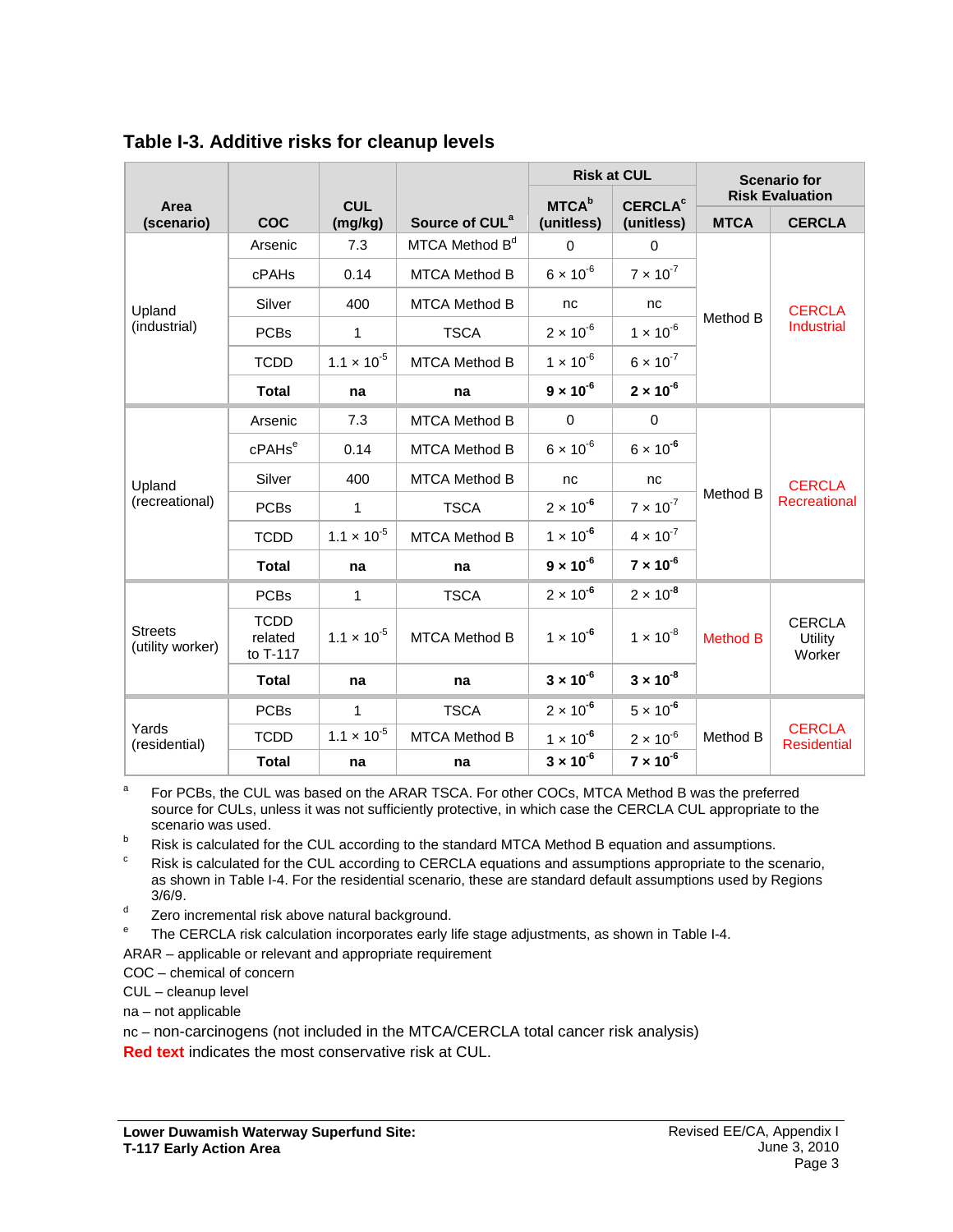## **Table I-4. Soil cleanup levels (CULs) for MTCA Method B and multiple CERCLA scenarios**

|                                               | COC (mg/kg) |                    |                |                    |               |  |
|-----------------------------------------------|-------------|--------------------|----------------|--------------------|---------------|--|
| <b>CUL Type</b>                               | <b>PCBs</b> | cPAHs <sup>a</sup> | <b>Arsenic</b> | <b>TCDD</b>        | <b>Silver</b> |  |
| MTCA Method B <sup>b</sup>                    |             | 0.14               | $7.3^{\circ}$  | $1 \times 10^{-5}$ | 400           |  |
| Region 3/6/9 Residential PRG                  | 0.22        | 0.0036             | 0.39           | $5 \times 10^{-6}$ | 390           |  |
| Region 3/6/9 Commercial/Industrial Worker PRG | 0.74        | 0.21               | 1.6            | $2 \times 10^{-5}$ | 5,100         |  |
| Utility Worker Scenario <sup>d</sup>          | 47          | 13                 | 101            | $1 \times 10^{-3}$ | 321,300       |  |
| Recreational Scenario <sup>e</sup>            | 1.6         | 0.0265             | 2.8            | $3 \times 10^{-5}$ | 2,850         |  |
| <b>Residential Scenario</b>                   | 0.22        | na                 | na             | $5 \times 10^{-6}$ | na            |  |

<sup>a</sup> Residential and recreational scenarios are adjusted as shown in Table I-7 to incorporate early life exposure.

The MTCA Method B value is the lower of the carcinogenic and noncarcinogenic values for soil (Soil Method B, Standard Formula Value, Direct Contact (ingestion only)), unrestricted land use.

<sup>c</sup> Background soil concentration for Arsenic of 7.3 is based on Puget Sound average from *Natural Background Soils Metals Concentrations in Washington State Toxics Cleanup Program* (Ecology 1994), the RVAL for Arsenic is 7.3 (see Table 4-2).

 $\sigma$  To create a utility worker PRG, the industrial PRG was increased by a factor of 63 based on: Exposure duration is 1 yr rather than 25 yr Exposure frequency is 30 days/yr rather than 250 days/yr

Soil ingestion rate is 330 mg/day rather than 100 mg/day

<sup>e</sup> To create a recreational PRG, the residential PRG was increased by a factor of 7 based on an exposure frequency of 48 days/yr rather than 350 days/yr

COC – chemical of concern

CUL – cleanup level

PRG – preliminary remedial goal

na – not applicable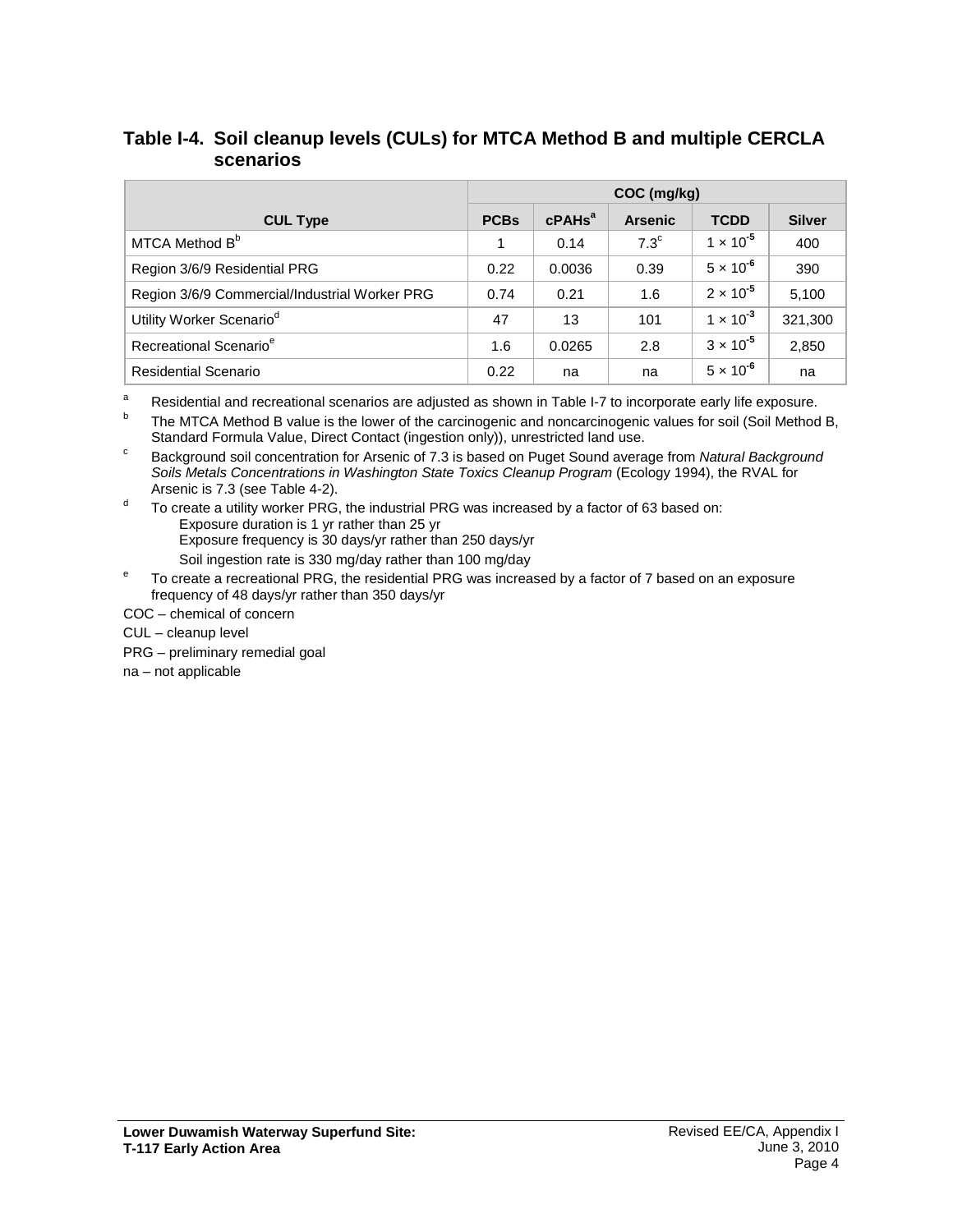| <b>Parameter</b>                                                                     | Abbreviation | Value                 | Unit               |  |
|--------------------------------------------------------------------------------------|--------------|-----------------------|--------------------|--|
| PRGo - oral                                                                          |              |                       |                    |  |
| Averaging time                                                                       | AT           | 70                    | yr                 |  |
| Exposure frequency                                                                   | EF           | 48                    | days/yr            |  |
| Age-adjusted soil ingestion factor                                                   | IFsoil/adj   | 114                   | mg-yr/kg-day       |  |
| Oral cancer slope factor                                                             | SFo          | 1.50                  | per mg/kg-day      |  |
| Target cancer risk                                                                   | <b>TR</b>    | $1 \times 10^{-6}$    | unitless           |  |
| Oral preliminary remediation goal                                                    | <b>PRGo</b>  | 3.1                   | mg/kg              |  |
| PRGo = TR x AT x 365 day/yr / (SFo x 1 x 10 <sup>-6</sup> kg/mg x EF x IFsoil/adj)   |              |                       |                    |  |
| PRGd - dermal                                                                        |              |                       |                    |  |
| Averaging time                                                                       | AT           | 70                    | yr                 |  |
| Exposure frequency                                                                   | EF           | 48                    | days/yr            |  |
| Age-adjusted soil contact factor                                                     | CFsoil/adj   | 361                   | mg-yr/kg-day       |  |
| <b>Dermal Absorption</b>                                                             | ABSd         | 0.03                  | unitless           |  |
| Dermal cancer slope factor                                                           | SFd          | 1.50                  | per mg/kg-day      |  |
| Target cancer risk                                                                   | <b>TR</b>    | $1 \times 10^{-6}$    | unitless           |  |
| Dermal preliminary remediation goal                                                  | PRGd         | 33                    | mg/kg              |  |
| PRGd = TR x AT x 365 day/yr / (SFd x 1 x 10 <sup>-6</sup> kg/mg x EF x CFsoil/adj)   |              |                       |                    |  |
| <b>PRGi - inhalation</b>                                                             |              |                       |                    |  |
| Averaging time                                                                       | AT           | 70                    | yr                 |  |
| Exposure frequency                                                                   | EF           | 48                    | days/yr            |  |
| <b>Exposure Duration</b>                                                             | <b>ED</b>    | 30                    | yr                 |  |
| Inhalation unit risk b)                                                              | <b>IUR</b>   | $4.30 \times 10^{-3}$ | $(\mu g/m^3)^{-1}$ |  |
| Particulate emission factor                                                          | <b>PEF</b>   | $1.36 \times 10^{9}$  | $m^3/kg$           |  |
| Target cancer risk                                                                   | <b>TR</b>    | $1 \times 10^{-6}$    | unitless           |  |
| Inhalation preliminary remediation goal                                              | <b>PRGi</b>  | 5,600                 | mg/kg              |  |
| PRGi = TR x AT x 365 day/yr x PEF / (IUR x Conversion Factor (1000 µg/mg) x EF x ED) |              |                       |                    |  |
| Recreational PRG = 1 / (1/PRGo + 1/PRGd + 1/PRGi)<br>PRG: 2.8 mg/kg                  |              |                       |                    |  |

## **Table I-5. CERCLA calculation - recreational PRG for arsenic<sup>a</sup>**

<sup>a</sup> Soil exposure factors are standard default factors per Exhibit 4-1 of EPA Region 9's PRGs table User's Guide (http://www.epa.gov/region09/superfund/prg/index.html), with the exception of EF which was modified to reflect less frequent exposure in a recreational setting.

**b** Inhalation unit risk factor (IUR) is as presented in USEPA Regional Screening Levels (December 2009) and is applied per current EPA methodology.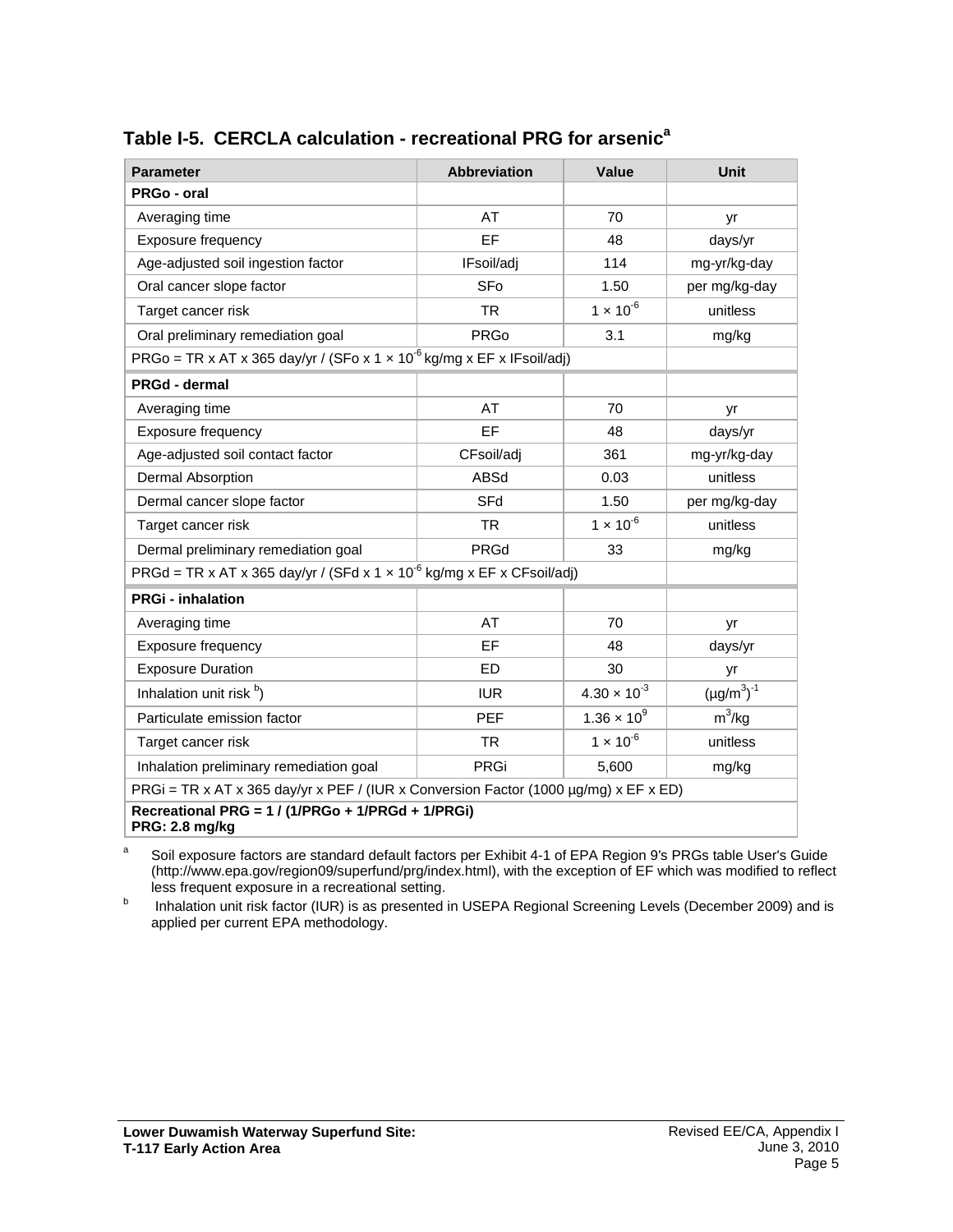| <b>Parameter</b>                                                                               | Abbreviation  | Value                | <b>Units</b>  |  |  |
|------------------------------------------------------------------------------------------------|---------------|----------------------|---------------|--|--|
| <b>PRGo-oral</b>                                                                               |               |                      |               |  |  |
| Averaging time                                                                                 | AT            | 6                    | yr            |  |  |
| Body weight                                                                                    | <b>BW</b>     | 15                   | kg            |  |  |
| Exposure frequency                                                                             | EF            | 48                   | days/yr       |  |  |
| Exposure duration                                                                              | ED            | 6                    | yr            |  |  |
| Soil ingestion factor                                                                          | <b>Ifsoil</b> | 200                  | mg/day        |  |  |
| Oral reference dose                                                                            | RfDo          | $5.0 \times 10^{-3}$ | per mg/kg-day |  |  |
| Target hazard quotient                                                                         | THQ           | 1.0                  | unitless      |  |  |
| Oral preliminary remediation<br>goal                                                           | <b>PRGo</b>   | 2,900                | mg/kg         |  |  |
| PRGo = THQ x AT x BW x 365 day/yr / ((1/RfDo) x ED x 1 x 10 <sup>-6</sup> kg/mg x EF x IFsoil) |               |                      |               |  |  |
| <b>Recreational PRG = PRGo</b><br><b>PRG: 2,852 mg/kg</b>                                      |               |                      |               |  |  |

## **Table I-6. CERCLA calculation – recreational PRG for silver<sup>a</sup>**

<sup>a</sup> Soil exposure factors are standard default factors per Exhibit 4-1 of EPA Region 9's PRGs table User's Guide (http://www.epa.gov/region09/superfund/prg/index.html), with the exception of EF which was modified to reflect less frequent exposure in a recreational setting.

<sup>b</sup> The PRG for silver is based on a non-carcinogenic endpoint and is derived solely on the oral ingestion pathway based on child exposure (0-6 years): dermal and inhalation pathways are not relevant to assessing exposure to silver.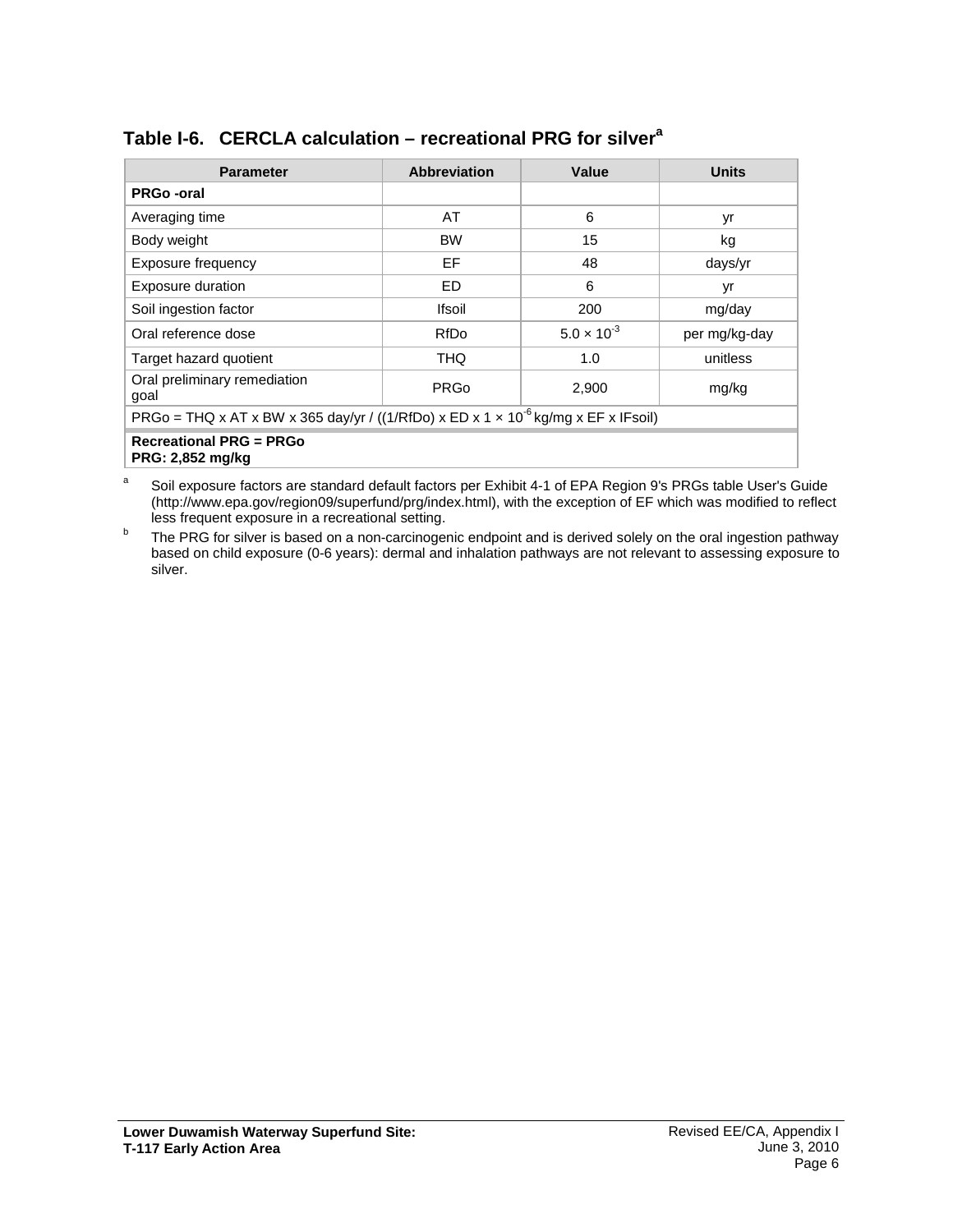| <b>Parameter</b>                                                                                              | <b>Abbreviation</b> | Value                | <b>Units</b>       |  |  |  |
|---------------------------------------------------------------------------------------------------------------|---------------------|----------------------|--------------------|--|--|--|
| <b>PRGo-oral</b>                                                                                              |                     |                      |                    |  |  |  |
| Averaging time                                                                                                | AT                  | 70                   | yr                 |  |  |  |
| Exposure frequency                                                                                            | EF                  | 48                   | days/yr            |  |  |  |
| Age-adjusted soil ingestion factor                                                                            | IFsoil/adj          | 114                  | mg-yr/kg-day       |  |  |  |
| Oral cancer slope factor                                                                                      | SFo                 | 2.00                 | per mg/kg-day      |  |  |  |
| Target cancer risk                                                                                            | <b>TR</b>           | $1 \times 10^{-6}$   | unitless           |  |  |  |
| Oral preliminary remediation goal                                                                             | <b>PRGo</b>         | 2.3                  | mg/kg              |  |  |  |
| PRGo = TR x AT x 365 day/yr / (SFo x 1 x 10 <sup>-6</sup> kg/mg x EF x IFsoil/adj)                            |                     |                      |                    |  |  |  |
| <b>PRGd-dermal</b>                                                                                            |                     |                      |                    |  |  |  |
| Averaging time                                                                                                | AT                  | 70                   | yr                 |  |  |  |
| Exposure frequency                                                                                            | EF                  | 48                   | days/yr            |  |  |  |
| Age-adjusted soil contact factor                                                                              | CFsoil/adj          | 361                  | mg-yr/kg-day       |  |  |  |
| <b>Dermal Absorption</b>                                                                                      | ABSd                | 0.14                 | unitless           |  |  |  |
| Dermal cancer slope factor                                                                                    | SFd                 | 2.00                 | per mg/kg-day      |  |  |  |
| Target cancer risk                                                                                            | <b>TR</b>           | $1 \times 10^{-6}$   | unitless           |  |  |  |
| Dermal preliminary remediation goal                                                                           | PRGd                | 5.3                  | mg/kg              |  |  |  |
| $PRGd = TR \times AT \times 365 \text{ day/yr}$ / (SFd x 1 x 10 <sup>-6</sup> kg/mg x EF x CFsoil/adj x ABSd) |                     |                      |                    |  |  |  |
| <b>PRGi - inhalation</b>                                                                                      |                     |                      |                    |  |  |  |
| Averaging time                                                                                                | AT                  | 70                   | yr                 |  |  |  |
| Exposure frequency                                                                                            | EF                  | 48                   | days/yr            |  |  |  |
| <b>Exposure Duration</b>                                                                                      | <b>ED</b>           | 30                   | yr                 |  |  |  |
| Inhalation unit risk b                                                                                        | <b>IUR</b>          | $5.7 \times 10^{-4}$ | $(\mu g/m^3)^{-1}$ |  |  |  |
| Particulate emission factor                                                                                   | <b>PEF</b>          | $1.36 \times 10^{9}$ | $m^3/kg$           |  |  |  |
| Target cancer risk                                                                                            | <b>TR</b>           | $1 \times 10^{-6}$   | unitless           |  |  |  |
| Inhalation preliminary remediation goal                                                                       | <b>PRGi</b>         | $4.2 \times 10^{4}$  | mg/kg              |  |  |  |
| PRGi = TR x AT x 365 day/yr x PEF / (IUR x Conversion Factor (1000 µg/mg) x EF x ED)                          |                     |                      |                    |  |  |  |
| Recreational PRG = 1 / (1/PRGo + 1/PRGd + 1/PRGi)<br>PRG: 1.6 mg/kg                                           |                     |                      |                    |  |  |  |

## **Table I-6. CERCLA calculation – recreational PRG for PCBs (Aroclor 1254)a**

<sup>a</sup> Soil exposure factors are standard default factors per Exhibit 4-1 of EPA Region 9's PRGs table User's Guide (http://www.epa.gov/region09/superfund/prg/index.html), with the exception of EF which was modified toreflect less frequent exposure in a recreational setting.

**b** Inhalation unit risk factor (IUR) is as presented in USEPA Regional Screening Levels (December 2009) and is applied per current EPA methodology.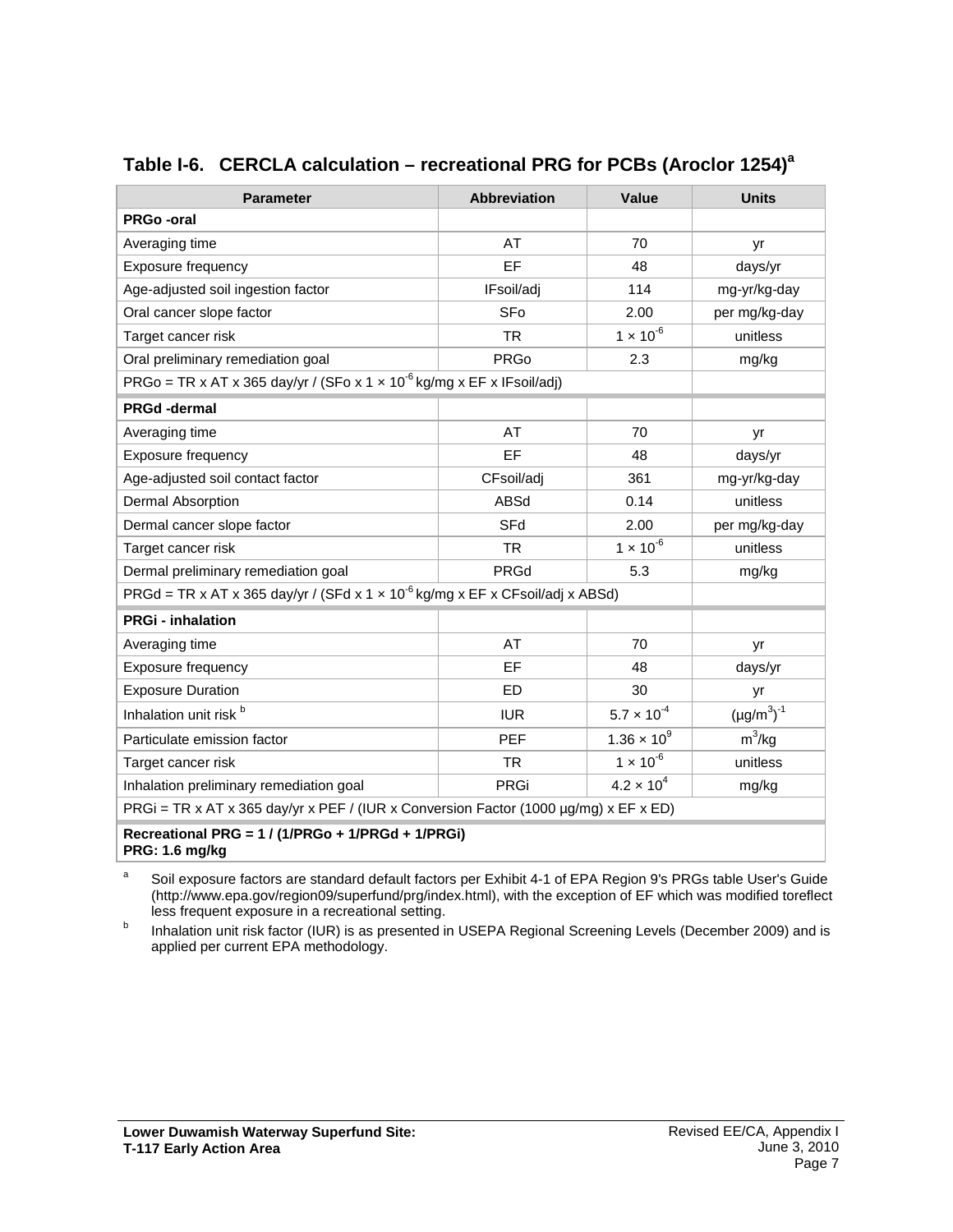## **Table I-7. CERCLA calculation – combining early life stage adjustments and soil exposure factors for recreational PRG for cPAHa**

| Age<br>(yr)                                                                                            | <b>Body Weight</b><br>(kg)                                  | <b>Ingest. Rate</b><br>(mg/day) | Expo. Durat.<br>(yr) | <b>Early Life Stage</b><br>(unitless) | Soil Ingest. Factor<br>(mg-yr/kg-day) |  |
|--------------------------------------------------------------------------------------------------------|-------------------------------------------------------------|---------------------------------|----------------------|---------------------------------------|---------------------------------------|--|
| $0 - 2$                                                                                                | 9.5                                                         | 200                             | 2                    | 10                                    | 420                                   |  |
| $2 - 6$                                                                                                | 17.4                                                        | 200                             | 4                    | 3                                     | 138                                   |  |
| $6 - 16$                                                                                               | 44.3                                                        | 100                             | 10                   | 3                                     | 68                                    |  |
| $16 - 30$                                                                                              | 70                                                          | 100                             | 14                   |                                       | 20                                    |  |
| Total                                                                                                  |                                                             |                                 |                      |                                       | 645                                   |  |
| Soil Ingestion Factor = Ingestion Rate x Exposure Duration x Early Life Stage Adjustment / Body Weight |                                                             |                                 |                      |                                       |                                       |  |
|                                                                                                        | Standard default soil ingestion factor = $114$ mg-yr/kg-day |                                 |                      |                                       |                                       |  |

#### **Oral Soil Ingestion Factor**

#### **Revised PRGo**

| <b>Parameter</b>                                                                   | <b>Abbreviation</b> | Value              | <b>Units</b>  |
|------------------------------------------------------------------------------------|---------------------|--------------------|---------------|
| Averaging time                                                                     | AT                  | 70                 | yr            |
| Exposure frequency                                                                 | ΕF                  | 48                 | days/yr       |
| Age-adjusted soil ingestion factor                                                 | IFsoil/adj          | 645                | mg-yr/kg-day  |
| Oral cancer slope factor                                                           | SFo                 | 7.3                | per mg/kg-day |
| Target cancer risk                                                                 | TR                  | $1 \times 10^{-6}$ | unitless      |
| Oral preliminary remediation goal                                                  | <b>PRGo</b>         | 0.113              | mg/kg         |
| PRGo = TR x AT x 365 day/yr / (SFo x 1 x 10 <sup>-6</sup> kg/mg x EF x IFsoil/adj) |                     |                    |               |

#### **Dermal Soil Contact Factor**

| Age<br>(yr)                                                                                                   | <b>Body Weight</b><br>(kg)                              | Surf. Area<br>(cm2/day) | Adher. Fact.<br>(mg/cm <sup>2</sup> ) | Expo.<br>Durat.<br>(yr) | <b>Early Life</b><br><b>Stage</b><br>(unitless) | <b>Soil Contact</b><br><b>Factor</b><br>(mg-yr/kg-day) |
|---------------------------------------------------------------------------------------------------------------|---------------------------------------------------------|-------------------------|---------------------------------------|-------------------------|-------------------------------------------------|--------------------------------------------------------|
| $0 - 2$                                                                                                       | 9.5                                                     | 2,035                   | 0.2                                   | 2                       | 10                                              | 854                                                    |
| $2 - 6$                                                                                                       | 17.4                                                    | 3,144                   | 0.2                                   | 4                       | 3                                               | 434                                                    |
| $6 - 16$                                                                                                      | 44.3                                                    | 5,468                   | 0.2                                   | 10                      | 3                                               | 741                                                    |
| $16 - 30$                                                                                                     | 70                                                      | 5,700                   | 0.07                                  | 14                      |                                                 | 80                                                     |
| Total                                                                                                         |                                                         |                         |                                       |                         |                                                 | 2,108                                                  |
| Soil Contact Factor = Surf. Area x Adher. Factor x Expo. Duration x Early Life Stage Adjustment / Body Weight |                                                         |                         |                                       |                         |                                                 |                                                        |
|                                                                                                               | Standard default soil contact factor = 361 mg-yr/kg-day |                         |                                       |                         |                                                 |                                                        |

#### **Revised PRGd**

| <b>Parameter</b>                                                                             | <b>Abbreviation</b> | Value              | <b>Units</b>  |
|----------------------------------------------------------------------------------------------|---------------------|--------------------|---------------|
| Averaging time                                                                               | AT                  | 70                 | yr            |
| Exposure frequency                                                                           | EF                  | 48                 | days/yr       |
| Age-adjusted soil contact factor                                                             | CFsoil/adj          | 2,108              | mg-yr/kg-day  |
| Dermal cancer slope factor                                                                   | SFd                 | 7.3                | per mg/kg-day |
| Target cancer risk                                                                           | TR                  | $1 \times 10^{-6}$ | unitless      |
| Dermal preliminary remediation goal                                                          | <b>PRGd</b>         | 0.0346             | mg/kg         |
| PRGd = TR x AT x 365 day/yr / (SFd x 1 x 10 <sup>-6</sup> kg/mg x EF x CFsoil/adj x<br>ABSd) |                     |                    |               |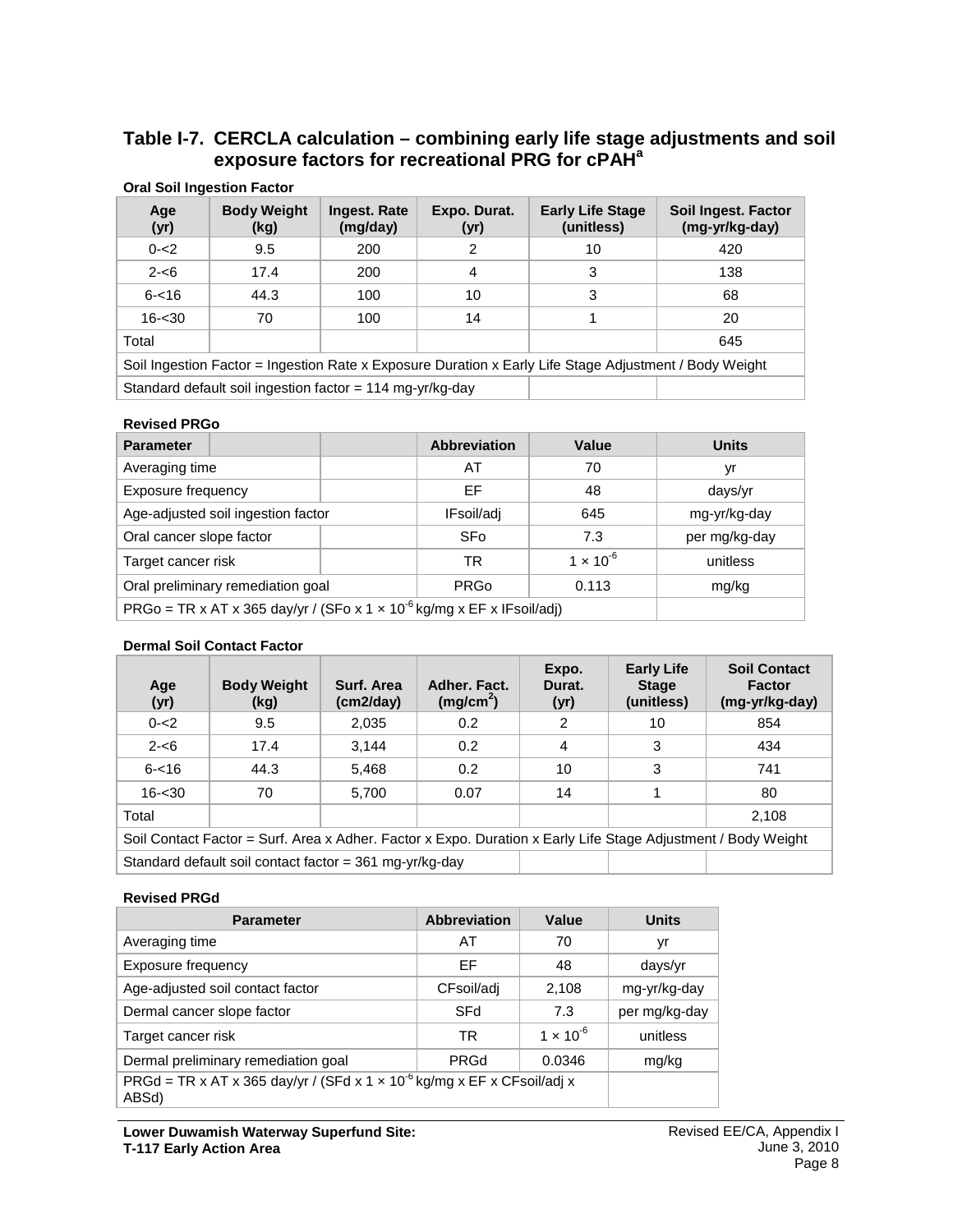#### **Soil Inhalation Factor**

| Age<br>(yr) | <b>Body Weight</b><br>(kg)                                                                                  | Inhal. Rate<br>(m3/day) | Expo. Durat.<br>(yr) | <b>Early Life</b><br><b>Stage</b><br>(unitless) | <b>Soil Inhal Factor</b><br>$(m3-yr/kg-day)$ |
|-------------|-------------------------------------------------------------------------------------------------------------|-------------------------|----------------------|-------------------------------------------------|----------------------------------------------|
| $0 - 2$     | 9.5                                                                                                         | 10                      | 2                    | 10                                              | 21                                           |
| $2 - 6$     | 17.4                                                                                                        | 10                      | 4                    | 3                                               |                                              |
| $6 - 16$    | 44.3                                                                                                        | 10                      | 10                   | 3                                               |                                              |
| $16 - 30$   | 70                                                                                                          | 20                      | 14                   |                                                 | 4                                            |
| Total       |                                                                                                             |                         | 39                   |                                                 |                                              |
|             | Soil Inhalation Factor = Inhalation Rate x Exposure Duration x<br>Early Life Stage Adjustment / Body Weight |                         |                      |                                                 |                                              |
|             | No standard default soil inhalation factor available                                                        |                         |                      |                                                 |                                              |

#### **Revised PRGo**

| <b>Parameter</b>                                  | <b>Abbreviation</b> | Value                   | <b>Units</b>  |  |  |  |
|---------------------------------------------------|---------------------|-------------------------|---------------|--|--|--|
| Averaging time                                    | AT                  | 70                      | yr            |  |  |  |
| Exposure frequency                                | EF                  | 48                      | days/yr       |  |  |  |
| Age-adjusted soil inhalation factor               | IFsoil/adj          | 39                      | m3-yr/kg-day  |  |  |  |
| Inhalation cancer slope factor b                  | SFi                 | 3.85                    | per mg/kg-day |  |  |  |
| Particulate emission factor                       | <b>PFF</b>          | 1.32 $\times$ 10 $^{9}$ | m3/kg         |  |  |  |
| Target cancer risk                                | TR.                 | $1 \times 10^{-6}$      | unitless      |  |  |  |
| Inhalation preliminary remediation goal           | PRGi                | 4.706                   | mg/kg         |  |  |  |
| Recreational PRG = 1 / (1/PRGo + 1/PRGd + 1/PRGi) |                     |                         |               |  |  |  |
| PRG: 0.0265 mg/kg                                 |                     |                         |               |  |  |  |

<sup>a</sup> Soil exposure factors are standard default factors per Exhibit 4-1 of EPA Region 9's PRGs table User's Guide (http://www.epa.gov/region09/superfund/prg/index.html), with the exception of body weight and surface area for children (see Table I-12).

 $^{\rm b}$  SFi (per mg/kg-day) = URF (per µg/m $^3$ ) x 70 kg x 1,000 µg/mg / 20 m $^3$ /day, where IUR = 1.1× 10 $^{\rm c}$ epr µg/m $^3$ .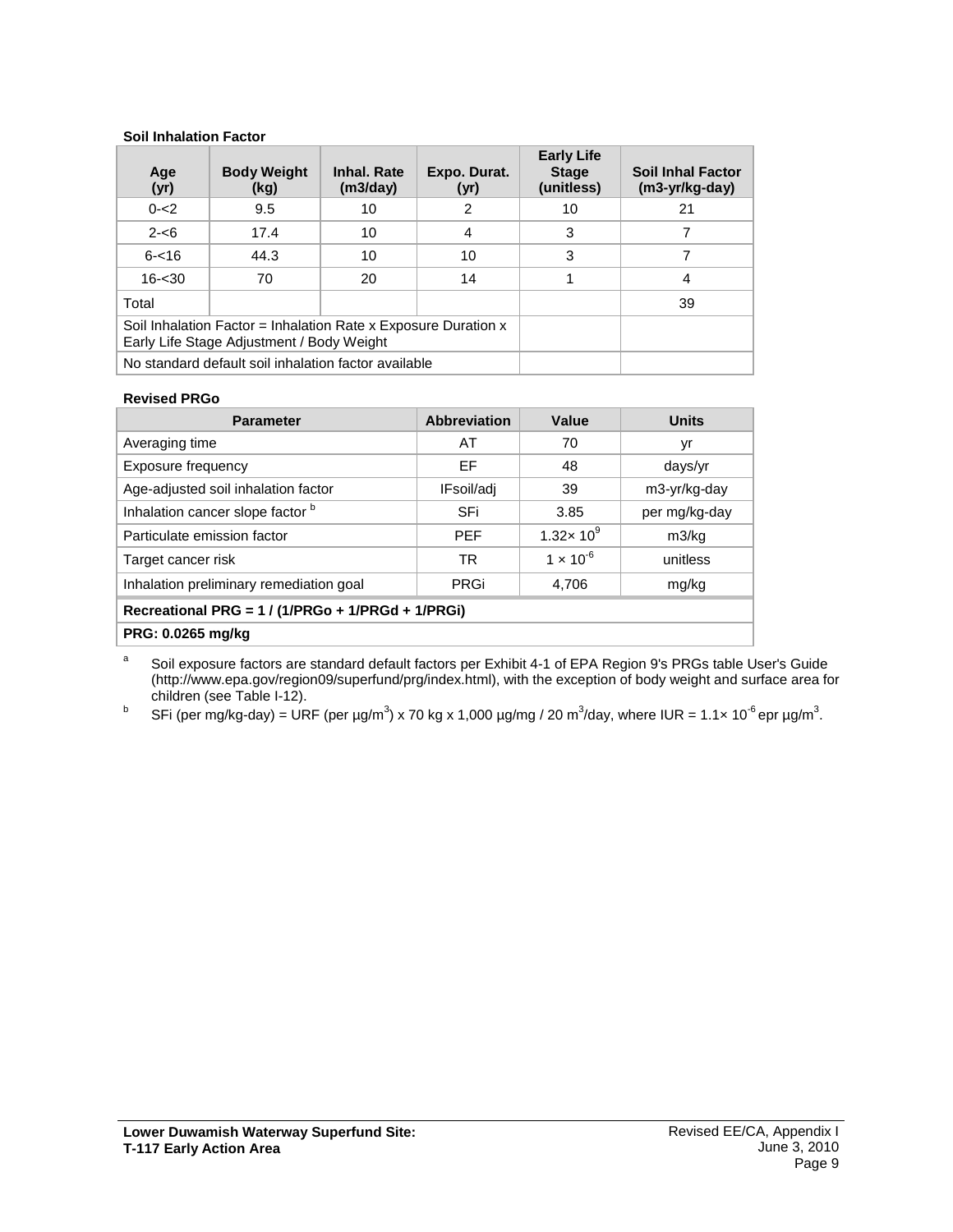# **Table I-9. CERCLA calculation – recreational PRG for 2,3,7,8-TCDDa**

#### **Revised PRGo -oral**

| <b>Parameter</b>                   | <b>Abbreviation</b>                                                                | Value                | <b>Units</b>  |  |  |  |  |
|------------------------------------|------------------------------------------------------------------------------------|----------------------|---------------|--|--|--|--|
| Averaging time                     | AT                                                                                 | 70                   | yr            |  |  |  |  |
| Exposure frequency                 | EF                                                                                 | 48                   | days/yr       |  |  |  |  |
| Age-adjusted soil ingestion factor | IFsoil/adj                                                                         | 114                  | mg-yr/kg-day  |  |  |  |  |
| Oral cancer slope factor           | <b>SFo</b>                                                                         | $1.30 \times 10^{5}$ | per mg/kg-day |  |  |  |  |
| Target cancer risk                 | TR                                                                                 | $1 \times 10^{-6}$   | unitless      |  |  |  |  |
| Oral preliminary remediation goal  | <b>PRGo</b>                                                                        | $3.6 \times 10^{-5}$ | mg/kg         |  |  |  |  |
|                                    | PRGo = TR x AT x 365 day/yr / (SFo x 1 x 10 <sup>-6</sup> kg/mg x EF x IFsoil/adj) |                      |               |  |  |  |  |

#### **Revised PRGd - dermal**

| <b>Parameter</b>                                                                                                                                 | <b>Abbreviation</b> | Value                | <b>Units</b>  |  |  |
|--------------------------------------------------------------------------------------------------------------------------------------------------|---------------------|----------------------|---------------|--|--|
| Averaging time                                                                                                                                   | AT                  | 70                   | yr            |  |  |
| Exposure frequency                                                                                                                               | EF                  | 48                   | days/yr       |  |  |
| Age-adjusted soil contact factor                                                                                                                 | CFsoil/adj          | 361                  | mg-yr/kg-day  |  |  |
| Dermal Absorption                                                                                                                                | ABSd                | 0.03                 | unitless      |  |  |
| Dermal cancer slope factor                                                                                                                       | SFd                 | $1.30 \times 10^{5}$ | per mg/kg-day |  |  |
| Target cancer risk                                                                                                                               | TR                  | $1 \times 10^{-6}$   | unitless      |  |  |
| Dermal preliminary remediation goal                                                                                                              | <b>PRGd</b>         | $3.8 \times 10^{-4}$ | mg/kg         |  |  |
| $PRGd = TR \times AT \times 365 \text{ day/yr}$ / (SFd $\times$ 1 $\times$ 10 <sup>-6</sup> kg/mg $\times$ EF $\times$ CFsoil/adj $\times$ ABSd) |                     |                      |               |  |  |

#### **Revised PRGi - inhalation**

| <b>Parameter</b>                                                                          | <b>Abbreviation</b> | Value                | <b>Units</b>       |  |  |  |
|-------------------------------------------------------------------------------------------|---------------------|----------------------|--------------------|--|--|--|
| Averaging time                                                                            | AT                  | 70                   | yr                 |  |  |  |
| Exposure frequency                                                                        | EF                  | 48                   | days/yr            |  |  |  |
| <b>Exposure Duration</b>                                                                  | ED.                 | 30                   | yr                 |  |  |  |
| Inhalation unit risk b                                                                    | <b>IUR</b>          | 38.0                 | $(\mu g/m^3)^{-1}$ |  |  |  |
| Particulate emission factor                                                               | <b>PFF</b>          | $1.36 \times 10^{9}$ | $m^3/kg$           |  |  |  |
| Target cancer risk                                                                        | TR.                 | $1 \times 10^{-6}$   | unitless           |  |  |  |
| Inhalation preliminary remediation goal                                                   | <b>PRGi</b>         | $6.4 \times 10^{-1}$ | mg/kg              |  |  |  |
| PRGi = TR x AT x 365 day/yr x PEF / (IUR x Conversion Factor (1000 $\mu$ g/mg) x EF x ED) |                     |                      |                    |  |  |  |
| Recreational PRG = 1 / (1/PRGo + 1/PRGd + 1/PRGi)                                         |                     |                      |                    |  |  |  |
|                                                                                           |                     |                      |                    |  |  |  |

**PRG: 3.3 × 10-5 mg/kg**

<sup>a</sup> Soil exposure factors are standard default factors per Exhibit 4-1 of EPA Region 9's PRGs table User's Guide (http://www.epa.gov/region09/superfund/prg/index.html), with the exception of EF which was modified to reflect less frequent exposure in a recreational setting.

<sup>b</sup> Inhalation unit risk factor (IUR) is as presented in USEPA Regional Screening Levels (December 2009) <sup>c</sup> The forearm-to-arm ratio is assumed to be 0.45, equivalent to the ratio for an adult.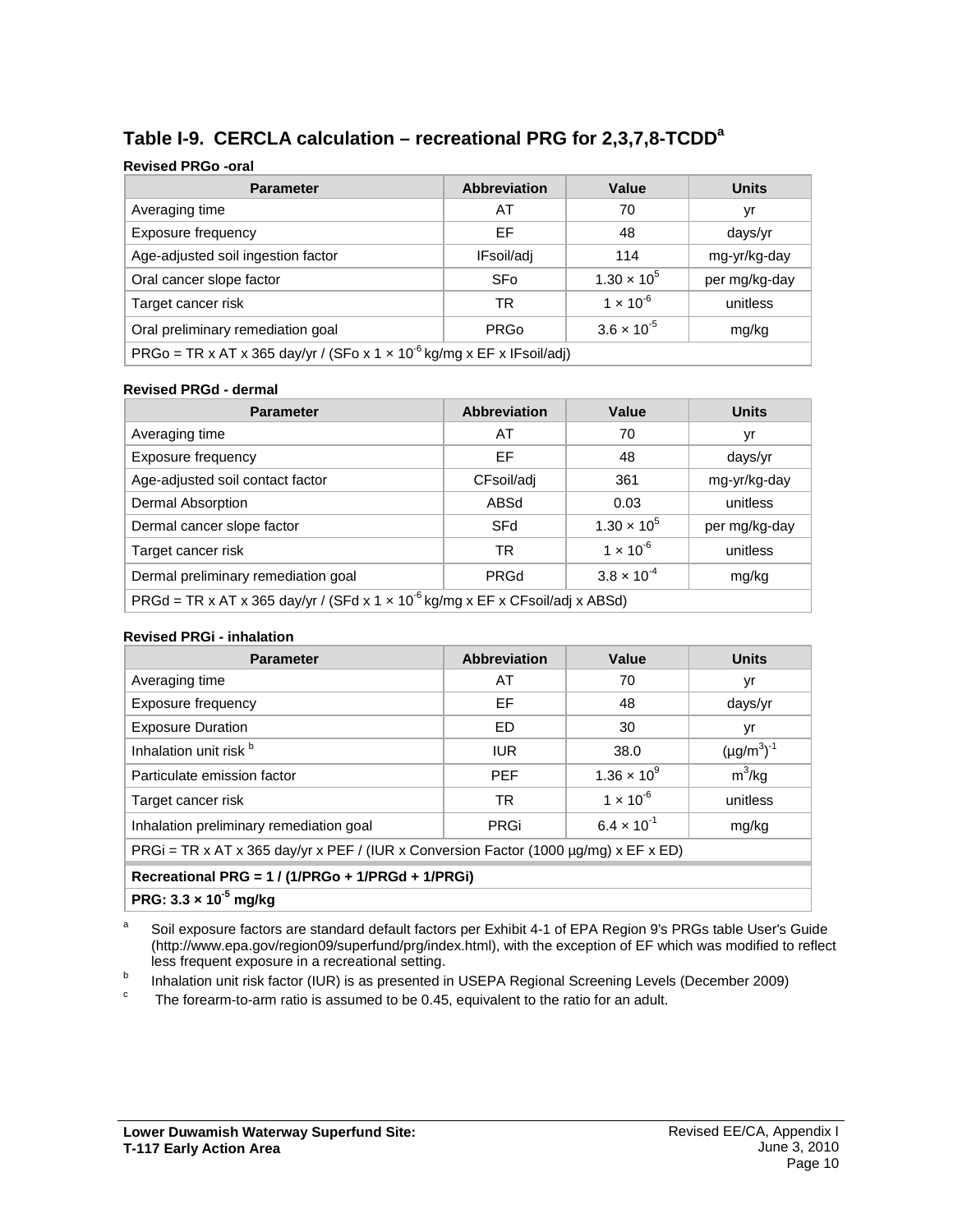# **Table I-10. CERCLA calculation – residential PRG for 2,3,7,8-TCDDa**

#### **Revised PRGo - oral**

| <b>Parameter</b>                   | <b>Abbreviation</b>                                                                | Value                | Units         |  |  |  |
|------------------------------------|------------------------------------------------------------------------------------|----------------------|---------------|--|--|--|
| Averaging time                     | AT                                                                                 | 70                   | yr            |  |  |  |
| Exposure frequency                 | EF                                                                                 | 350                  | days/yr       |  |  |  |
| Age-adjusted soil ingestion factor | IFsoil/adj                                                                         | 114                  | mg-yr/kg-day  |  |  |  |
| Oral cancer slope factor           | SFo                                                                                | $1.30 \times 10^{5}$ | per mg/kg-day |  |  |  |
| Target cancer risk                 | TR                                                                                 | $1 \times 10^{-6}$   | unitless      |  |  |  |
| Oral preliminary remediation goal  | mg/kg                                                                              |                      |               |  |  |  |
|                                    | PRGo = TR x AT x 365 day/yr / (SFo x 1 x 10 <sup>-6</sup> kg/mg x EF x IFsoil/adj) |                      |               |  |  |  |

#### **Revised PRGd - dermal**

| <b>Parameter</b>                                                                                                                                 | <b>Abbreviation</b> | Value                | <b>Units</b>  |
|--------------------------------------------------------------------------------------------------------------------------------------------------|---------------------|----------------------|---------------|
| Averaging time                                                                                                                                   | AT                  | 70                   | yr            |
| Exposure frequency                                                                                                                               | EF                  | 350                  | days/yr       |
| Age-adjusted soil contact factor                                                                                                                 | CFsoil/adj          | 361                  | mg-yr/kg-day  |
| Dermal Absorption                                                                                                                                | ABSd                | 0.03                 | unitless      |
| Dermal cancer slope factor                                                                                                                       | SFd                 | $1.30 \times 10^{5}$ | per mg/kg-day |
| Target cancer risk                                                                                                                               | TR                  | $1 \times 10^{-6}$   | unitless      |
| Dermal preliminary remediation goal                                                                                                              | PRGd                | $5.2 \times 10^{-5}$ | mg/kg         |
| $PRGd = TR \times AT \times 365 \text{ day/yr}$ / (SFd $\times 1 \times 10^{-6} \text{ kg/mg} \times EF \times CF \text{soil/adj} \times ABSd$ ) |                     |                      |               |

#### **Revised PRGi - inhalation**

| <b>Parameter</b>                                                                     | <b>Abbreviation</b> | Value                | <b>Units</b>       |  |  |  |  |
|--------------------------------------------------------------------------------------|---------------------|----------------------|--------------------|--|--|--|--|
| Averaging time                                                                       | AT                  | 70                   | yr                 |  |  |  |  |
| Exposure frequency                                                                   | EF                  | 350                  | days/yr            |  |  |  |  |
| <b>Exposure Duration</b>                                                             | ED                  | 30                   | yr                 |  |  |  |  |
| Inhalation unit risk <sup>b</sup>                                                    | <b>IUR</b>          | 38                   | $(\mu g/m^3)^{-1}$ |  |  |  |  |
| Particulate emission factor                                                          | <b>PEF</b>          | $1.36 \times 10^{9}$ | $m^3$ /kg          |  |  |  |  |
| Target cancer risk                                                                   | <b>TR</b>           | $1 \times 10^{-6}$   | unitless           |  |  |  |  |
| Inhalation preliminary remediation goal                                              | PRGi                | $8.7 \times 10^{-2}$ | mg/kg              |  |  |  |  |
| PRGi = TR x AT x 365 day/yr x PEF / (IUR x Conversion Factor (1000 µg/mg) x EF x ED) |                     |                      |                    |  |  |  |  |
| Residential PRG = 1 / (1/PRGo + 1/PRGd + 1/PRGi)                                     |                     |                      |                    |  |  |  |  |
| PRG: $4.5 \times 10^{-6}$ mg/kg                                                      |                     |                      |                    |  |  |  |  |

<sup>a</sup> Soil exposure factors are standard default factors per Exhibit 4-1 of EPA Region 9's PRGs table User's Guide (http://www.epa.gov/region09/superfund/prg/index.html).

**b** Inhalation unit risk factor (IUR) is as presented in USEPA Regional Screening Levels (December 2009) and is applied per current EPA methodology.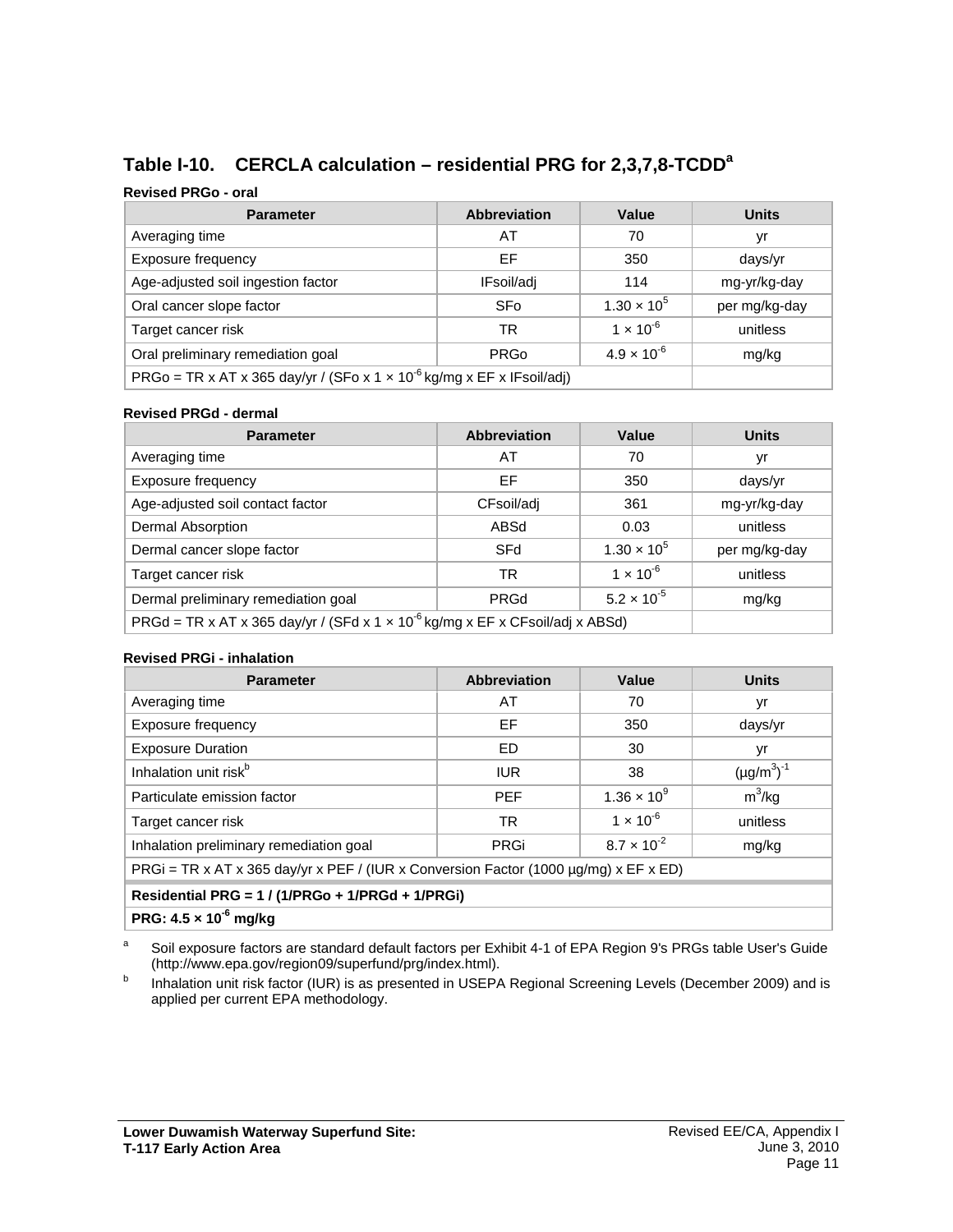# **Table I-11. CERCLA calculation – residential PRG for PCBs (Aroclor 1254)a**

#### **PRGo - oral**

| <b>Parameter</b>                                                            | <b>Abbreviation</b> | Value              | <b>Units</b>  |
|-----------------------------------------------------------------------------|---------------------|--------------------|---------------|
| Averaging time                                                              | AT                  | 70                 | yr            |
| Exposure frequency                                                          | EF                  | 350                | days/yr       |
| Age-adjusted soil ingestion factor                                          | IFsoil/adj          | 114                | mg-yr/kg-day  |
| Oral cancer slope factor                                                    | SFo                 | 2.00               | per mg/kg-day |
| Target cancer risk                                                          | TR                  | $1 \times 10^{-6}$ | unitless      |
| Oral preliminary remediation goal                                           | mg/kg               |                    |               |
| PRGo = TR x AT x 365 day/yr / (SFo x 1 x $10^{-6}$ kg/mg x EF x IFsoil/adj) |                     |                    |               |

#### **PRGd - dermal**

| <b>Parameter</b>                                                                                                                                 | <b>Abbreviation</b> | Value                | <b>Units</b>  |
|--------------------------------------------------------------------------------------------------------------------------------------------------|---------------------|----------------------|---------------|
| Averaging time                                                                                                                                   | AT                  | 70                   | yr            |
| Exposure frequency                                                                                                                               | EF                  | 350                  | days/yr       |
| Age-adjusted soil contact factor                                                                                                                 | CFsoil/adj          | 361                  | mg-yr/kg-day  |
| Dermal Absorption                                                                                                                                | ABSd                | 0.14                 | unitless      |
| Dermal cancer slope factor                                                                                                                       | SFd                 | 2.00                 | per mg/kg-day |
| Target cancer risk                                                                                                                               | TR                  | $1 \times 10^{-6}$   | unitless      |
| Dermal preliminary remediation goal                                                                                                              | <b>PRGd</b>         | $7.2 \times 10^{-1}$ | mg/kg         |
| $PRGd = TR \times AT \times 365 \text{ day/yr}$ / (SFd $\times$ 1 $\times$ 10 <sup>-6</sup> kg/mg $\times$ EF $\times$ CFsoil/adj $\times$ ABSd) |                     |                      |               |

#### **PRGi - inhalation**

| <b>Parameter</b>                                                                          | <b>Abbreviation</b> | Value                         | <b>Units</b>       |  |  |  |
|-------------------------------------------------------------------------------------------|---------------------|-------------------------------|--------------------|--|--|--|
| Averaging time                                                                            | AT                  | 70                            | yr                 |  |  |  |
| Exposure frequency                                                                        | EF                  | 350                           | days/yr            |  |  |  |
| <b>Exposure Duration</b>                                                                  | ED                  | 30                            | yr                 |  |  |  |
| Inhalation unit risk b                                                                    | <b>IUR</b>          | $5.7 \times 10^{-4}$          | $(\mu g/m^3)^{-1}$ |  |  |  |
| Particulate emission factor                                                               | <b>PFF</b>          | 1.36 $\times$ 10 <sup>9</sup> | $m^3$ /kg          |  |  |  |
| Target cancer risk                                                                        | TR.                 | $1 \times 10^{-6}$            | unitless           |  |  |  |
| Inhalation preliminary remediation goal                                                   | <b>PRGi</b>         | 5,800                         | mg/kg              |  |  |  |
| PRGi = TR x AT x 365 day/yr x PEF / (IUR x Conversion Factor (1000 $\mu$ g/mg) x EF x ED) |                     |                               |                    |  |  |  |
| Residential PRG = 1 / (1/PRGo + 1/PRGd + 1/PRGi)                                          |                     |                               |                    |  |  |  |

**PRG: 0.22 mg/kg**

<sup>a</sup> Soil exposure factors are standard default factors per Exhibit 4-1 of EPA Region 9's PRGs table User's Guide (http://www.epa.gov/region09/superfund/prg/index.html).

**b** Inhalation unit risk factor (IUR) is as presented in USEPA Regional Screening Levels (December 2009) and is applied per current EPA methodology.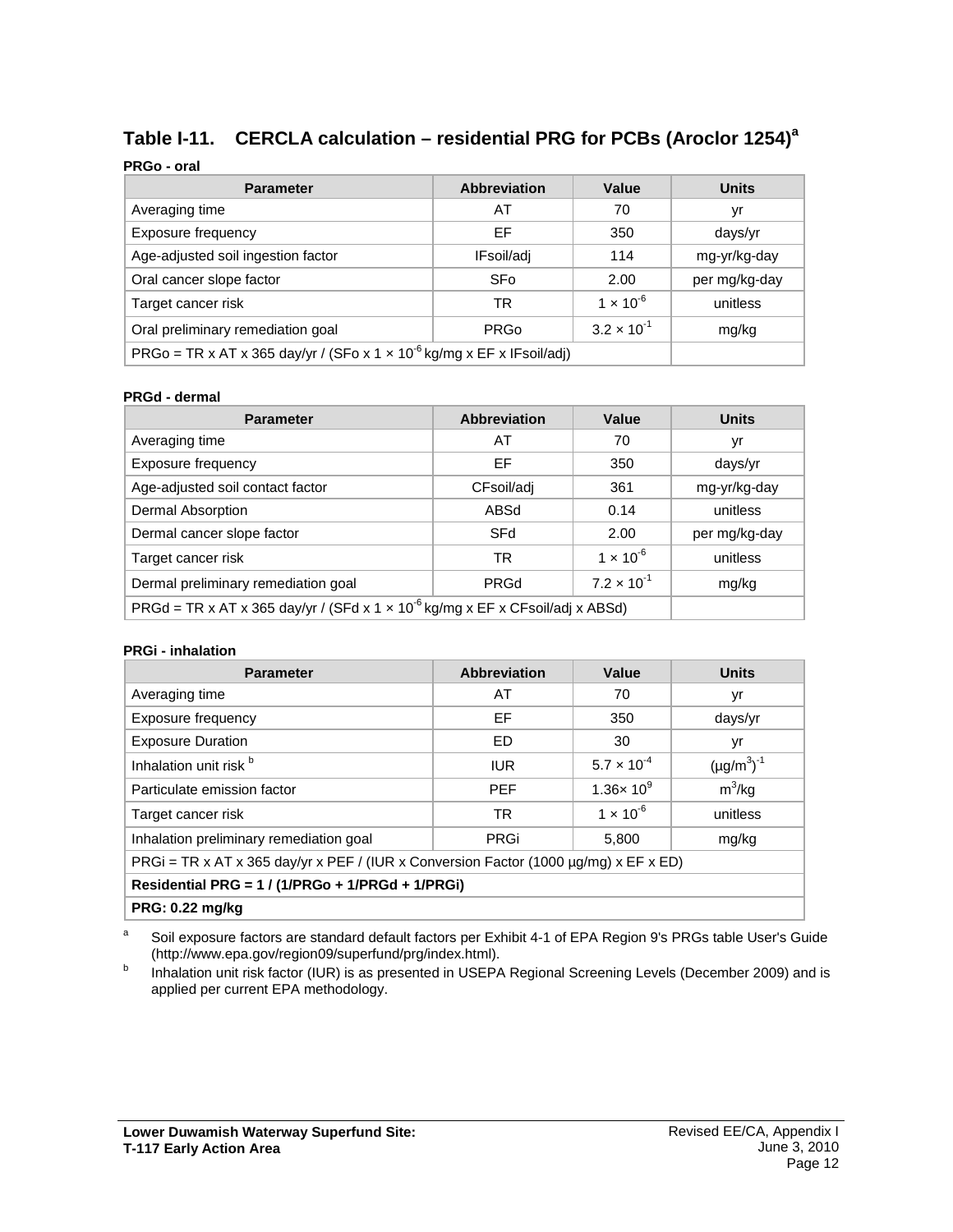|                      | <b>Body</b>              | Mean Surface Area by Body Part (m <sup>2</sup> ) |                          |                             |                          |       | <b>Total Exposed</b>       |                   |                                  |                                                                                                                         |
|----------------------|--------------------------|--------------------------------------------------|--------------------------|-----------------------------|--------------------------|-------|----------------------------|-------------------|----------------------------------|-------------------------------------------------------------------------------------------------------------------------|
| Age                  | Weight<br>(kg)           | Head                                             | <b>Arms</b>              | <b>Forearms<sup>a</sup></b> | <b>Hands</b>             | Legs  | Lower<br>Legs <sup>b</sup> | Feet              | <b>Surface Area</b><br>$(m^2)^c$ | <b>Source</b>                                                                                                           |
| $0$ to $<$ 1 month   | 4.8                      | 0.053                                            | 0.040                    | 0.018                       | 0.015                    | 0.060 | 0.024                      | 0.019             | 0.129                            | EPA (2008)                                                                                                              |
| 1 to $<$ 3 months    | 5.6                      | 0.060                                            | 0.045                    | 0.020                       | 0.017                    | 0.068 | 0.027                      | 0.021             | 0.145                            | EPA (2008)                                                                                                              |
| $3$ to $<$ 6 months  | 7.4                      | 0.069                                            | 0.052                    | 0.023                       | 0.020                    | 0.078 | 0.031                      | 0.025             | 0.169                            | EPA (2008)                                                                                                              |
| $6$ to $<$ 11 months | 9.2                      | $\overline{\phantom{a}}$                         | $\overline{\phantom{a}}$ | $\overline{\phantom{a}}$    | $\overline{\phantom{a}}$ | $- -$ | --                         | --                | $\overline{\phantom{a}}$         | EPA (2008)                                                                                                              |
| $6$ to $<$ 12 months | $\overline{\phantom{a}}$ | 0.082                                            | 0.062                    | 0.028                       | 0.024                    | 0.093 | 0.037                      | 0.029             | 0.200                            | EPA (2008)                                                                                                              |
| $0$ to $<$ 1 year    | 7.7                      |                                                  |                          |                             |                          |       |                            | --                | 0.177                            | Average of 0 to $<$ 1 month, 1 to $<$ 3<br>months, $3$ to $<$ 6 months, and 6 to<br>$<$ 11 months or 6 to $<$ 12 months |
| 1 to $<$ 2 years     | 11.4                     | 0.087                                            | 0.069                    | 0.031                       | 0.030                    | 0.122 | 0.049                      | 0.033             | 0.230                            | EPA (2008)                                                                                                              |
| 0 to $<$ 2 years     | 9.5                      | $\overline{\phantom{a}}$                         | --                       | --                          | $\overline{\phantom{a}}$ | $- -$ | $-$                        | --                | 0.204                            | Average of 0 to $<$ 1 years and 1 to<br>< 2 years                                                                       |
| 2 to $<$ 3 years     | 13.8                     | 0.087                                            | 0.072                    | 0.032                       | 0.032                    | 0.142 | 0.057                      | 0.043             | 0.251                            | EPA (2008)                                                                                                              |
| $3$ to $<$ 6 years   | 18.6                     | 0.104                                            | 0.108                    | 0.049                       | 0.045                    | 0.207 | 0.083                      | 0.055             | 0.335                            | EPA (2008)                                                                                                              |
| 2 to $<$ 6 years     | 17.4                     | $\overline{\phantom{a}}$                         | $\overline{\phantom{a}}$ | $\overline{\phantom{a}}$    | $\overline{\phantom{a}}$ | $- -$ | $-$                        | $\qquad \qquad -$ | 0.314                            | EPA (2008)                                                                                                              |
| 6 to $<$ 11 years    | 31.8                     | 0.136                                            | 0.137                    | 0.062                       | 0.054                    | 0.301 | 0.120                      | 0.078             | 0.450                            | EPA (2008)                                                                                                              |
| 11 to $<$ 16 years   | 56.8                     | 0.149                                            | 0.205                    | 0.092                       | 0.084                    | 0.498 | 0.199                      | 0.119             | 0.643                            | EPA (2008)                                                                                                              |
| $6$ to $<$ 16 years  | 44.3                     |                                                  |                          |                             |                          |       |                            | --                | 0.547                            | Average of 6 to $<$ 11 years and 11<br>to $<$ 16 years                                                                  |

**Table I-12. Child body weight and surface area calculations**

<sup>a</sup> The forearm-to-arm ratio is assumed to be 0.45, equivalent to the ratio for an adult.<br><sup>b</sup> The lower leg-to-leg ratio is assumed to be 0.4, equivalent to the ratio for an adult.

<sup>c</sup> Total exposed surface areas were calculated in a manner consistent with the methods used by EPA Region 9 as documented in the PRG table user's guide (EPA 2009).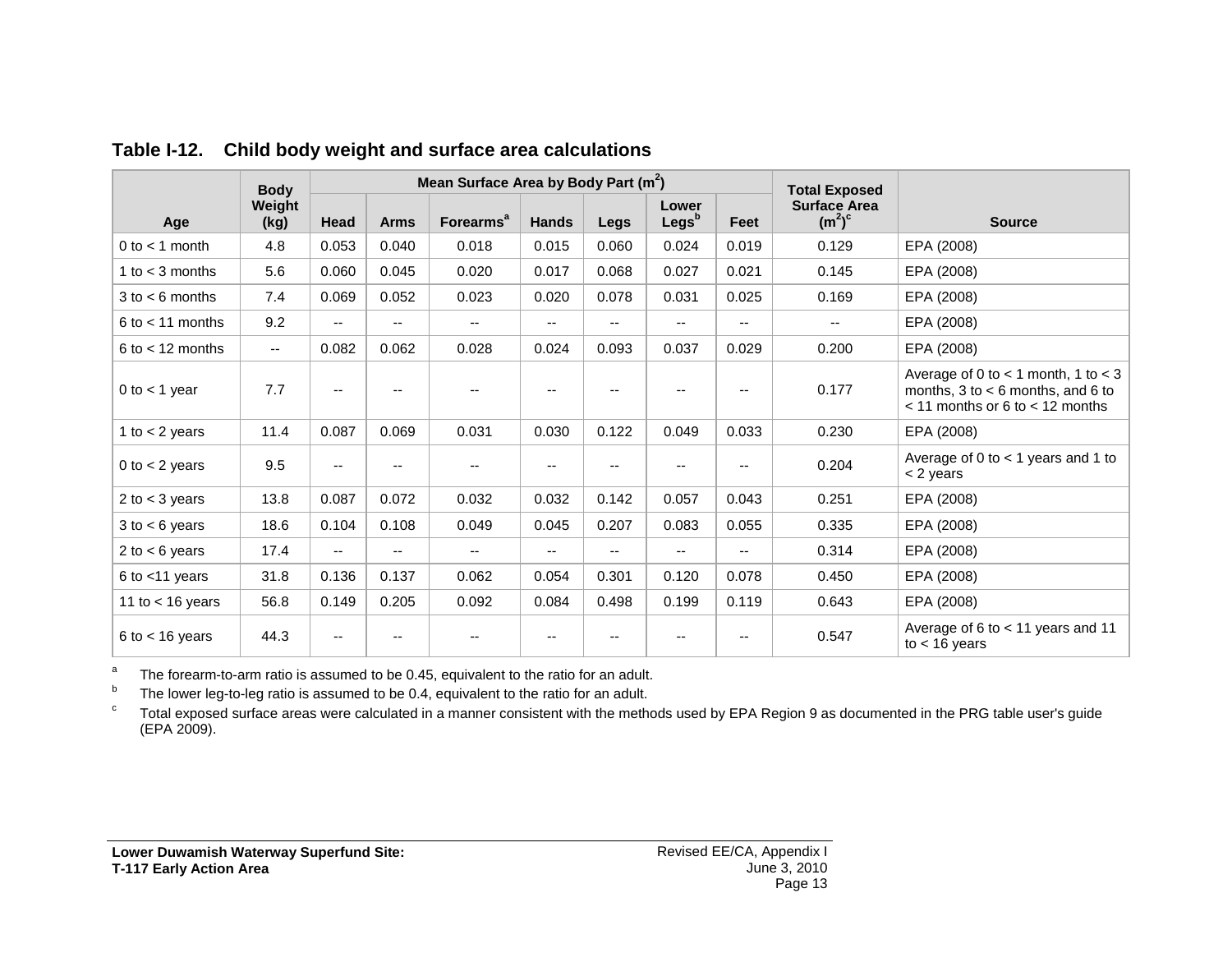# **References**

- Ecology. 1994. Natural background soils metals concentrations in Washington State Toxics Cleanup Program. Publication #94-115. Washington Department of Ecology, Olympia, WA.
- EPA. 2008. Child-specific exposure factors handbook. Final. EPA/600/R/06/096F. US Environmental Protection Agency, Washington, DC.
- EPA. 2009. Preliminary remediation goals: screening levels for chemical contaminants [online]. US Environmental Protection Agency Region 9, San Francisco, CA. Updated April 2009. [Cited 11/10/09.] Available from: [http://www.epa.gov/region09/superfund/prg/.](http://www.epa.gov/region09/superfund/prg/)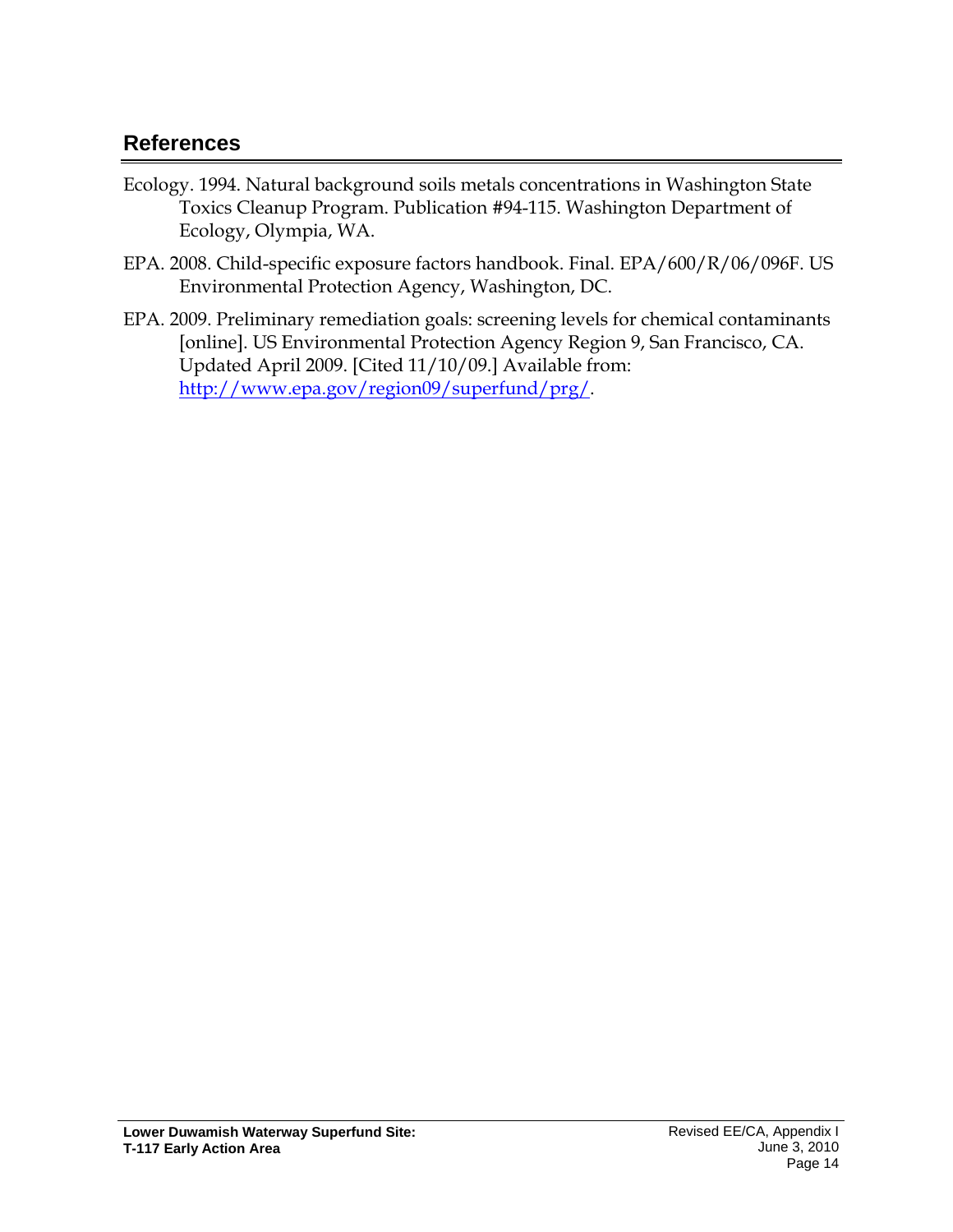

# Early-Life Exposure to Chemical Carcinogens: Looking at Benzo[a]Pyrene as an Example for updates to the Model Toxics Control Act Cleanup Regulation

MTCA/SMS Advisory Group March 22, 2010

> Prepared by Toxics Cleanup Program Policy & Technical Support Unit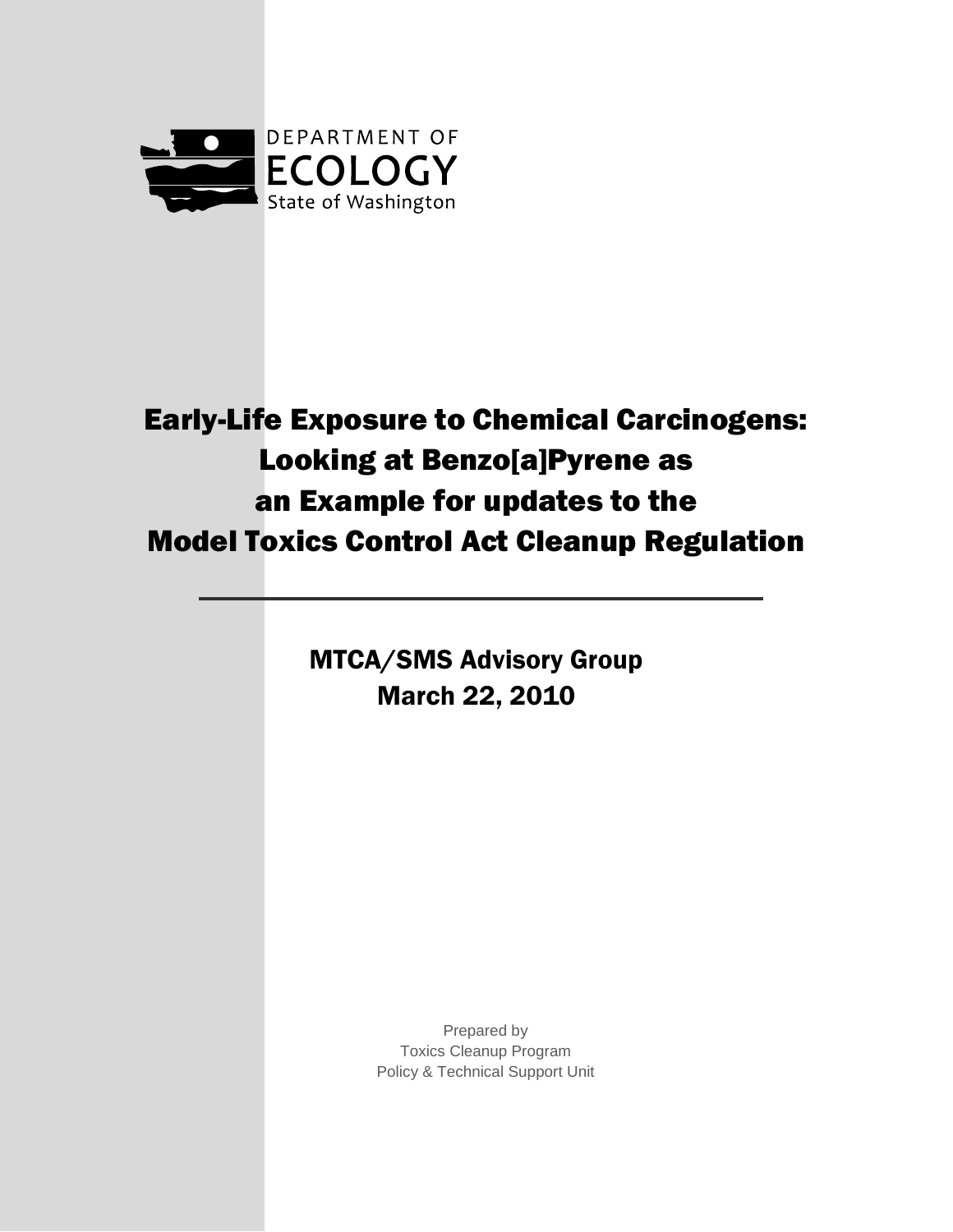# **Contents**

| Considerations Regarding Early-Life Exposure to Chemical Carcinogens 3              |  |
|-------------------------------------------------------------------------------------|--|
|                                                                                     |  |
|                                                                                     |  |
|                                                                                     |  |
|                                                                                     |  |
| Ecology's Proposal: Age Dependant Adjustment Factors for Early Life  4              |  |
|                                                                                     |  |
|                                                                                     |  |
|                                                                                     |  |
| Other Lines of Evidence Point to Biological Effects from Early-In-Life Exposures  6 |  |
|                                                                                     |  |
|                                                                                     |  |
|                                                                                     |  |
|                                                                                     |  |
|                                                                                     |  |
|                                                                                     |  |
|                                                                                     |  |
|                                                                                     |  |
|                                                                                     |  |
|                                                                                     |  |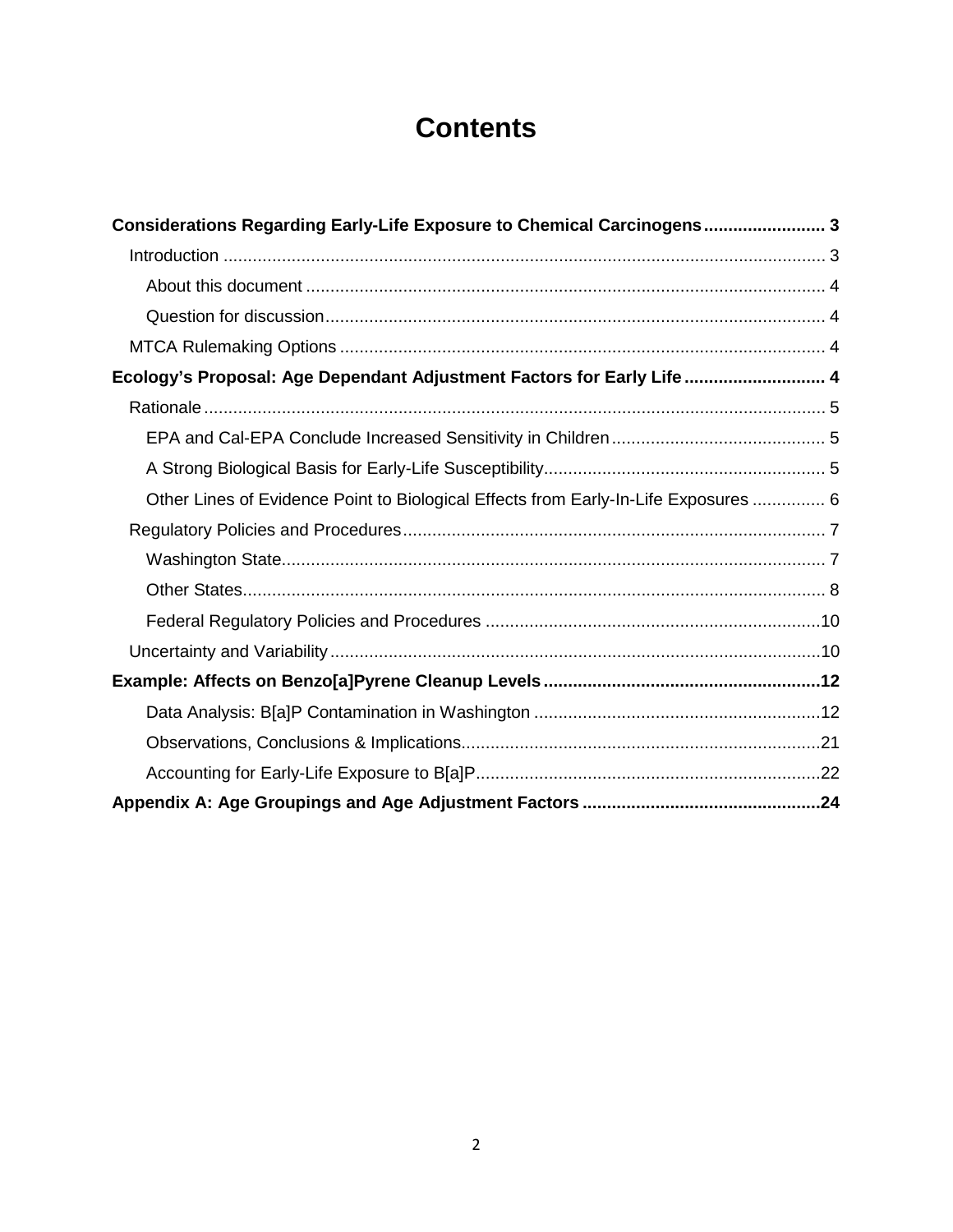**Early-Life Exposure to Chemical Carcinogens: Looking at Benzo[a]Pyrene as an example for updates to the Model Toxics Control Act Cleanup Regulation**

# <span id="page-17-0"></span>**Considerations Regarding Early-Life Exposure to Chemical Carcinogens**

As part of updating the Model Toxics Control Act (MTCA) Cleanup Regulation, Ecology is evaluating the risk-based equations used to establish cleanup levels. This includes examining the methods and policies used to establish risk-based cleanup levels and standards protective of human health.

Over the past year, Ecology has engaged in discussions with the MTCA Science Panel regarding the scientific principles and methodologies related to the effects of early-life exposure to chemical carcinogens. The Science Panel provided to Ecology answers to the following questions:

- What changes, if any, should be made to the MTCA Cleanup regulation to account for early-life exposures to carcinogens?
- Should early-life age-dependent adjustment factors for carcinogens be used only for those carcinogens that act via a mutagenic mode of action or be applied for all carcinogens?

The information in this paper reflects those discussions.

Ecology is also asking a series of policy questions related to updates to the MTCA Cleanup Regulation and following from the scientific discussions. Policy Advisory Group Question: What information do Ecology's risk managers require to make informed decisions to update the MTCA Cleanup Regulation to account for early-life exposures to carcinogens?

## <span id="page-17-1"></span>**Introduction**

The MTCA Cleanup Regulation risk-based equations and cleanup levels represent a convergence of science and policy risk management decisions. A variety of different but related elements and factors get considered during the rule update process. This ensures cleanup standards are based on the best available science, are reasonable, and are protective of the environment and public health.

Ecology is evaluating information needed to make risk management decisions related to updating and changing the MTCA Cleanup Regulation. Factors being considered include:

- **Informed Science**
- State Regulatory Policies and Procedures
- Federal Regulatory Policies and Procedures
- Comparing of Risk-Based Concentrations with Background Concentrations and Analytical Limits
- Other?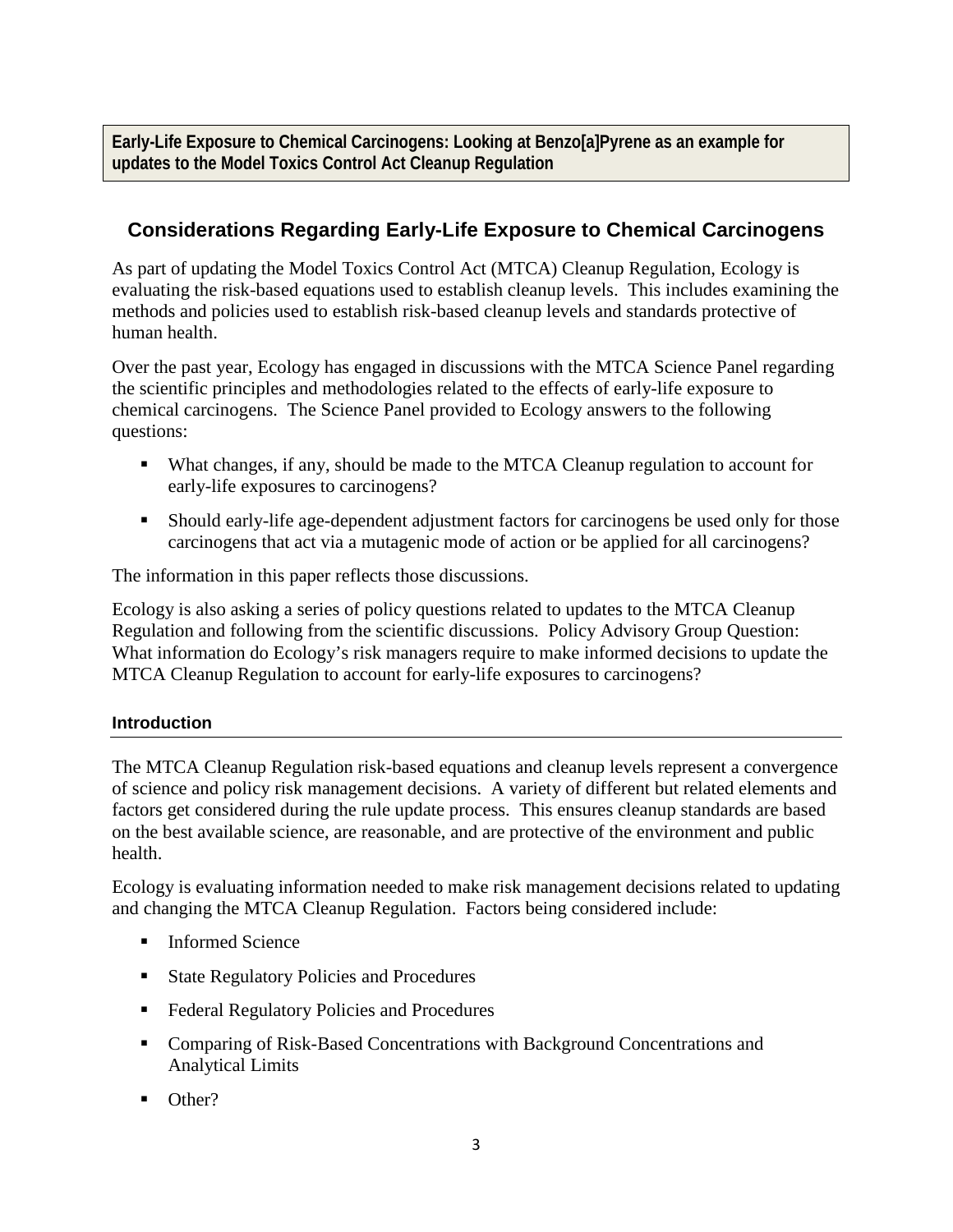#### <span id="page-18-0"></span>**About this document**

This document provides a summary of the factors that led to Ecology's proposal. Benzo[a]pyrene (B[a]P) is used to illustrate the implications of potential changes to the MTCA Cleanup Regulation. This chemical was chosen because both the U.S. EPA and Cal-EPA recognize the potential for early-in-life susceptibility from exposures to B[a]P.

A separate report, "Considerations of Early Life Exposure to Chemical Carcinogens" provides a more comprehensive review of information on early life stage susceptibility and exposure to carcinogens.<sup>[1](#page-18-4)</sup>

### <span id="page-18-1"></span>**Question for discussion**

Are there other factors that Ecology should consider when deliberating about if and how to incorporate early-in-life age adjustment factors for carcinogens? (As required by the Administrative Procedures Act, Ecology will be conducting a cost-benefit analysis as part of this rule making.)

## <span id="page-18-2"></span>**MTCA Rulemaking Options**

Ecology has examined the issues relevant to the increased susceptibility of children from environmental exposures to carcinogens. This includes current scientific information, federal and state regulatory policies and procedures, and scientific opinions and recommendations by technical expert panels.<sup>[2](#page-18-5)</sup>

Based on an examination of the current scientific information, regulatory policies and procedures, and the conclusion of expert panels, the MTCA Science Panel supports Ecology's proposal to revise the MTCA Cleanup Regulation to account for early-life exposure to carcinogens.

Ecology is considering two options for revising and updating the MTCA Cleanup Regulation to account for early-life exposures to carcinogens:

- Option 1: revisions to account for early-life exposure only for those carcinogens that act via a mutagenic mode of action.
- Option 2: revisions to account for early-life exposure from all carcinogens: carcinogens that act via a mutagenic and carcinogens that act via a non-mutagenic mode of action.

# <span id="page-18-3"></span>**Ecology's Proposal: Age Dependant Adjustment Factors for Early Life**

Ecology believes there is a strong scientific basis that supports revisions to the MTCA Cleanup Regulation to account for early-life exposures to chemical carcinogens.

<span id="page-18-4"></span> $1$  Considerations of Early-Life Exposure to Chemical Carcinogens, Dept. of Ecology. MTCA Science Panel. November 12, 2009.

<span id="page-18-5"></span><sup>&</sup>lt;sup>2</sup> Expert Panels: NRC, 1993. Natinal Research Council, Pesticides in the Diets of Infants and Children. Natinal Academy Press. Washington, DC. 1993.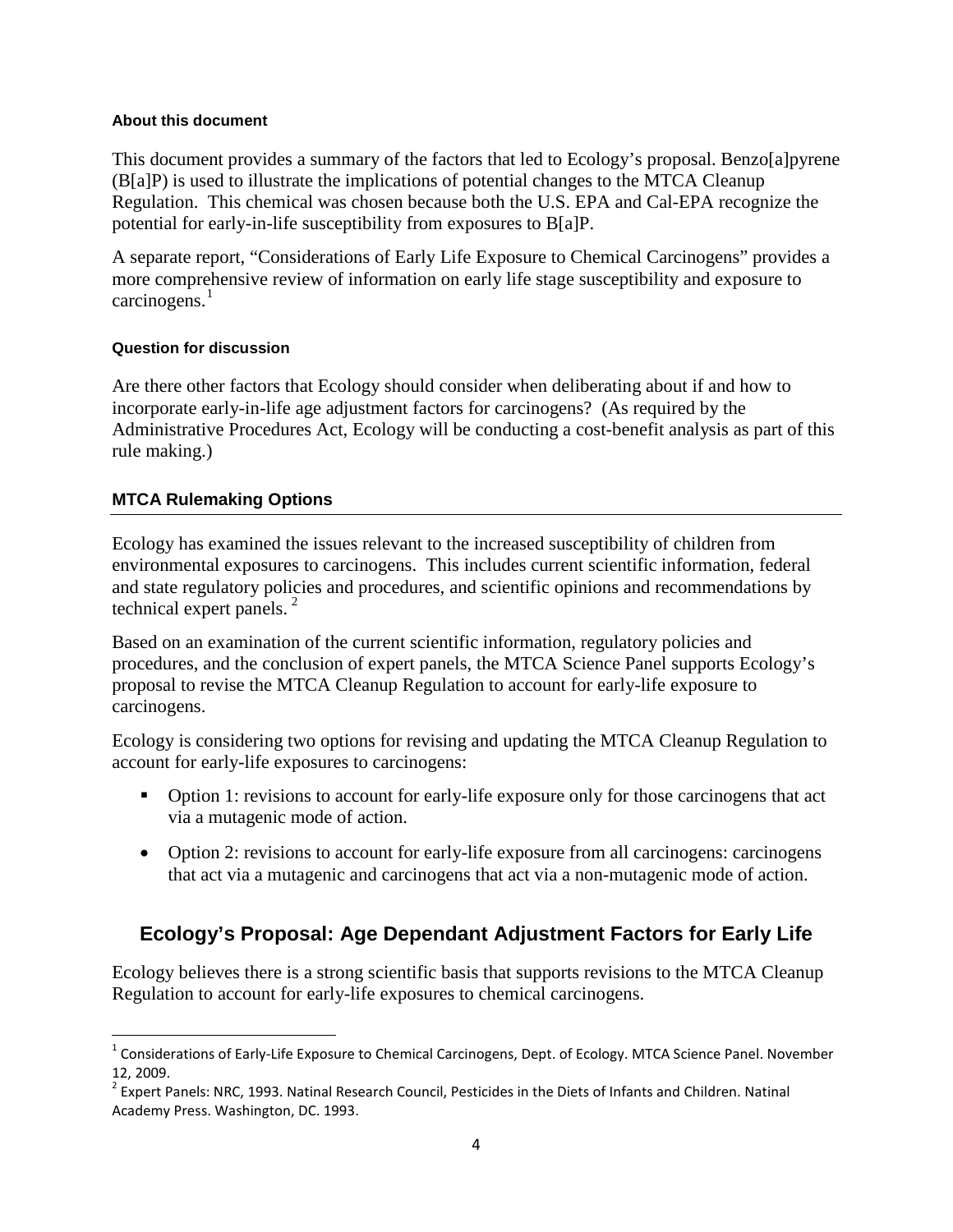To account for early-life susceptibility to carcinogens, an age-dependant adjustment factor for early life exposures is applied to carcinogenic toxicity values (also called cancer potency values).

Ecology is evaluating whether age dependant adjustment factors for early-life exposures should be applied to all carcinogens. Part of this evaluation is to ask what other factors, if any, should be considered in this determination and to look at the implications of lower cleanup levels.

## <span id="page-19-0"></span>**Rationale**

Ecology's rationale is based on evaluations of current scientific information, and is supported by conclusions and recommendations from the MTCA Science Panel.

### <span id="page-19-1"></span>**EPA and Cal-EPA Conclude Increased Sensitivity in Children**

Working independently, the U.S. Environmental Protection Agency (EPA) and the California Environmental Protection Agency's (Cal-EPA) Office of Environmental Health Hazard Assessment have assessed and developed age groupings to help evaluate childhood exposures to environmental contaminants.

- The analyses of both agencies support the application of weighting factors to address potential increased susceptibility to carcinogen exposures occurring prenatally and during postnatal and juvenile life-stages. Both agencies apply age related factors to adjust the cancer potencies to consider early life susceptibility for infants and children.
- Although the age groupings between the agencies vary slightly, the adjustment factors are the same. For the U.S. EPA, the age adjustment factors are termed: Age Dependent Adjustment Factors  $(ADAFs)$ ;<sup>[3](#page-19-3)</sup> for Cal-EPA, the age adjustment factors are termed Age Sensitivity Factors (ASFs).<sup>[4](#page-19-4)</sup>

Using different methodologies to evaluate cancer potency, the U.S. EPA and the Cal-EPA independently concluded that risks of cancer from exposures to carcinogens occurring from conception through puberty can be different than those cancer risks from exposures occurring in adulthood. Both agencies have determined that there is sufficient evidence that exposures to carcinogens during early-life may result in a carcinogenic response late in life. The identical default age adjustment factors used by both agencies are based on informed science that shows the potential for early-in-life susceptibility from exposures to carcinogens.

### <span id="page-19-2"></span>**A Strong Biological Basis for Early-Life Susceptibility**

Both EPA and Cal-EPA have drawn on a variety of information that points to a strong biological basis for concluding that exposure early in life can result in a greater lifetime risk of cancer.

<span id="page-19-3"></span><sup>&</sup>lt;sup>3</sup> Supplemental Guidance for Assessing Susceptibility from Early-Life Exposure to Carcinogens. U.S. Environmental Protection Agency, Risk Assessment Forum, March 2005. EPA/630/R-03/003F.

<span id="page-19-4"></span><sup>&</sup>lt;sup>4</sup> Air Toxics Hot Spots Program Risk Assessment Guidelines, Part II, Technical Support Document for Cancer Potency Factors, June 2008, Public Review Draft, California Environmental Protection Agency, Office of Environmental Health Hazard Assessment.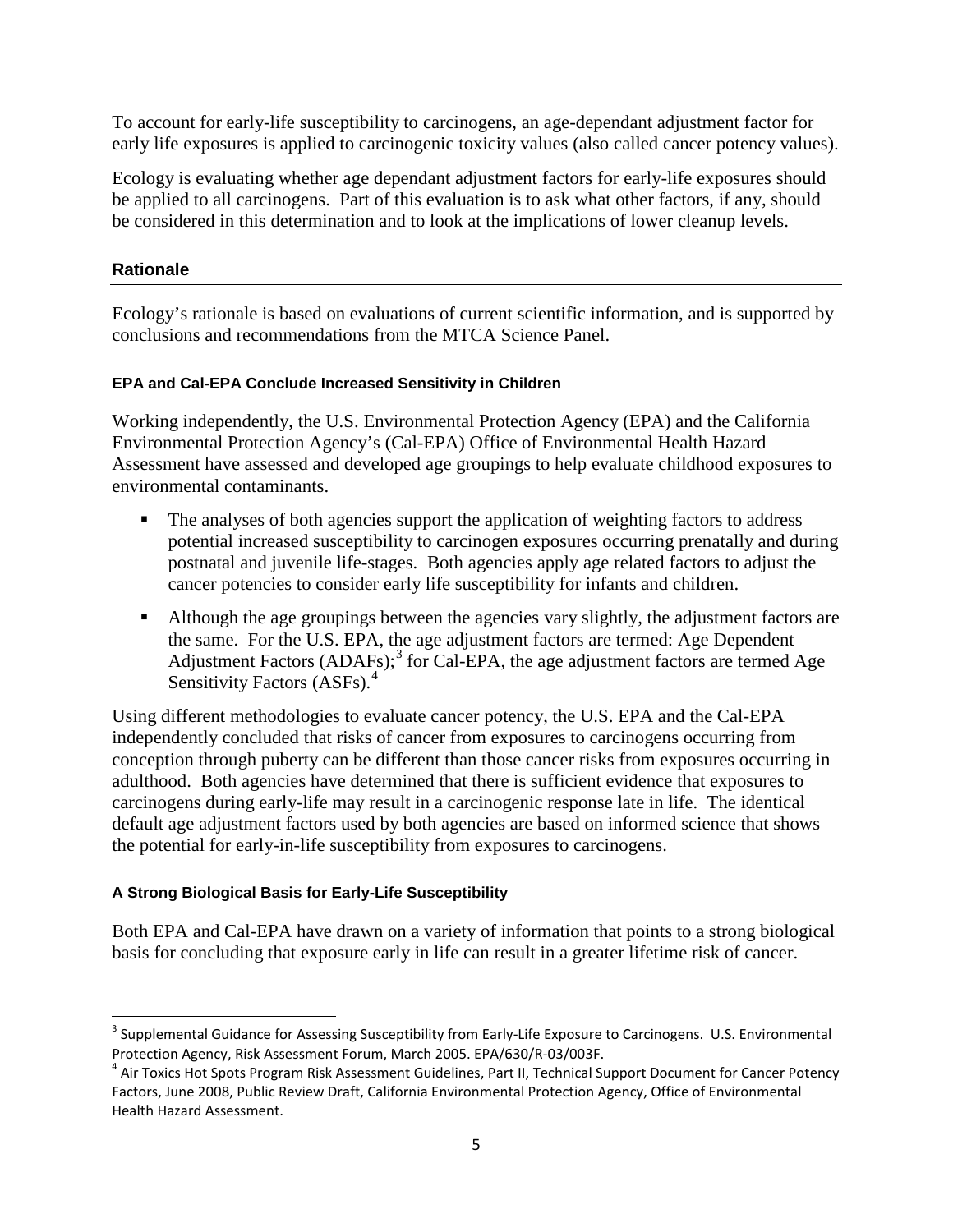There are multiple reasons that exposure to a carcinogen early in life may result in greater lifetime risk of cancer:

- Cancer is a multi-stage process and the occurrence of the first stages of the carcinogenic process in childhood increases the chance that the entire carcinogenic process will be completed, and a cancer produced, within an individual's lifetime.
- **Tissues undergoing rapid growth and development may be especially vulnerable to** carcinogenic agents. During periods of increased cell proliferation there is rapid turnover of DNA, and more opportunity for miss-repair of damage (that is, DNA breaks, crosslinks, adducts) or alterations resulting permanent changes to the DNA (such as mutations, altered DNA methylation) that may ultimately lead to cancer.
- During early life stages or development, a greater proportion of the body's cells are undifferentiated stem cells, and undifferentiated stem cells represent a large target population of somatic cells capable of passing along permanent changes to the DNA during future cell divisions.
- There may be greater sensitivity to hormonal (that is., endocrine disrupting) carcinogens early in life since the development of many organ system is under hormonal control (that is, male and female reproductive systems, thyroid control of central nervous system development).
- Anatomical, physiological, and behavioral characteristics may influence or play a role in increased cancer risk from exposures during critical development periods such as differences in immunological activity, intestinal absorption, biliary and kidney excretion, blood and fat distribution, and expression of enzyme systems that activate or detoxify carcinogens.

### <span id="page-20-0"></span>**Other Lines of Evidence Point to Biological Effects from Early-In-Life Exposures**

Table 1 below provides selected examples of human cases that reflect early-in-life cancer susceptibility. These selected examples of human evidence of early-in-life susceptibility to carcinogens serve to reinforce the importance of consideration of early-life exposures to carcinogens in the regulatory framework.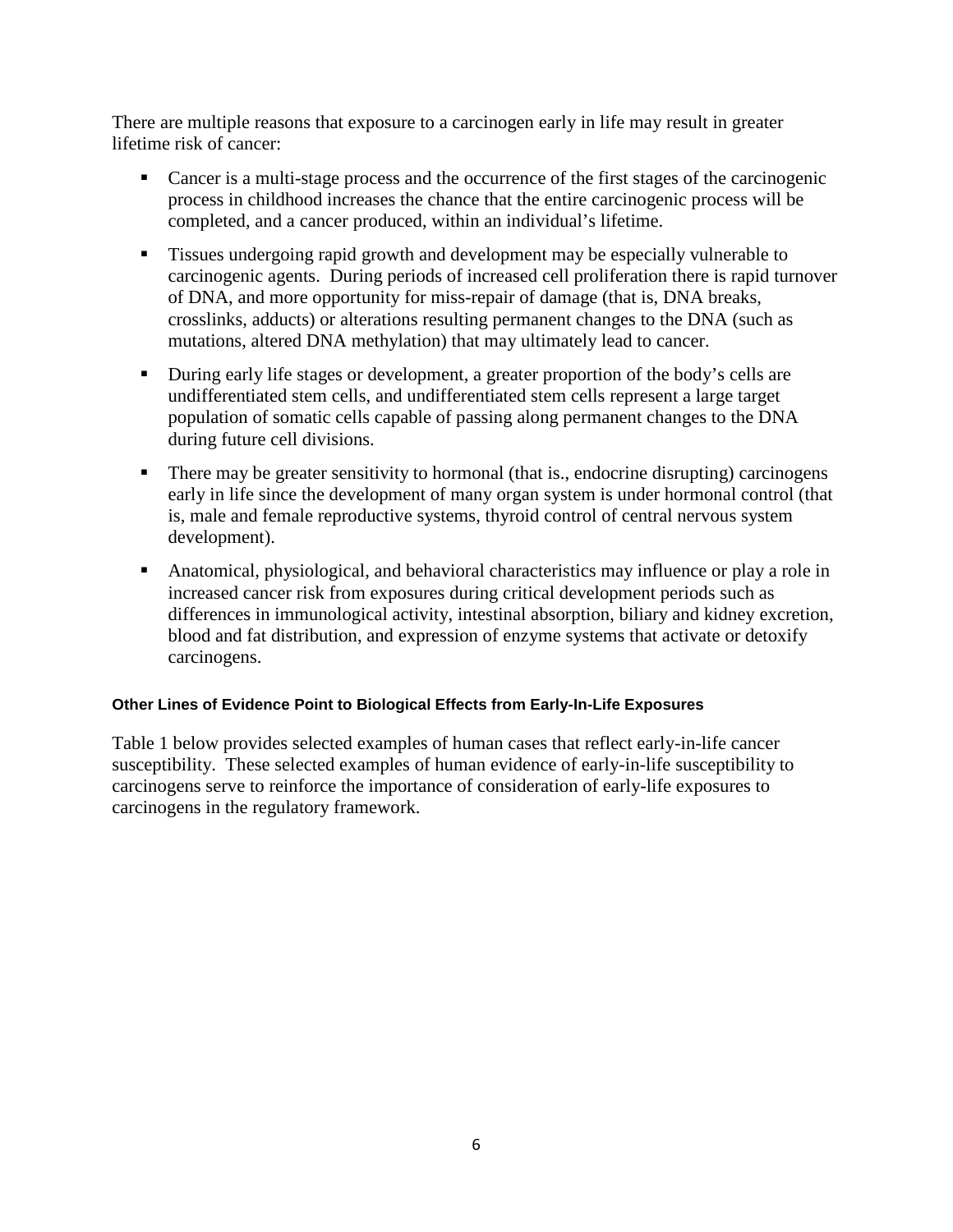| Table 1: Examples of Early-Life Cancer Susceptibility in Humans                                                                                                                       |                                                          |                                                                                                                                                                                                                                                              |  |  |  |
|---------------------------------------------------------------------------------------------------------------------------------------------------------------------------------------|----------------------------------------------------------|--------------------------------------------------------------------------------------------------------------------------------------------------------------------------------------------------------------------------------------------------------------|--|--|--|
| Agent                                                                                                                                                                                 | <b>Susceptible Group</b>                                 | <b>Biological Response</b>                                                                                                                                                                                                                                   |  |  |  |
| Diethylstilbestrol (DES) <sup>5</sup>                                                                                                                                                 | Fetus                                                    | In utero exposure arising from administration of DES<br>during pregnancy resulted in an increased risk of<br>adenocarcinoma of the vagina and cervix in the<br>daughters, but not in mothers taking the drug.                                                |  |  |  |
| X-Irradiation treatment for<br>Hodgkins Lymphoma <sup>6</sup>                                                                                                                         | Girls with developing breast<br>tissue (10-16 years old) | 10-16 year old girls considerably much more likely to<br>develop breast cancer than those under age 10 similarly<br>treated. 35% increased risk of cancer by age 40.                                                                                         |  |  |  |
| Radioactive jodine fallout from<br>1986 Chernobyl accident <sup>7</sup>                                                                                                               | Fetus/Children                                           | An increased risk of thyroid carcinoma was observed in<br>children from Ukraine and Belarus exposed to<br>radioactive iodine fallout. The greatest risk of thyroid<br>carcinoma was observed in children aged five and under<br>at the time of the accident. |  |  |  |
| Immunosuppresive drug<br>treatment associated with organ<br>allograft <sup>8</sup>                                                                                                    | Children ages 18 years or less                           | Children are more prone to develop post-transplant<br>lymphomas and lymphoproliferative disorders than<br>adults (53% Vs 15%).                                                                                                                               |  |  |  |
| Adapted from Cal-EPA, 2009. Appendix J: In Utero and Early life Susceptibility to Carcinogens: the Derivation of Age-at-<br>Exposure Sensitivity Measures. May 2009. Table 2, page 11 |                                                          |                                                                                                                                                                                                                                                              |  |  |  |

### <span id="page-21-0"></span>**Regulatory Policies and Procedures**

A number of factors go into risk management decisions. Ecology has evaluated Washington regulatory policies and procedures, looked at what other states are doing, and is following federal regulatory developments.

#### <span id="page-21-1"></span>**Washington State**

The MTCA Cleanup Regulation includes policies and procedures for identifying and characterizing carcinogens. Ecology initially published these provisions in 1991. Although Ecology modified selected provisions in 2001, the current regulation largely reflects policies and procedures in the 1986 EPA cancer risk guidelines. Key features of the current MTCA Cleanup Regulation include:

• The definition of "carcinogen" reflects the terminology and policies in the 1986 EPA guidelines.

<span id="page-21-2"></span> <sup>5</sup> Herbst AL, Ulfelder H, Poskanzer DC (1971) Adenocarcinoma of the vagina. Association of maternal stilbestrol therapy with tumor appearance in young women. N Engl J Med 284 (15): 878-81; Preston-Martin S (1989). Epidemiological studies of perinatal carcinogenesis. IARC Sci Publ. 96: 289-314, International Agency for Research on Cancer, Lyon France.

<span id="page-21-3"></span><sup>&</sup>lt;sup>6</sup> Bhatia S, Robison LL, Oberlin O, Greenberg M, Bunin G, Fossati-Bellani F, et. al., (1996) Breast cancer and other second neoplasm after childhood Hodgkins disease. N Eng J Med 334 (12): 745-51.

<span id="page-21-4"></span> $^7$  Moysich KB, Menezes RJ, Michalek AM (2002). Chernobyl-related ionizing radiation exposure and cancer risk: an epidemiological review. Lancet Oncol 3(5): 269-79.

<span id="page-21-5"></span><sup>&</sup>lt;sup>8</sup> Penn I (2000). Post-transplant malignancy: the role of immunosuppression. Drug 23 (2): 101-13.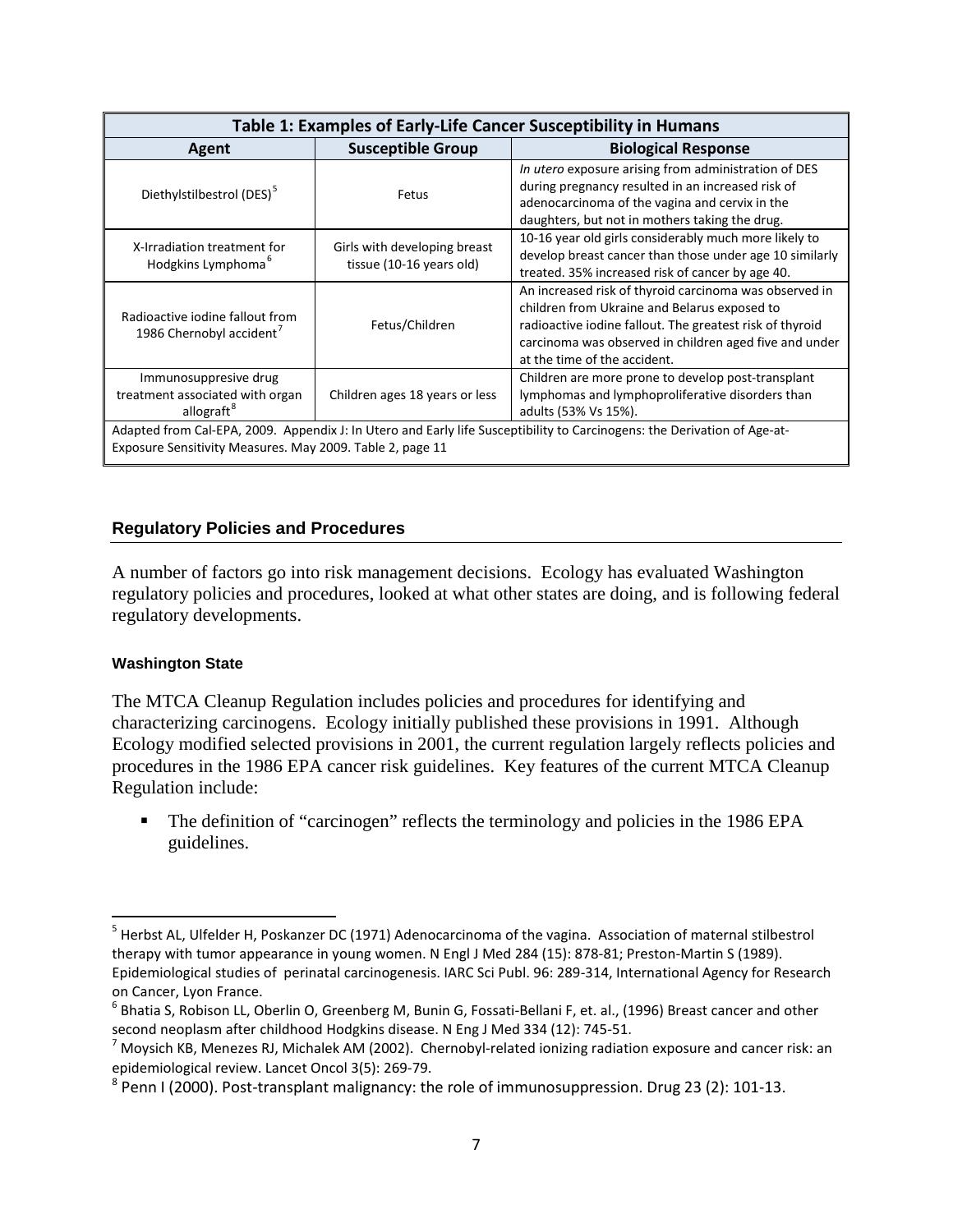- Cleanup levels are calculated using carcinogenic potency factors (cancer slope factors) published by EPA in the Integrated Risk Information System (IRIS) database.
- The MTCA Cleanup Regulation defines procedures for selecting cancer slope factors when values are not available in the IRIS database. This includes a hierarchy of information sources for cancer slope factors (such as the National Center for Environmental Assessment) that was added in 2001. The regulation also defines procedures for calculating cancer slope factors using the linearized multi-stage low dose extrapolation model and an animal to human scaling factor.

The MTCA Cleanup Regulation does not reflect recent advances in technical information and regulatory guidance. In particular, the risk-based policies and procedures in the MTCA Cleanup Regulation do not explicitly account for early life exposures to carcinogens with the carcinogenic response expressed later in life.

## <span id="page-22-0"></span>**Other States**

Many states are grappling with how to address children's exposure to chemical contaminants. Table 2 below summarizes information regarding states that have implemented or are considering implementation of guidance and risk-based cleanup levels for early-life exposures (ELE).

- Of the ten selected states surveyed by Ecology, five states (California, Colorado, Maine, New York, and Oregon) have explicit guidance or risk-based cleanup levels that recognize early-life exposures to carcinogens.
- Massachusetts and Minnesota are in the process of implementing early-in-life exposures guidance and regulations for soil risk-based cleanup levels.
- **Texas will consider early-in-life exposure age adjustments during the next rule revision** for the Texas Risk Reduction Program.

According to the National Conference of State Legislators (a bipartisan organization that serves the legislators and staffs of the nation's 50 states, its commonwealths, and territories) between 1998 and 2008, there were 771 bills in 49 different states that considered children's environmental health. In 2009, there were 124 bills pending in 10 different states and 32 bills enacted in 18 different states related to children's environmental health.<sup>[9](#page-22-1)</sup>

<span id="page-22-1"></span><sup>&</sup>lt;sup>9</sup> The National Conference of State Legislators, Environmental Health Legislation Database Archive and Environmental Health Legislation Database. http://www.ncsl.org/Home/tabid/118/Default.aspx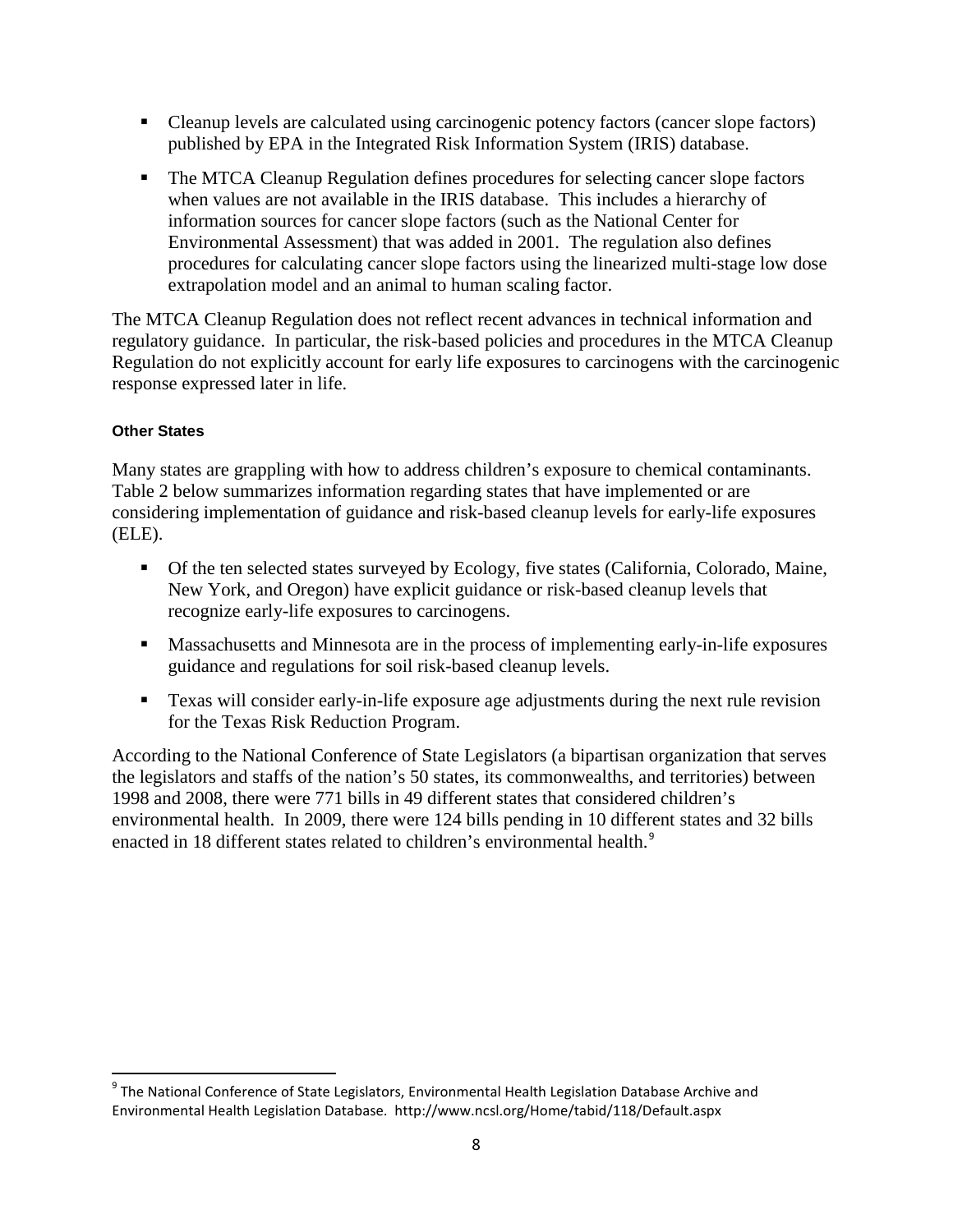| Table 2: State Risk-Based Cleanup Levels for PAH Contaminated Soils Using Benzo[a]pyrene (B[a]P) As An Indicator |                                      |                      |              |                  |               |                      |                                                                                                                 |
|------------------------------------------------------------------------------------------------------------------|--------------------------------------|----------------------|--------------|------------------|---------------|----------------------|-----------------------------------------------------------------------------------------------------------------|
|                                                                                                                  | Exposure Pathways & Risk-Based B[a]P |                      |              |                  |               |                      |                                                                                                                 |
|                                                                                                                  |                                      | <b>Cleanup Level</b> |              |                  | <b>Target</b> | <b>Consideration</b> |                                                                                                                 |
| <b>State</b>                                                                                                     |                                      |                      |              | Cleanup          | <b>Risk</b>   | of Early-Life        | Comment                                                                                                         |
|                                                                                                                  | Ingestion                            | Derm.                | Inh.         | Level<br>(mg/kg) | Level         | Exp.                 |                                                                                                                 |
|                                                                                                                  |                                      |                      |              |                  |               |                      | OEHHA Soil Screening T. 1                                                                                       |
| California                                                                                                       | $\boldsymbol{\mathsf{X}}$            | X                    | x            | 3.8E-02          | $10^{-6}$     | yes                  | [http://oehha.ca.gov/risk/chhsltbl091709.html]                                                                  |
| Colorado                                                                                                         | $\mathsf{X}$                         | $\mathsf{X}$         | $\mathsf{X}$ | $2.2E-02$        | $10^{-6}$     | yes                  | http://www.cdphe.state.co.us/hm/csev/pdf                                                                        |
|                                                                                                                  |                                      |                      |              |                  |               |                      | Maine Remedial Action Guidelines, Appendix 1 includes BaP                                                       |
| Maine                                                                                                            | $\pmb{\times}$                       | $\mathsf{X}$         | X            | 2.6E-01          | $10^{-6}$     | yes                  | soil level of 0.26 mg/kg (10 <sup>-5</sup> risk); Appendices 2 & 3 list                                         |
|                                                                                                                  |                                      |                      |              |                  |               |                      | screening level of 0.026 mg/kg $(10^{-6}$ risk)                                                                 |
| MA                                                                                                               | $\boldsymbol{\mathsf{X}}$            | $\mathsf{X}$         |              | $2.0E + 00$      | $10^{-6}$     | no                   | Risk-based CUL = 7.5E-01 mg/kg adjusted to background 2                                                         |
|                                                                                                                  |                                      |                      |              |                  |               |                      | mg/kg; in the process of considering ELE                                                                        |
|                                                                                                                  |                                      |                      |              |                  |               |                      | April 2005, Remediation and Redevelopment Division                                                              |
| Michigan                                                                                                         | $\boldsymbol{\mathsf{X}}$            | $\mathsf{X}$         |              | $2.0E + 00$      | $10^{-5}$     | no                   | Operations Memo. No.1, Technical Support Document,                                                              |
|                                                                                                                  |                                      |                      |              |                  |               |                      | Attachment No. 6                                                                                                |
|                                                                                                                  |                                      |                      |              |                  |               |                      | Minnesota is in the process of incorporating age dependent                                                      |
| Minnesota                                                                                                        | X                                    | X                    | X            | $2.0E + 00$      | $10^{-5}$     | no                   | adjustment factors for ELE for different media, still work in                                                   |
|                                                                                                                  |                                      |                      |              |                  |               |                      | progress                                                                                                        |
|                                                                                                                  |                                      |                      |              |                  |               |                      | Subpart 375-6: Remedial Program Soil Cleanup Objective for                                                      |
| New York                                                                                                         | $\pmb{\times}$                       | $\mathsf{X}$         | X            | 1.1E-01          | $10^{-6}$     | yes                  | B[a]P is 1 mg/kg from Table 375-6.8 (a) based on soil                                                           |
|                                                                                                                  |                                      |                      |              |                  |               |                      | background concentration from rural areas                                                                       |
|                                                                                                                  |                                      |                      |              |                  |               |                      | ftp://ftp.nmenv.state.nm.us/hwbdocs/HWB/guidance_docs/                                                          |
| <b>New</b>                                                                                                       |                                      |                      |              |                  | $10^{-5}$     |                      | NMED June 2006 SSG.pdf (see Page 10, Age adjustments                                                            |
| Mexico                                                                                                           | $\pmb{\times}$                       | $\mathsf{X}$         | Χ            | 6.21E-01         |               | no                   | done to account for differences in exposures between<br>children and adults but no indication of adjustments to |
|                                                                                                                  |                                      |                      |              |                  |               |                      | account for ELE)                                                                                                |
|                                                                                                                  |                                      |                      |              |                  |               |                      | Technical Memorandum, March 14, 2007. From DEQ                                                                  |
| Oregon                                                                                                           | $\boldsymbol{\mathsf{X}}$            | $\mathsf{X}$         | X            | 1.5E-02          | $10^{-6}$     | yes                  | Toxicology Workgroup. Incorporation of Early-Life Exposure                                                      |
|                                                                                                                  |                                      |                      |              |                  |               |                      | in Human Health Risk Assessments                                                                                |
| Texas                                                                                                            | $\mathsf{X}$                         | X                    | $\mathsf{X}$ | 5.6E-01          | $10^{-5}$     | no                   | ELE under consideration for future rule making                                                                  |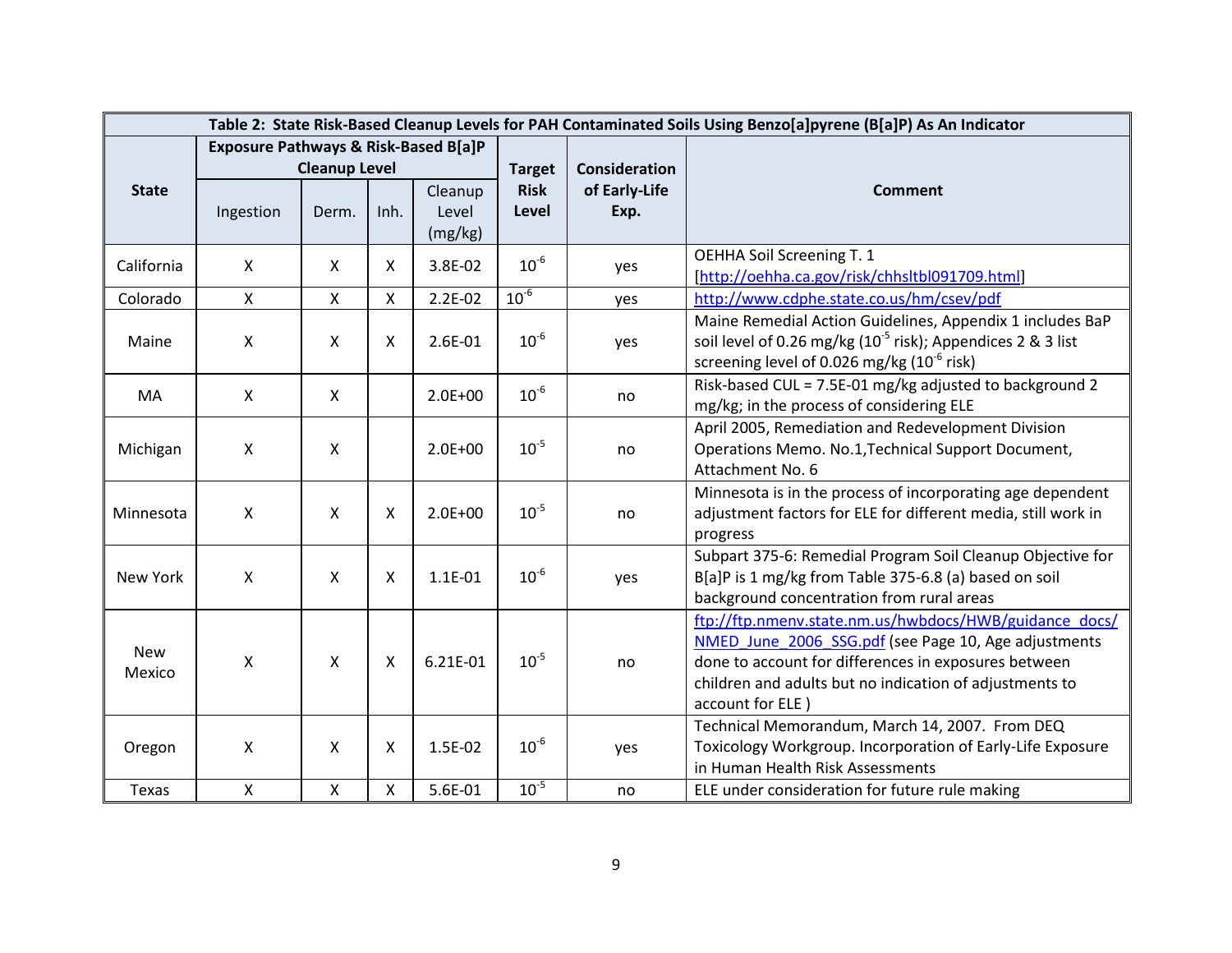## <span id="page-24-0"></span>**Federal Regulatory Policies and Procedures**

Following updated federal regulatory guidance from EPA headquarters, U.S. EPA Regions 3, 6, and 9 have introduced regulatory policies and procedures to account for early-in-life exposures to carcinogens that operate via a mutagenic mode of action. Tables and risk-based cleanup levels were developed through an Interagency Agreement with the Oak Ridge National Laboratory that also employ the same equations to calculate risk-based cleanup levels.<sup>[10](#page-24-2)</sup>

The National Toxicology Program is considering revising the standard animal bioassay protocols used to assess chemical carcinogenicity to better account for age dependent sensitivity and susceptibility to carcinogens.<sup>[11](#page-24-3)</sup>

Significantly, the U.S. EPA is reconsidering the policy decision to limit early-life Age Dependent Adjustment Factors to those carcinogens that operate via a mutagenic mode of action.

## <span id="page-24-1"></span>**Uncertainty and Variability**

A variety of factors complicate the selection of appropriate default Age Dependent Adjustment Factors, ADAFs (or, as they are called by Cal-EPA, Age-Sensitivity Factors, ASFs). These factors are used to weight exposures that occur early- in-life for prenatal, postnatal, and juvenile exposures. Some of these complications include:

- Limited database of chemicals and studies available for analysis and broad distribution of results for different chemicals to evaluate the susceptibility of prenatal and postnatal life stages to developing cancer than developing cancer in the adult life stage.
- **Large variability in age-at-exposure related susceptibility across different carcinogens** and susceptibility among studies of the same carcinogen due to timing of exposure within a given age window, and gender, strain, and species differences in tumor response.
- In recognition of the uncertainties in applying conclusions from a relatively small set of chemicals to a much larger number of chemicals of concern the default age adjustments specify greater than half-log precision (i.e., value of 1, 3, 10).
- Rodents are born at a stage of maturity that approximates a third-trimester human.

Cal-EPA recognized and noted the limitations of the database and analysis for the development of default age adjustment factors for early-life exposures to carcinogens.

<span id="page-24-2"></span> $10$  Risk-Based equations, levels and background information found at the following Link: [http://www.epa.gov/reg3hwmd/risk/human/rb-concentration\\_table/index.htm](http://www.epa.gov/reg3hwmd/risk/human/rb-concentration_table/index.htm)

<span id="page-24-3"></span> $11$  MTCA Science Panel Communication, Dr. Elaine Faustman. November 2009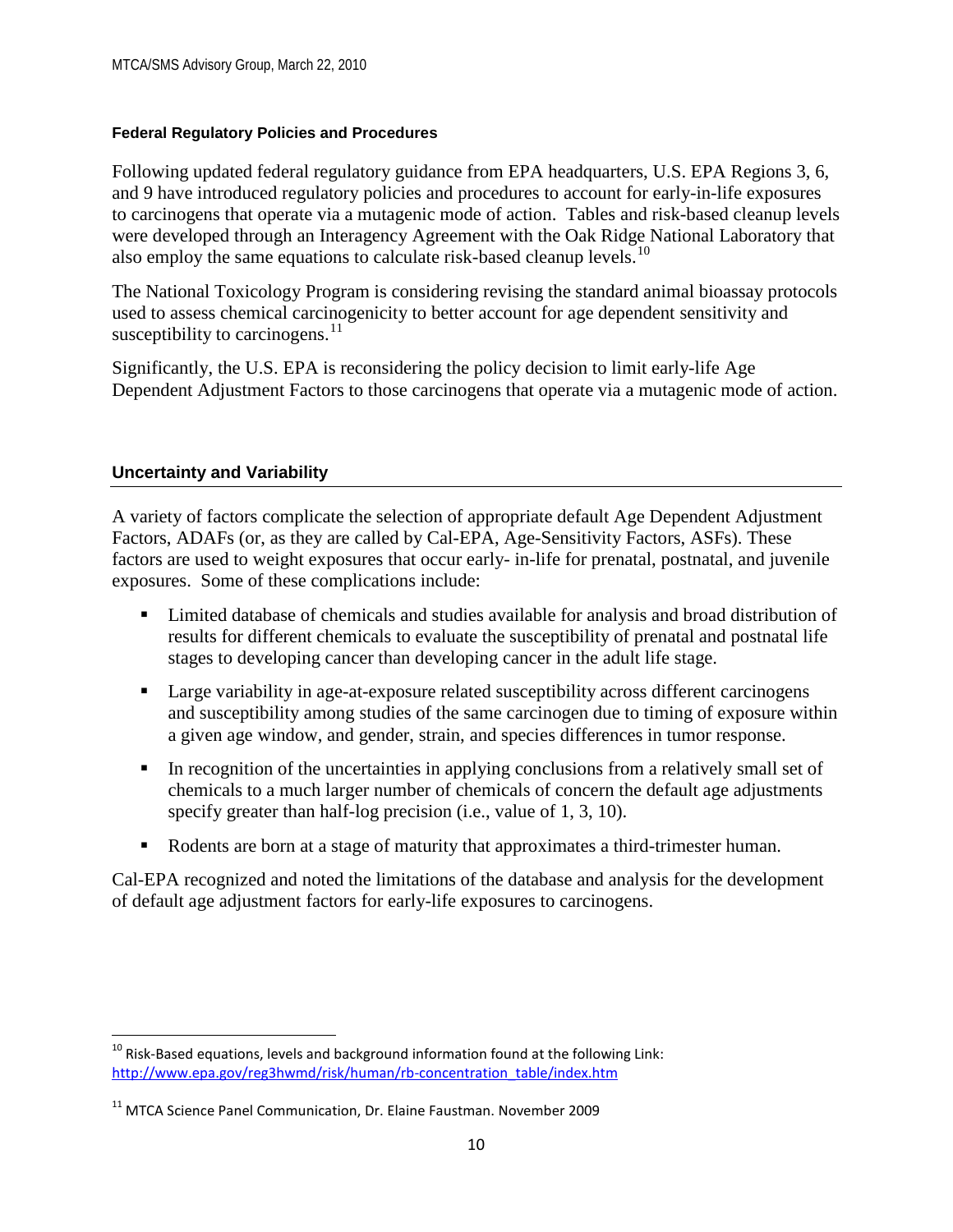In addressing in-utero exposures, Cal-EPA noted the following regarding the limitations of the analysis:<sup>[12](#page-25-0)</sup>

> "OEHHA recognizes the limitations in the data and analyses presented, as discussed above. However, the analyses do provide some guidance on the extent to which risk may be over or underestimated by current approaches. While there is a great deal of variability across chemicals in the prenatal ASFs, the data indicate that the potency associated with prenatal carcinogen exposure is not zero. A factor of 3 is close to the median ASF, while a factor of 10 falls roughly at the 70<sup>th</sup> percentile of the prenatal ASF estimate. An ASF could be applied as a default when calculating lifetime cancer risk in humans arising from carcinogen exposures that occur in utero. In view of the considerable variability in the data for different carcinogens and the limited database available for analysis, OEHHA is not proposing the application of a specific factor to cancer potency estimates for prenatal exposures in the first and second trimesters as a default position in these Guidelines. However, given that the rodent is born at a stage of maturation similar to a third trimester fetus, it is reasonable to include the third trimester in the 10X potency weighting proposed up to age 2 years. The applicability of a cancer potency adjustment factor for first and second trimester prenatal exposure will be evaluated on a case-by-case basis, and may be used as evidence develops that supports such use. The consideration of prenatal exposures, including application of an appropriate susceptibility factor, would not make a large difference for risk estimates based on continuous lifetime exposures due to the relatively short duration of gestations. However, risk estimates for short-term or intermittent exposures would be slightly increased by inclusion of the risks to the fetus during the prenatal period. Thus, risk may be underestimated when the first and second trimesters are excluded from the analysis."<sup>[13](#page-25-1)</sup>

<span id="page-25-0"></span><sup>&</sup>lt;sup>12</sup> Cal-EPA, 2009. Technical Support Document for Cancer Potency Factors: Methodologies for derivation, listing of available values, and adjustments to allow for early life stage exposures. California Environmental Protection Agency, Office of Environmental Health Hazard Assessment. May 2009. Page 52. [Web location: [http://www/oehha.ca.gov/air/hot\\_spots/2009/TSDCancerPotency.pdf\]](http://www/oehha.ca.gov/air/hot_spots/2009/TSDCancerPotency.pdf); ASF, Age Sensitivity Factors are the same

as Age Dependent Adjustment Factors, ADAFs, used by the U.S. EPA

<span id="page-25-1"></span><sup>&</sup>lt;sup>13</sup> ASFs is a Cal-EPA acronym for Age Sensitivity Factors which is the same as U.S. EPA's Age Dependent Adjustment Factors (ADAFs)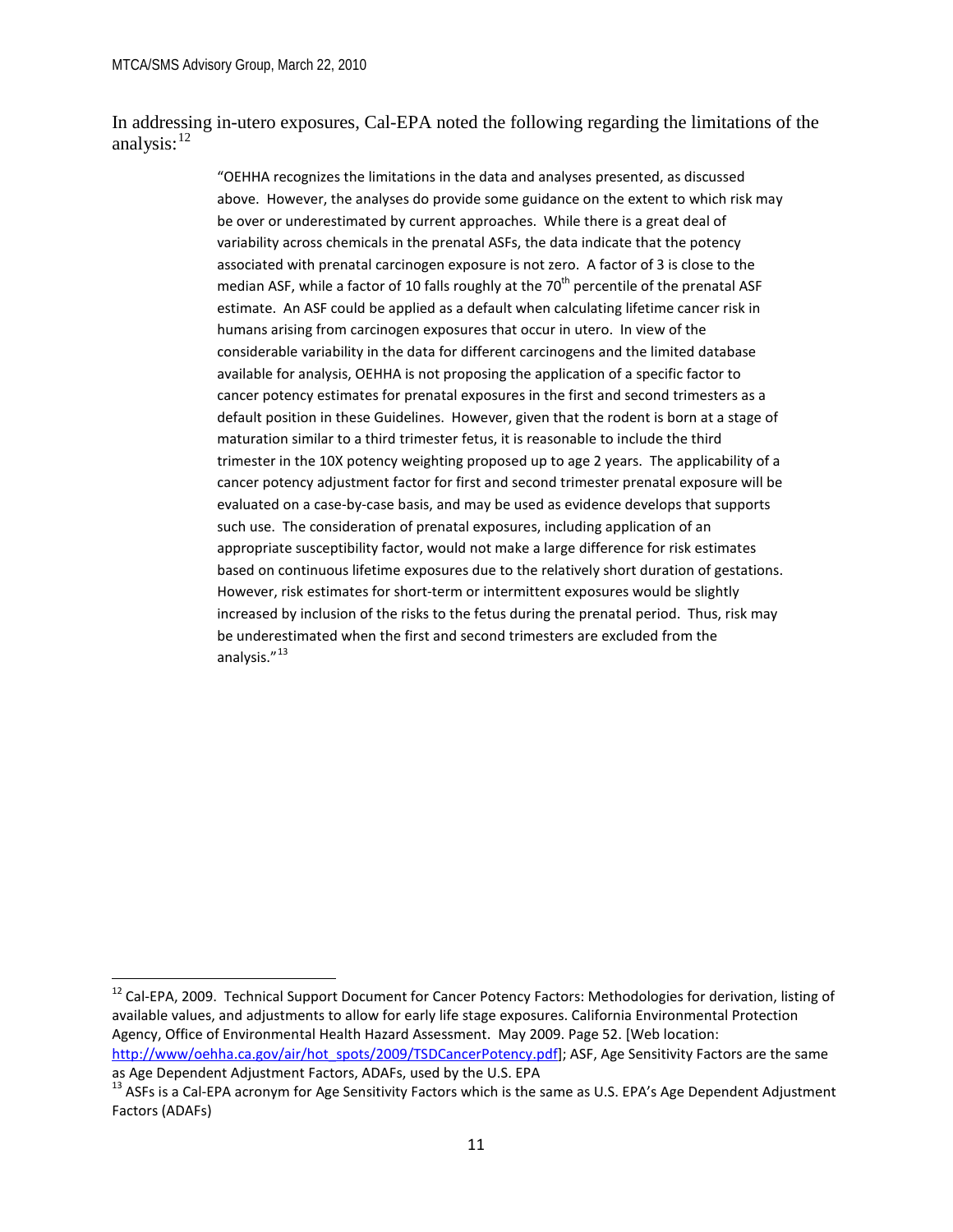# **Example: Affects on Benzo[a]Pyrene Cleanup Levels**

<span id="page-26-0"></span>In the following sections, Benzo[a]pyrene (B[a]P) is used to illustrate the implications of potential changes to the MTCA Cleanup Regulation. Ecology believes that scientific evidence supports including adjustments for early life exposure in calculating cleanup levels. Benzo[a]pyrene, a carcinogenic polycyclic aromatic hydrocarbon (PAH) was chosen for this example because both the U.S. EPA and Cal-EPA recognize the potential for early-in-life susceptibility from exposures to B[a]P.

Ecology is questioning whether to apply early life adjustments only to chemicals acting through a mutagenic mode of action. The practical implication of choosing this option is that only B[a]P would be affected. Should Ecology choose to apply early life adjustments to all carcinogens, a much larger set of chemicals would be affected. To illustrate the policy choices that arise when early life adjustments result in lowering cleanup levels, this paper looks at B[a]P concentrations measured in Washington, and at two data sets for background concentrations.

## <span id="page-26-1"></span>**Data Analysis: B[a]P Contamination in Washington**

 $\overline{\phantom{0}}$ 

Polycyclic aromatic hydrocarbons (PAHs) are formed during the incomplete combustion of organic matter, such as, the burning of coal, oil, gas, wood, garbage, or other organic substances, such as tobacco and charbroiled meat. PAHs enter the environment mostly as releases to air from volcanoes, forest fires, residential wood burning, and exhaust from automobiles and trucks. Surface runoff from asphalt roads is another common contributor to PAHs in the environment. As a result, PAHs are considered ubiquitous in soil and throughout the environment due mostly to the anthropogenic (resulting from the influence of human beings) combustion processes discussed above.<sup>[14](#page-26-2)</sup>

Ecology maintains a database that collects environmental data from throughout the state. This database, the Environmental Information Management System (EIM) contains physical, chemical, and biological data and measurements for different media.

Data on B[a]P in Washington was pulled from EIM to provide an estimate of the magnitude of the proposed changes. That is, to give some idea of locations potentially fall above the risk based concentrations.

For this analysis, MyEIM was used to retrieve and evaluate benzo[a]pyrene (B[a]P) soil and groundwater (GW) data in Washington. MyEIM is an advanced toolset for searching and analyzing data from the EIM database. It allows customized searches that facilitate the retrieval and analysis of data. The purpose of this evaluation was to provide a general idea of the geographic distribution of elevated B[a]P concentrations across the state.

Retrieved soil and groundwater data was statistically evaluated using MTCASTAT available in the MyEIM web application. To determine where B[a]P concentrations are most prevalent, MTCA Method A soil and groundwater cleanup levels were used to assess where media

<span id="page-26-2"></span><sup>14</sup> DHHS (U.S. Department Of Health And Human Services), 1995. *Toxicological Profile For Polycyclic Aromatic Hydrocarbons*. Agency for Toxic Substances and Disease Registry. August 1995.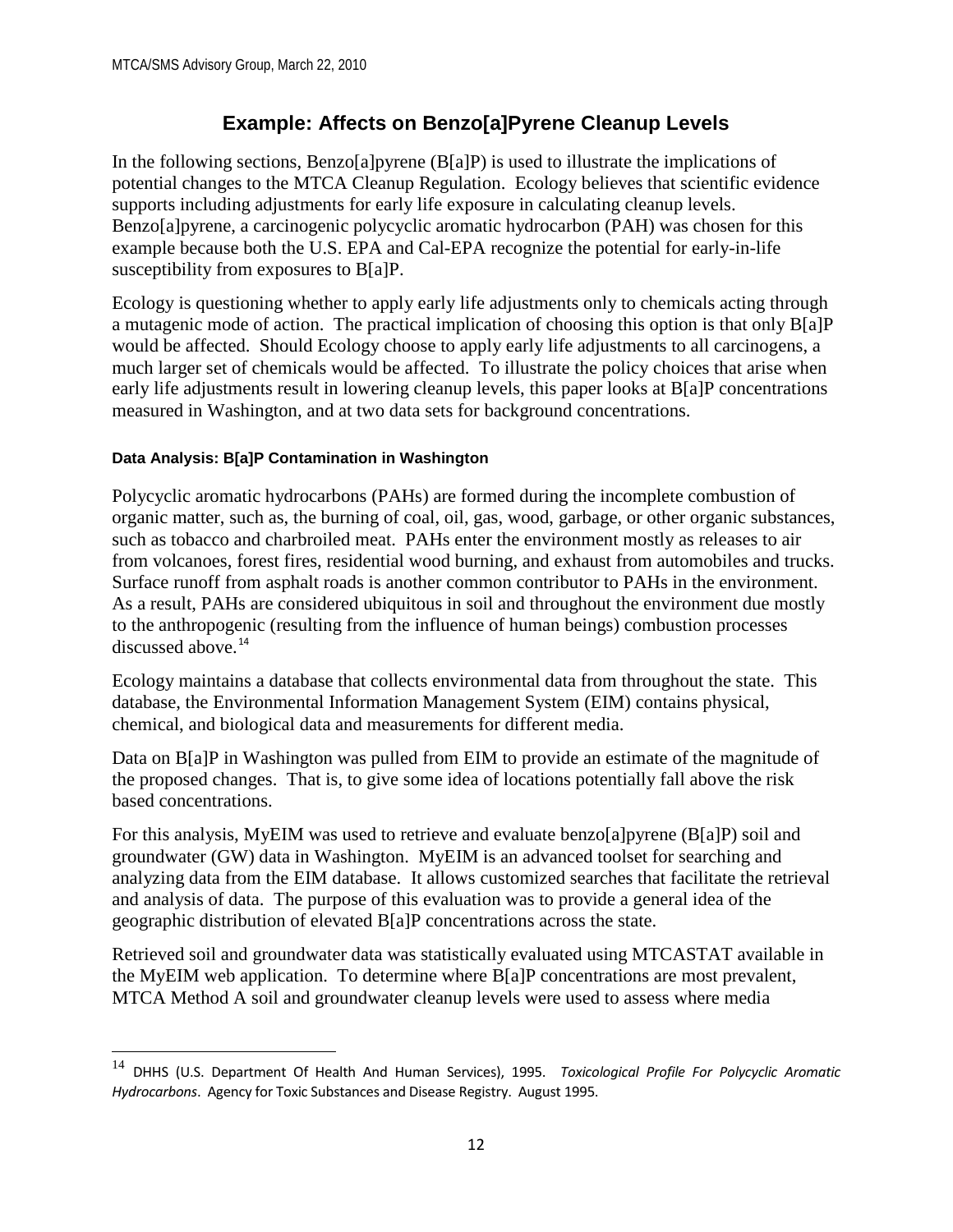concentrations are above risk based cleanup levels.<sup>[15](#page-27-0)</sup> This information was used by MyEIM to generate maps displaying location in WA where EIM data shows B[a]P concentrations above current risk-based cleanup levels..

## *Soil*

Descriptive statistics for soil data was based on detected soil concentrations for Washington State from EIM monitoring stations. Non-detects and two soil sample statistical outliers were rejected for this analysis because incorporation of this data would not fit any described distribution and would skew the results towards the outliers. Table 3 below provides the descriptive statistics for the soil data retrieved from EIM for benzo[a]pyrene.

| <b>Table 3: Descriptive Statistics</b><br>for Soil MyEIM Data |         |  |  |  |  |
|---------------------------------------------------------------|---------|--|--|--|--|
| <b>Descriptive Statistics</b><br>Value (mg/kg)                |         |  |  |  |  |
| Number Of Samples                                             | 1456    |  |  |  |  |
| Minimum Detect Value                                          | 0.00024 |  |  |  |  |
| <b>Maximum Detect Value</b>                                   | 120     |  |  |  |  |
| Mean                                                          | 1.84674 |  |  |  |  |
| Median                                                        | 0.096   |  |  |  |  |
| <b>Standard Deviation</b>                                     | 8.04    |  |  |  |  |
| UCL                                                           | 1.99    |  |  |  |  |
| <b>UCL Exceedances</b><br>19.9                                |         |  |  |  |  |
| Data Distribution: LogNormal                                  |         |  |  |  |  |

The image below provides further descriptive statistics for the soil data retrieved from EIM and the graphical analysis that describes lognormality for the soil dataset.

<span id="page-27-0"></span><sup>&</sup>lt;sup>15</sup> MTCA Table 740-1, Method A Soil Cleanup Levels for Unrestricted Land Uses for Benzo[a]pyrene is 0.1 mg/kg based on the direct contact equation 740-2. MTCA Table 720-1 Method A Cleanup Levels for Groundwater for Benzo[a]pyrene is 0.1 µg/liter based on applicable state and federal law adjusted to a  $10^{-5}$  risk level.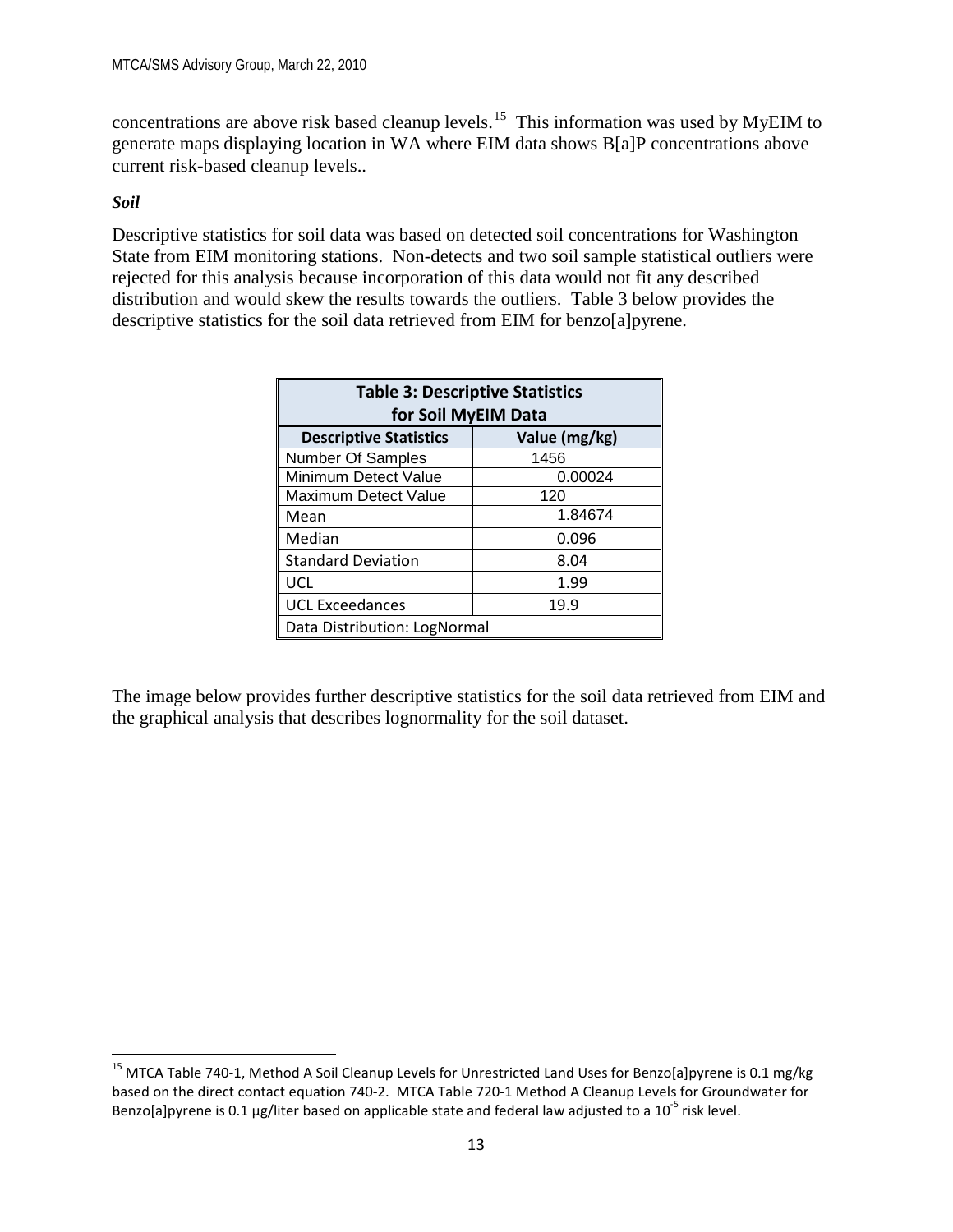| <b>Statistics Parameters</b>                                        |                                      |                                                 |                  |               |               |     |                    |               |
|---------------------------------------------------------------------|--------------------------------------|-------------------------------------------------|------------------|---------------|---------------|-----|--------------------|---------------|
| O Auto                                                              | <b>Method to select distribution</b> |                                                 |                  |               | O Probability |     | $\bigcirc$ W-Test  |               |
|                                                                     | <b>Manually choose distribution</b>  |                                                 |                  |               | $O$ Normal    |     | <b>O</b> LogNormal |               |
| <b>Scaling factor</b>                                               |                                      | for non-detects in statistics                   |                  |               |               |     | 0.5                |               |
| <b>Background Calculations</b>                                      |                                      | <b>Percentile</b>                               |                  |               |               |     | 90                 | %             |
| <b>Potential IHS Evaluation</b>                                     |                                      | <b>Threshold Frequency Of Detection</b>         |                  |               |               |     | 5.0                | $\frac{9}{6}$ |
|                                                                     |                                      | <b>Threshold NonDetect Exceedance Frequency</b> |                  |               |               |     | 0.0                | $\frac{9}{6}$ |
| Criteria Value (measurement basis and unit of measure same as data) |                                      |                                                 |                  |               |               |     | 0.1                |               |
| PQL Value (data lower than this is considered a nondetect)          |                                      |                                                 |                  |               |               |     | $-1$               |               |
|                                                                     |                                      |                                                 |                  |               |               |     | Calculate          |               |
| <b>MTCAResults</b>                                                  |                                      |                                                 |                  |               |               |     |                    |               |
| <b>ParamName</b>                                                    | <b>ParamValue</b>                    |                                                 |                  |               |               |     |                    |               |
| NumberOfSamples                                                     | 1456                                 | 0.00022                                         | ,00315           | 0442          | 69            | Ø   |                    |               |
| NumberOfDetects                                                     | 1456                                 |                                                 | d                | d             | õ             | œ   | 122                |               |
| MinDetectValue                                                      | 0.00024                              | 3.4                                             |                  |               |               |     | 99.97              |               |
| MaxDetectValue                                                      | 120                                  |                                                 |                  |               | Data          |     |                    |               |
| MinCriteriaValue                                                    | 0.1                                  |                                                 | <b>MTCA Plot</b> |               |               |     |                    |               |
| MaxDetect Exceedance                                                | 1200                                 |                                                 |                  |               |               |     |                    |               |
| FreqOfDetection                                                     | 1                                    | 2.04                                            |                  |               |               |     | 97.93              |               |
| FreqOfDetect Exceedance                                             | 0.4842                               |                                                 |                  |               |               |     |                    |               |
| <b>Potential IHS</b>                                                | Evaluate                             |                                                 |                  |               |               |     |                    |               |
| Mean                                                                | 1.84674                              |                                                 |                  |               |               |     |                    |               |
| Median                                                              | 0.096                                | 0.68                                            |                  |               |               |     |                    | 75.17         |
| Mode                                                                | 0.01                                 | Ş,                                              |                  |               |               |     | Cunulative Value   |               |
| StdDev                                                              | 8.04404                              |                                                 |                  |               |               |     |                    |               |
| Variance                                                            | 64.7066                              |                                                 |                  |               |               |     |                    |               |
| CoeffOfVar                                                          | 435.581                              | $-0.68$                                         |                  |               |               |     | 24.83              |               |
| Skewness                                                            | 8.60963                              |                                                 |                  |               |               |     |                    |               |
| Kurtosis                                                            | 91.2923                              |                                                 |                  |               |               |     |                    |               |
| NormalR2                                                            | 0.221148                             |                                                 |                  |               |               |     |                    |               |
| LogNormalR2                                                         | 0.987561                             | $-2.04$                                         |                  |               |               |     | 2.069              |               |
| Test                                                                | D'Agostino                           |                                                 |                  |               |               |     |                    |               |
| <b>UCLMethod</b>                                                    | LogNormal                            |                                                 |                  |               |               |     |                    |               |
| <b>UCLValue</b>                                                     | 1.99965                              | 888                                             |                  |               | Log[Data]     |     |                    |               |
| <b>UCL Exceedance</b>                                               | 19.9965                              | $-3.4$                                          |                  |               |               |     |                    | 0.03343       |
| ANOVAPValue                                                         | 0                                    |                                                 |                  |               |               |     |                    |               |
| PercentileValue                                                     | 2.2743                               | ್ಲಿ                                             | 576              | $\frac{2}{3}$ | 0.48          | 216 | $\frac{8}{4}$      |               |
| 50Percentile<br>4X50Percentile                                      | 0.117071                             |                                                 |                  |               |               |     |                    |               |
| <b>CVBckGnd</b>                                                     | 0.468282<br>14.5414                  |                                                 |                  |               |               |     |                    |               |
| <b>MTCAComments</b>                                                 | Manual: LogNormal                    |                                                 |                  |               |               |     |                    |               |
|                                                                     |                                      |                                                 |                  |               |               |     |                    |               |

Selected maps are provided below that visually display soil EIM B[a]P data for Washington State.

The red dots show where soil concentrations are greater than the Method A soil cleanup level of 0.1 mg/kg.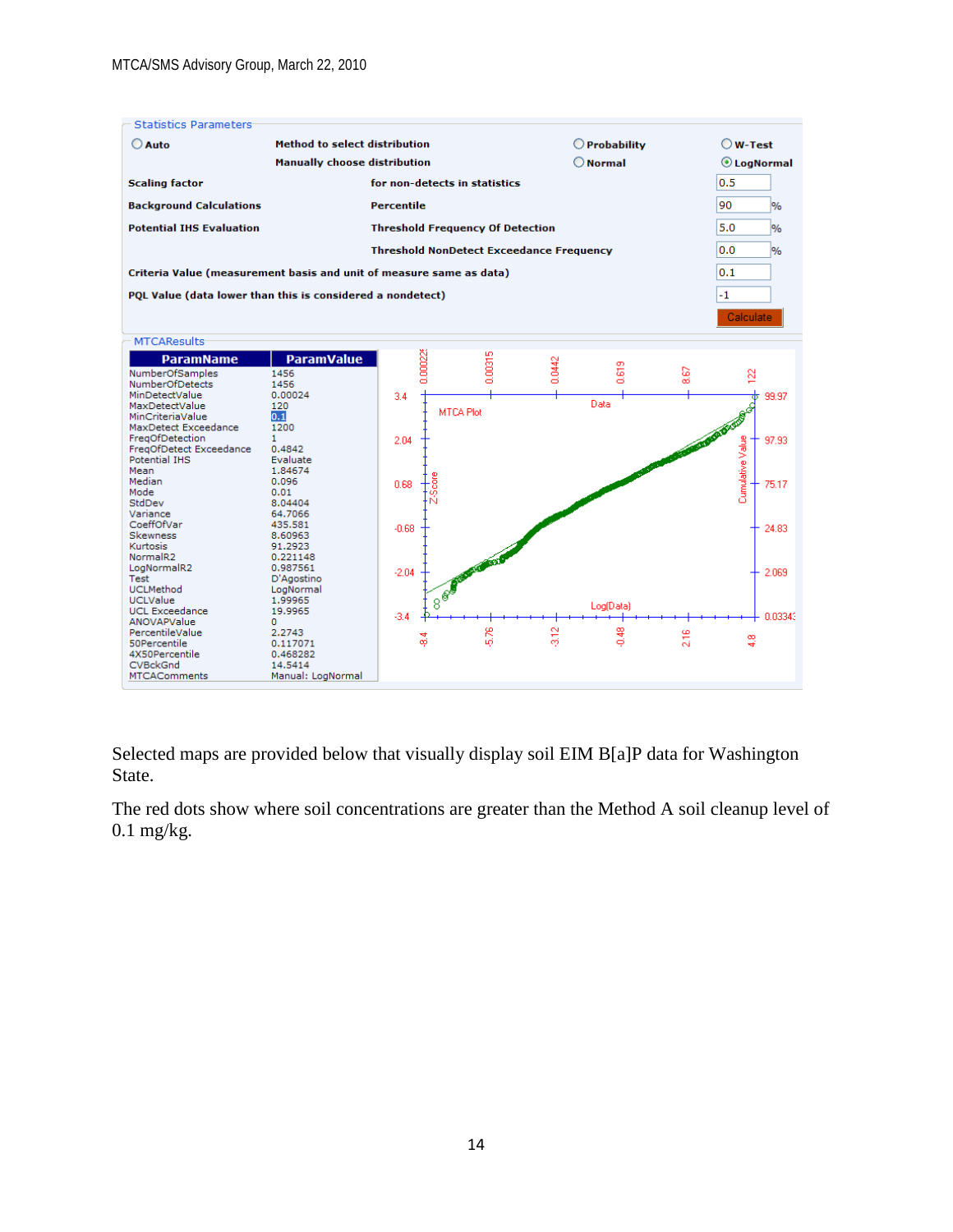

Soil data for B[a]P for the Puget Sound/Seattle I-5 corridor.

Soil data for B[a]P for the Spokane area.

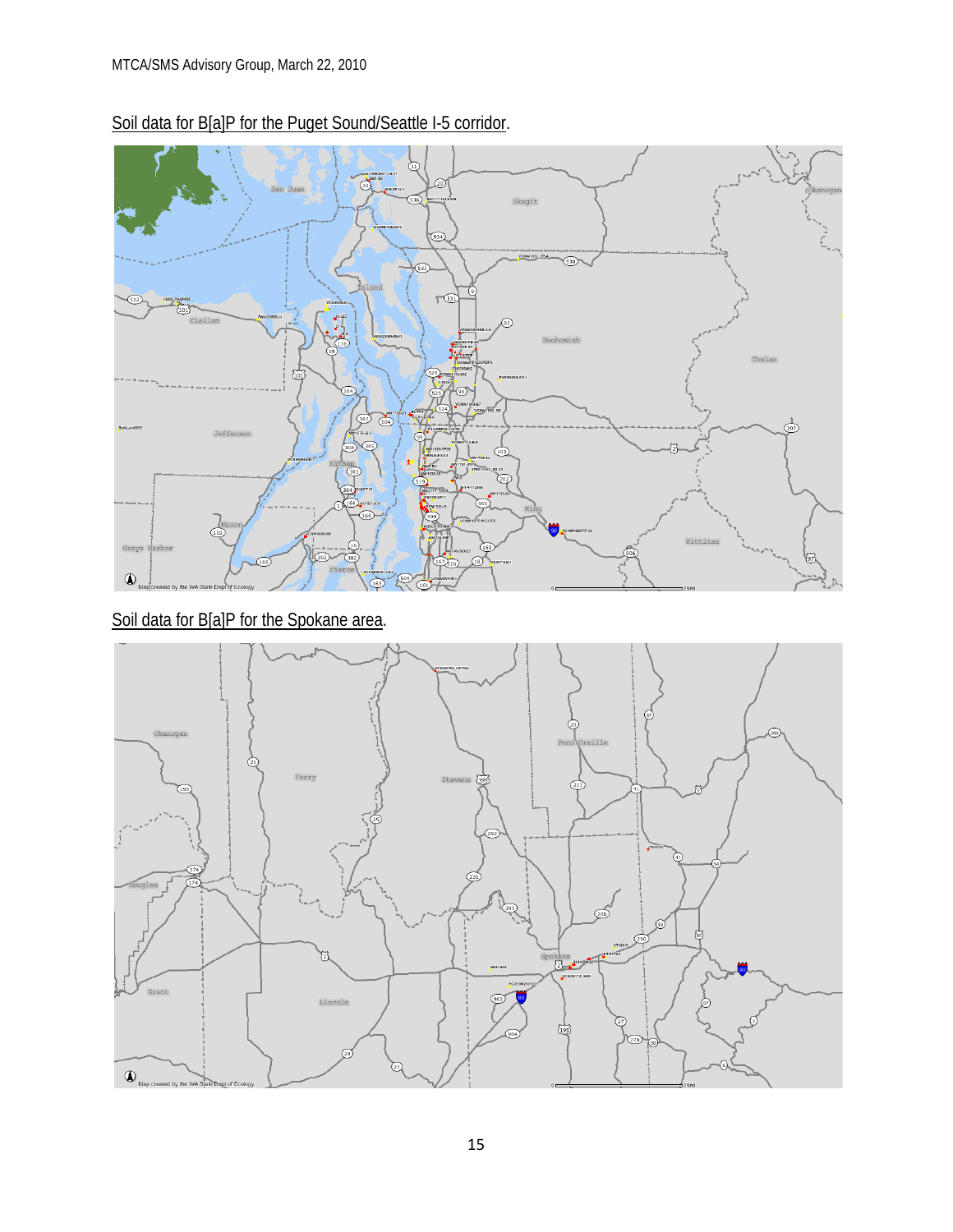# Soil data for B[a]P for Washington State.



### *Groundwater*

Descriptive statistics for groundwater data was based on detected groundwater concentrations for Washington State from EIM monitoring stations. Non-detects were rejected for this analysis.

Table 4 below provides the descriptive statistics for the groundwater data retrieved from the EIM database for benzo[a]pyrene.

| <b>Table 4: Descriptive Statistics</b><br>for GW MyEIM Data |         |  |  |  |  |
|-------------------------------------------------------------|---------|--|--|--|--|
| <b>Descriptive Statistics</b><br>Value (µg/Liter)           |         |  |  |  |  |
| Number Of Samples                                           | 675     |  |  |  |  |
| Minimum Detect Value                                        | 0.0016  |  |  |  |  |
| Maximum Detect Value                                        | 7500    |  |  |  |  |
| Mean                                                        | 35.1721 |  |  |  |  |
| Median                                                      | 0.122   |  |  |  |  |
| <b>Standard Deviation</b>                                   | 325.04  |  |  |  |  |
| UCL                                                         | 17.2173 |  |  |  |  |
| <b>UCL Exceedances</b><br>172.173                           |         |  |  |  |  |
| Data Distribution: LogNormal                                |         |  |  |  |  |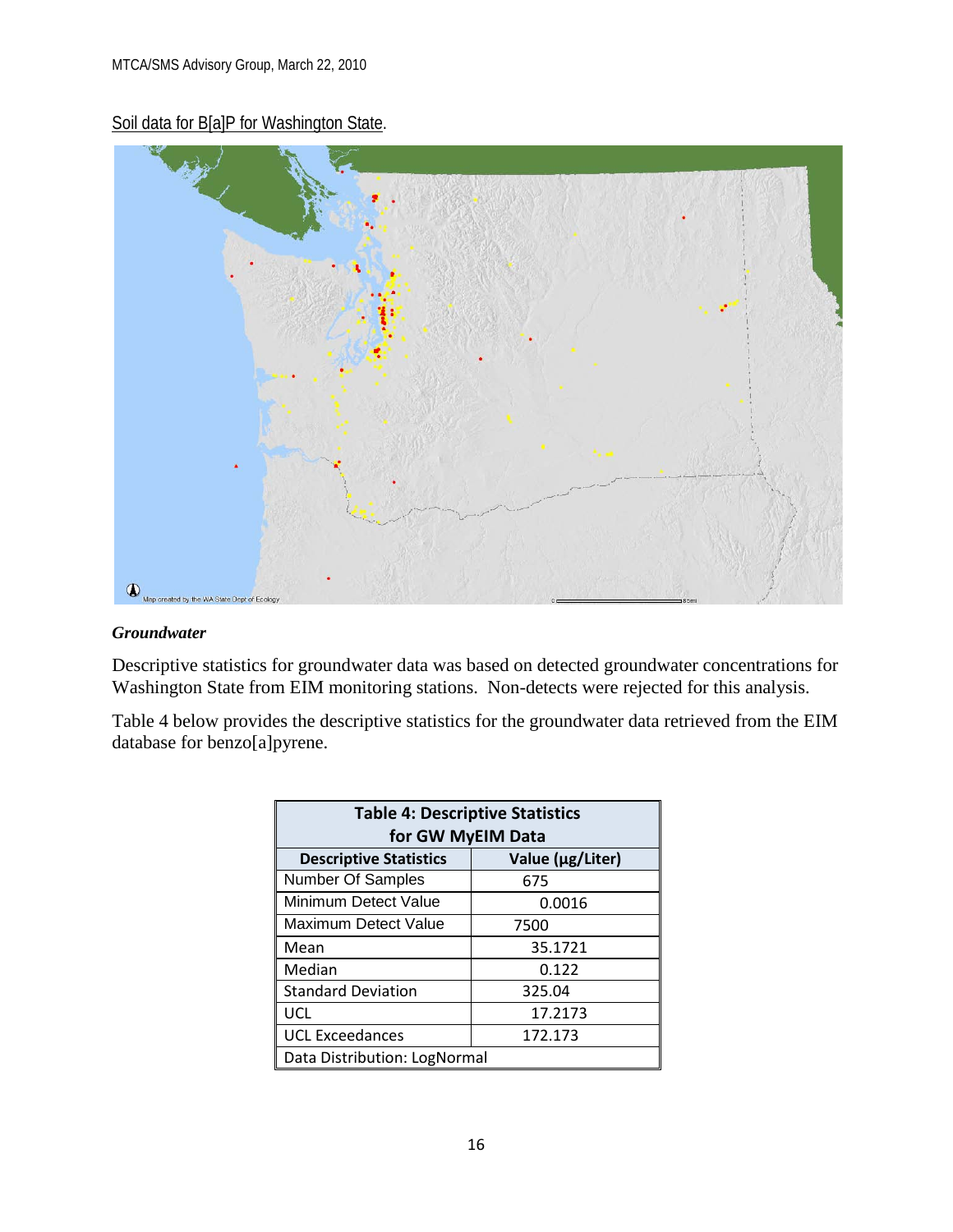| Statistics Parameters           |                                                                     |                   |                      |
|---------------------------------|---------------------------------------------------------------------|-------------------|----------------------|
| <b>O</b> Auto                   | Method to select distribution                                       | O Probability     | $\bigcirc$ W-Test    |
|                                 | <b>Manually choose distribution</b>                                 | $\bigcirc$ Normal | C LogNormal          |
| <b>Scaling factor</b>           | for non-detects in statistics                                       |                   | 0.5                  |
| <b>Background Calculations</b>  | Percentile                                                          |                   | 90<br>$\frac{9}{6}$  |
| <b>Potential IHS Evaluation</b> | <b>Threshold Frequency Of Detection</b>                             |                   | 5.0<br>$\%$          |
|                                 | <b>Threshold NonDetect Exceedance Frequency</b>                     |                   | 0.0<br>$\frac{9}{6}$ |
|                                 | Criteria Value (measurement basis and unit of measure same as data) |                   | 0.1                  |
|                                 | PQL Value (data lower than this is considered a nondetect)          |                   | -1                   |
|                                 |                                                                     |                   | Calculate            |

| <b>MTCAResults</b>       |                        |         |                  |        |      |                |                                  |                  |         |
|--------------------------|------------------------|---------|------------------|--------|------|----------------|----------------------------------|------------------|---------|
| <b>ParamName</b>         | <b>ParamValue</b>      |         |                  |        |      |                |                                  |                  |         |
| NumberOfSamples          | 675                    |         | 0.0011           | 0.0273 | 0.67 | 16.4           | g                                | 8                |         |
| <b>NumberOfDetects</b>   | 675                    |         |                  |        |      |                |                                  |                  |         |
| MinDetectValue           | 0.0016                 | 3.2     |                  |        |      | Data           |                                  | তা               | 99.93   |
| MaxDetectValue           | 7500                   |         | <b>MTCA Plot</b> |        |      |                |                                  | $\circ$          |         |
| MinCriteriaValue         | 0.1                    |         |                  |        |      |                | EXTREMELTED BY ONE OF CALIFORNIA |                  |         |
| MaxDetect Exceedance     | 75000                  |         |                  |        |      |                |                                  |                  |         |
| FreqOfDetection          |                        | 1.92    |                  |        |      |                |                                  |                  | 97.26   |
| FreqOfDetect Exceedance  | 0.5289                 |         |                  |        |      |                |                                  |                  |         |
| Potential IHS            | Evaluate               |         |                  |        |      |                |                                  |                  |         |
| Mean                     | 35.1721                |         |                  |        |      |                |                                  |                  |         |
| Median                   | 0.122                  | 0.64    | ĝ                |        |      |                |                                  |                  | 73.89   |
| Mode                     | 0.1                    |         | Ō,               |        |      |                |                                  | Cumulative Value |         |
| StdDev                   | 325.04                 |         |                  |        |      |                |                                  |                  |         |
| Variance                 | 105651                 |         |                  |        |      |                |                                  |                  |         |
| CoeffOfVar               | 924.14                 |         |                  |        |      |                |                                  |                  |         |
| <b>Skewness</b>          | 19.2358                | $-0.64$ |                  |        |      |                |                                  |                  | 26.11   |
| Kurtosis                 | 422.301                |         |                  |        |      |                |                                  |                  |         |
| NormalR2                 | 0.074596               |         |                  |        |      |                |                                  |                  |         |
| LogNormalR2              | 0.932917               |         |                  |        |      |                |                                  |                  |         |
| Test<br><b>UCLMethod</b> | D'Agostino             | $-1.92$ |                  |        |      |                |                                  |                  | 2.744   |
| UCLValue                 | LogNormal<br>17.2173   |         |                  |        |      |                |                                  |                  |         |
| <b>UCL Exceedance</b>    | 172.173                |         |                  |        |      |                |                                  |                  |         |
| ANOVAPValue              | 0                      |         |                  |        |      | Log(Data)      |                                  |                  |         |
| PercentileValue          | 9.9891                 | $-3.2$  |                  |        |      |                |                                  |                  | 0.06846 |
| 50Percentile             | 0.254802               |         |                  |        |      |                |                                  |                  |         |
| 4X50Percentile           | 1.01921                |         | ္တိ              | န္တ    | Ğ    | $\frac{8}{24}$ | 8                                | ္တ               |         |
| <b>CVBckGnd</b>          | 60.1919                |         |                  |        |      |                |                                  |                  |         |
| <b>MTCAComments</b>      | Probability: LogNormal |         |                  |        |      |                |                                  |                  |         |
|                          |                        |         |                  |        |      |                |                                  |                  |         |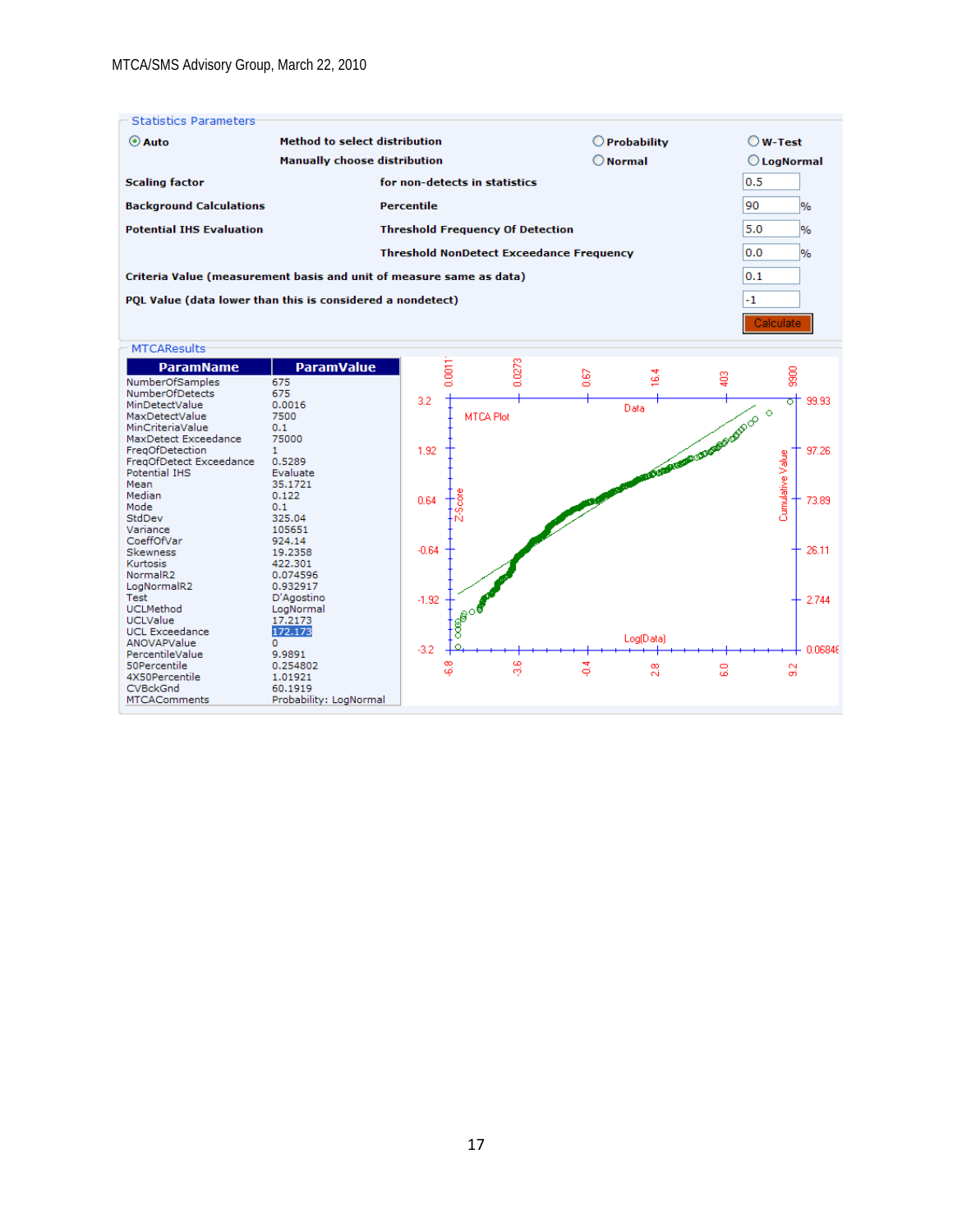The following map visually displays groundwater EIM B[a]P data for Washington State. The red dots note where concentrations are greater than the Method A groundwater cleanup level, 0.1 µg/liter.

Groundwater data for B[a]P for Washington State.

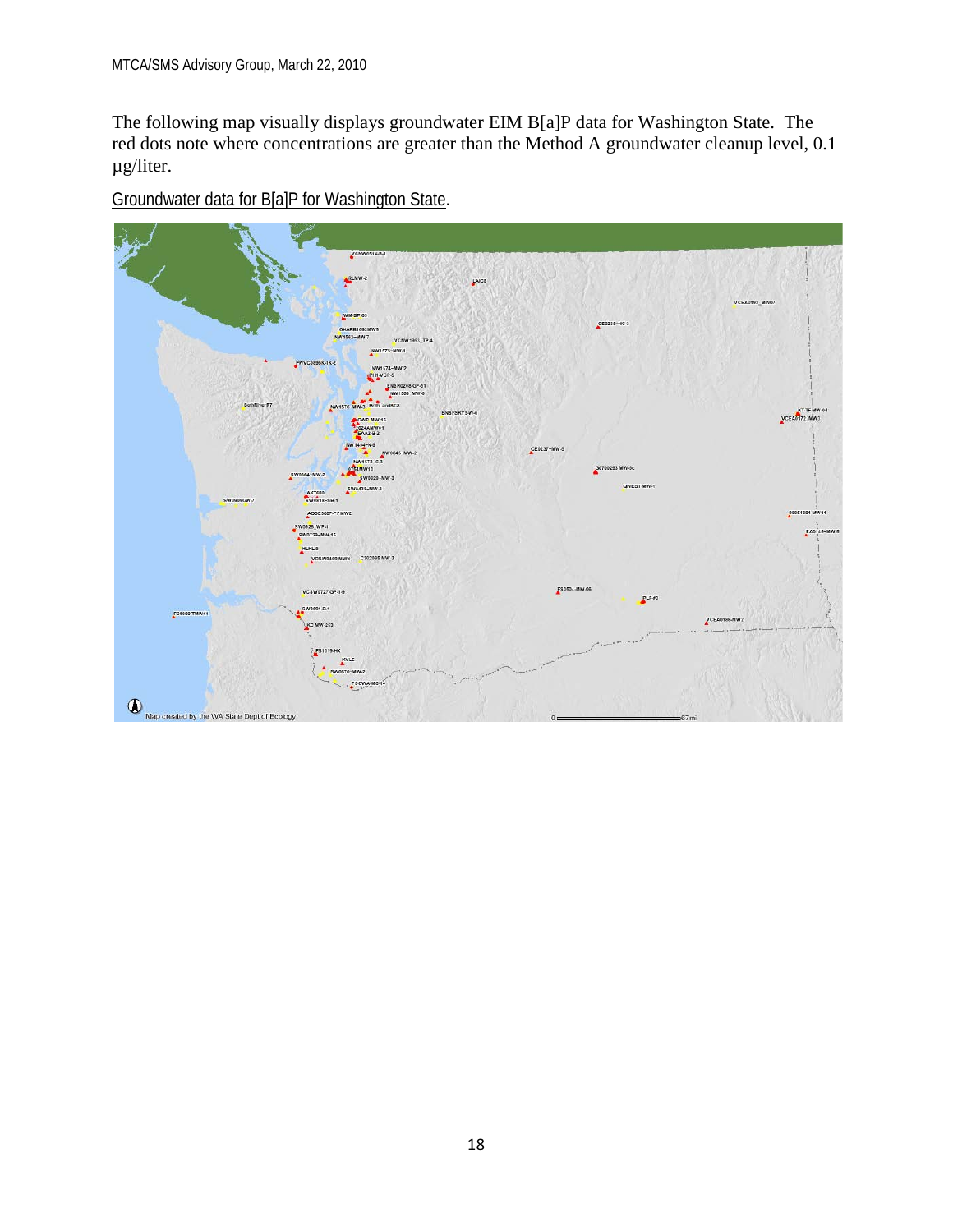## *Background Concentrations of PAHs*

To estimate background concentrations Ecology reviewed two reports on PAH background concentrations.

The Agency for Toxic Substances and Disease Registry reviewed background soil PAH concentrations for rural, agricultural, and urban soils. Background soil concentrations for selected PAHs are provided in Table 5 below:

| Table 5: Background Soil Concentrations (mg/kg) of Selected |                                                                                                     |                |                |  |  |  |
|-------------------------------------------------------------|-----------------------------------------------------------------------------------------------------|----------------|----------------|--|--|--|
|                                                             | <b>Polycyclic Aromatic Hydrocarbons (PAHs)</b>                                                      |                |                |  |  |  |
| <b>Selected PAHs</b>                                        | <b>Agricultural Soil</b><br><b>Urban Soils</b><br><b>Rural Soils</b>                                |                |                |  |  |  |
| Benzo[a]anthracene                                          | $0.005 - 0.02$                                                                                      | 0.056-0.11     | 0.169-59       |  |  |  |
| Benzo[a]pyrene                                              | $0.002 - 1.3$                                                                                       | $0.0046 - 0.9$ | $0.165 - 0.22$ |  |  |  |
| Benzo[b]fluoranthene                                        | $0.02 - 0.03$                                                                                       | 0.058-0.22     | $15 - 62$      |  |  |  |
| Benzo[e]pyrene                                              |                                                                                                     | $0.053 - 0.13$ | $0.06 - 14$    |  |  |  |
| Benzo[g,h,i]perylene                                        | $0.01 - 0.07$                                                                                       | 0.066          | $0.9 - 47$     |  |  |  |
| Benzo[k]fluoranethen                                        | $0.01 - 0.11$                                                                                       | 0.058-0.25     | $0.3 - 26$     |  |  |  |
| Chrysene                                                    | 0.038                                                                                               | 0.078-0.12     | $0.251 - 0.64$ |  |  |  |
| Fluoranthene                                                | $0.12 - 0.21$<br>0.0003-0.04<br>$0.2 - 166$                                                         |                |                |  |  |  |
| Phenanthrene                                                | 0.03                                                                                                | 0.048-0.14     |                |  |  |  |
| 0.001-0.0197<br>0.099-0.15<br>0.145-147<br>Pyrene           |                                                                                                     |                |                |  |  |  |
|                                                             | Adapted from Table 5-3, page 262, Toxicological Profile For Polycyclic Aromatic Hydrocarbons, 1995. |                |                |  |  |  |

PAH concentrations at selected wood preserving sites are provided in Table 6, below. Studies indicate significantly elevated concentrations of PAHs at various types of contaminated sites. Because of different sampling protocols, sampling designs, analytical methods, and site sampling locations the comparison of PAH concentrations across different contaminated sites does not provide a reliable comparison. However, the scale of differences between areas of soil contamination for wood preserving sites compared with background concentrations can be several orders of magnitude.

| Table 6: Selected Polycyclic Aromatic Hydrocarbons (PAHs) Soil Concentrations (mg/kg)<br><b>From Contaminated Wood Preserving Sites</b> |                              |                          |  |  |  |  |
|-----------------------------------------------------------------------------------------------------------------------------------------|------------------------------|--------------------------|--|--|--|--|
|                                                                                                                                         |                              |                          |  |  |  |  |
| <b>Selected PAHs</b>                                                                                                                    | <b>Wood Preserving Sites</b> |                          |  |  |  |  |
|                                                                                                                                         | <b>Surface Soils</b>         | <b>Sub-Surface Soils</b> |  |  |  |  |
| Benzo[a]anthracene                                                                                                                      | 12                           | 171                      |  |  |  |  |
| Benzo[a]pyrene                                                                                                                          | 28                           | 82                       |  |  |  |  |
| Benzo[b]fluoranthene                                                                                                                    | 38                           | 140                      |  |  |  |  |
| Chrysene                                                                                                                                | 38                           | 481                      |  |  |  |  |
| Fluoranthene                                                                                                                            | 35                           | 1629                     |  |  |  |  |
| Phenanthrene                                                                                                                            | 11                           | 4434                     |  |  |  |  |
| Pyrene                                                                                                                                  | 49<br>1016                   |                          |  |  |  |  |
| Adapted from Table 5-4, page 263, Toxicological Profile For Polycyclic Aromatic Hydrocarbons, 1995.                                     |                              |                          |  |  |  |  |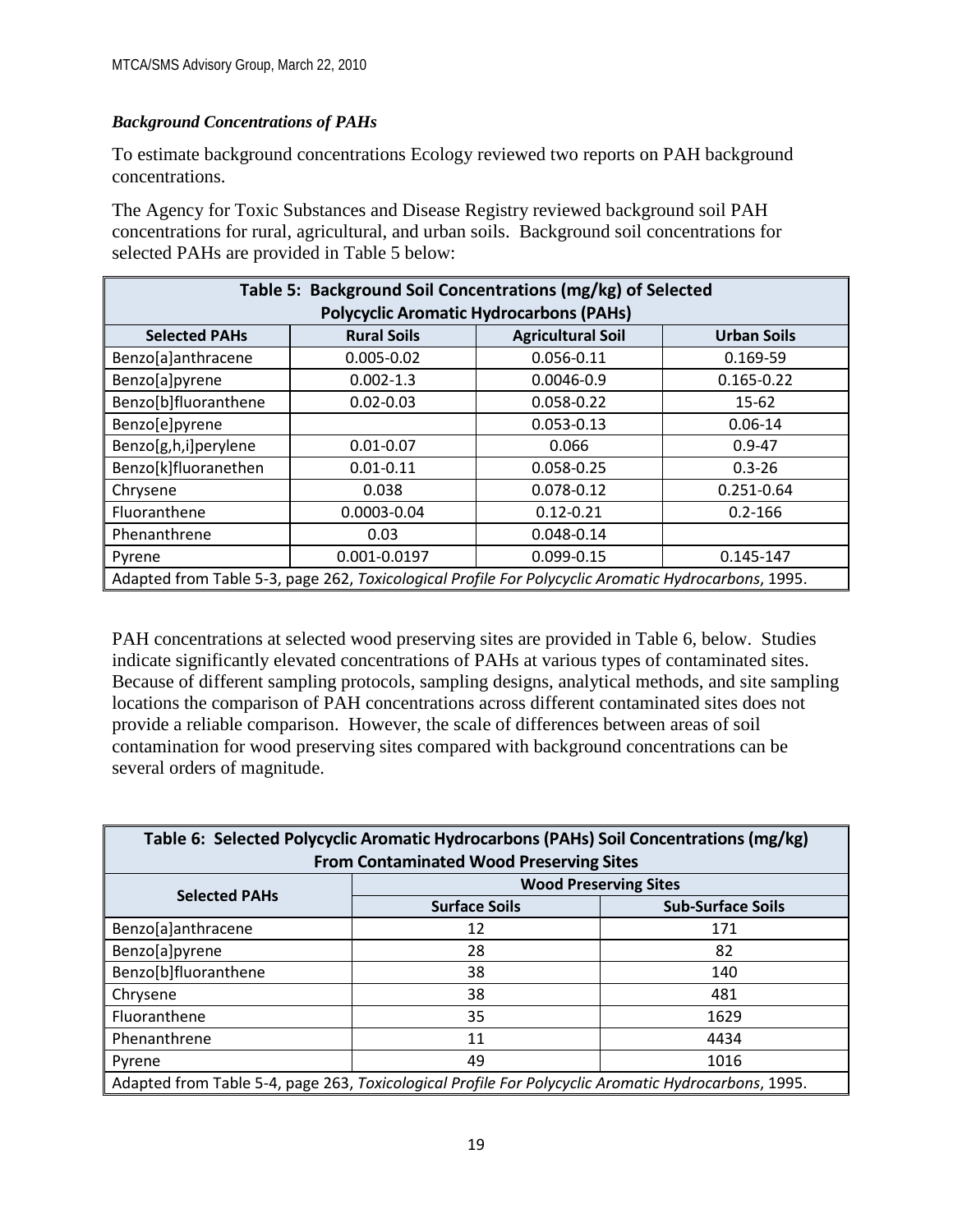A second set of data is provided by a 1994 study that collected 20 surface soil samples from three New England cities and analyzed for PAHs.<sup>[16](#page-34-0)</sup> The results of the PAH datasets across the three different cities are not statistically different and can be considered one dataset representative of urban environments. The samples were taken in typical urban areas not located near known industrial sites or activities. Hence, this dataset may be considered to be representative of the generalized effects of urban activities.

Summary statistics for this data set are provided in Tables 7 through 10 below, by city, with the arithmetic mean and upper 95% confidence level concentrations.

| Table 7: Background PAH Concentrations in Urban Soils for Boston (n=20) |                         |                                              |  |  |  |
|-------------------------------------------------------------------------|-------------------------|----------------------------------------------|--|--|--|
| Compound                                                                | Arithmetic Mean (mg/kg) | <b>Upper 95% Confidence Level</b><br>(mg/kg) |  |  |  |
| Total B[a]P-TEF                                                         | 2.4                     | 4.6                                          |  |  |  |
| Total CPAHs                                                             | 8.4                     | 16.0                                         |  |  |  |
| Total PAHs                                                              | 18.7                    | 35.9                                         |  |  |  |

| Table 8: Background PAH Concentrations in Urban Soils for Providence (n=20) |                                                                         |      |  |  |  |  |
|-----------------------------------------------------------------------------|-------------------------------------------------------------------------|------|--|--|--|--|
| Compound                                                                    | <b>Upper 95% Confidence Level</b><br>Arithmetic Mean (mg/kg)<br>(mg/kg) |      |  |  |  |  |
| Total B[a]P-TEF                                                             | 2.1                                                                     | 2.9  |  |  |  |  |
| <b>Total CPAHs</b>                                                          | 7.8                                                                     | 11.0 |  |  |  |  |
| <b>Total PAHs</b>                                                           | 16.8                                                                    | 23.5 |  |  |  |  |

| Table 9: Background PAH Concentrations in Urban Soils for Springfield (n=20)        |      |      |  |  |  |  |
|-------------------------------------------------------------------------------------|------|------|--|--|--|--|
| <b>Upper 95% Confidence Level</b><br>Arithmetic Mean (mg/kg)<br>Compound<br>(mg/kg) |      |      |  |  |  |  |
| Total B[a]P-TEF                                                                     | 2.8  | 4.5  |  |  |  |  |
| <b>Total CPAHs</b>                                                                  | 10.6 | 18.3 |  |  |  |  |
| <b>Total PAHs</b>                                                                   | 19.1 | 29.9 |  |  |  |  |

 $\blacksquare$ 

| Table 10: Background PAH Concentrations in Urban Soils for All 3 Cities (n=60) |                                              |      |  |  |  |  |  |  |
|--------------------------------------------------------------------------------|----------------------------------------------|------|--|--|--|--|--|--|
| Compound                                                                       | <b>Upper 95% Confidence Level</b><br>(mg/kg) |      |  |  |  |  |  |  |
| Total B[a]P-TEF                                                                | 2.4                                          | 3.3  |  |  |  |  |  |  |
| <b>Total CPAHs</b>                                                             | 9.0                                          | 12.4 |  |  |  |  |  |  |
| <b>Total PAHs</b>                                                              | 18.4                                         | 24.8 |  |  |  |  |  |  |

<span id="page-34-0"></span><sup>&</sup>lt;sup>16</sup> L.J.N Bradley, B.H. Magee, and S.L. Allen Background Level of Polycyclic Aromatic Hydrocarbons (PAH) and Selected Metals in New England Urban Soils. Journal of Soil Contamination, 3(4): 1-13. 1994.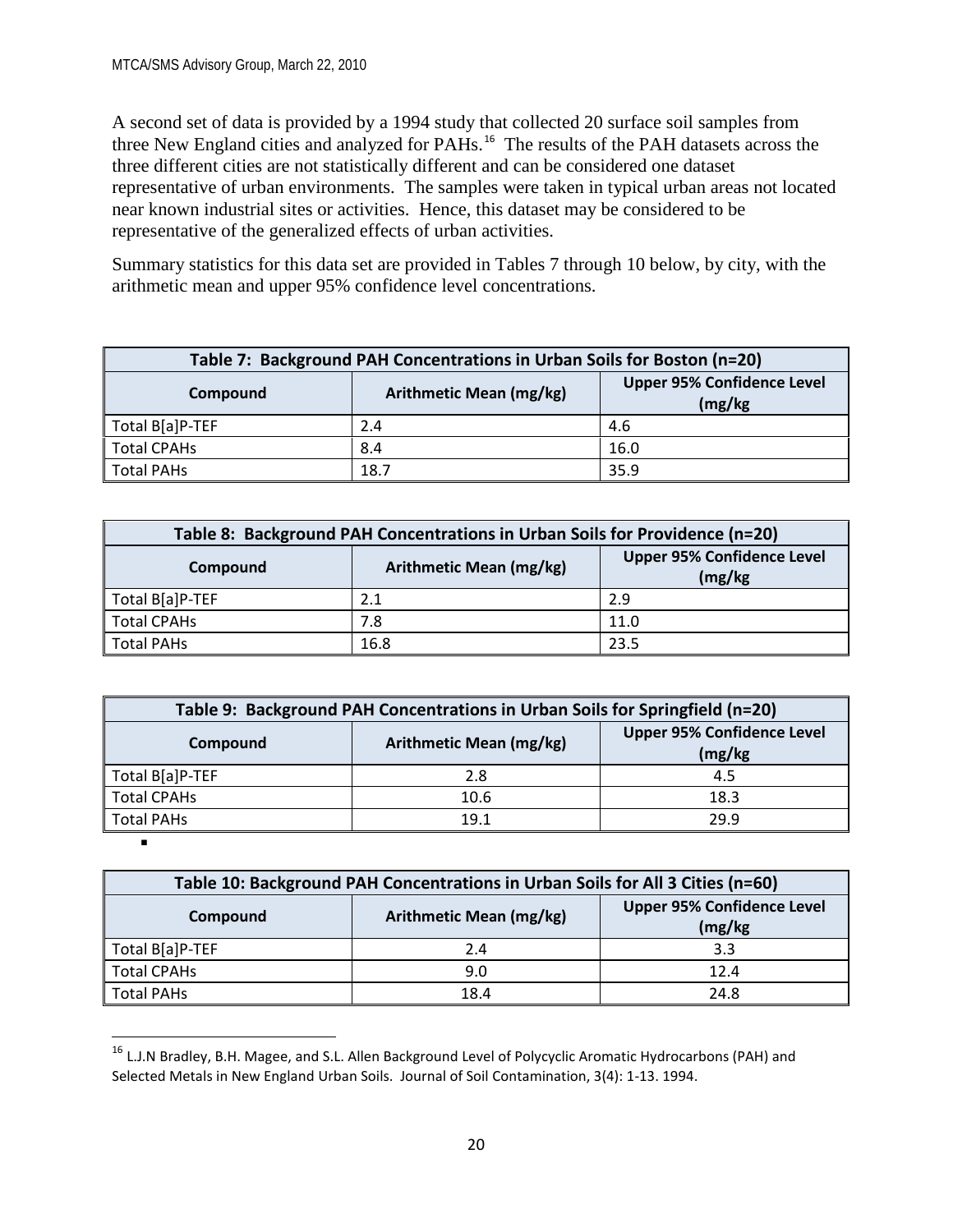Summary statistics for selected PAHs for all sampling areas combined across the three cities sampled are provided in the Table 11 below.

| Table 11: Summary Statistics of Selected PAH Background Concentrations For All 3 Cities |                                |                                |                        |                                               |  |  |  |  |  |
|-----------------------------------------------------------------------------------------|--------------------------------|--------------------------------|------------------------|-----------------------------------------------|--|--|--|--|--|
| <b>Selected PAH</b>                                                                     | <b>Minimum Detect</b><br>mg/kg | <b>Maximum Detect</b><br>mg/kg | <b>Arithmetic Mean</b> | Upper 95%<br><b>Confidence Limit</b><br>mg/kg |  |  |  |  |  |
| Benzo[a]anthracene                                                                      | 0.48                           | 15                             | 1.319                  | 1.858                                         |  |  |  |  |  |
| Benzo[a]pyrene                                                                          | 0.040                          | 13.0                           | 1.323                  | 1.816                                         |  |  |  |  |  |
| Benzo[b]fluoranthene                                                                    | 0.049                          | 12.0                           | 1.435                  | 1.973                                         |  |  |  |  |  |
| Benzo[g,h,i]perylene                                                                    | 0.200                          | 5.90                           | 0.891                  | 1.195                                         |  |  |  |  |  |
| Benzo[k]fluoranthene                                                                    | 0.043                          | 25.0                           | 1.681                  | 2.522                                         |  |  |  |  |  |
| Chrysene                                                                                | 0.038                          | 21.0                           | 1.841                  | 2.693                                         |  |  |  |  |  |
| Fluoranthene                                                                            | 0.110                          | 39.0                           | 3.047                  | 4.444                                         |  |  |  |  |  |
| Phenanthrene                                                                            | 0.071                          | 36.0                           | 1.838                  | 2.982                                         |  |  |  |  |  |
| Pyrene                                                                                  | 0.082                          | 11.0                           | 2.398                  | 2.945                                         |  |  |  |  |  |
| Total B[a]P-TEF                                                                         | 0.257                          | 21.31                          | 2.437                  | 3.324                                         |  |  |  |  |  |
| Total c-PAHs                                                                            | 0.680                          | 77.70                          | 8.973                  | 12.423                                        |  |  |  |  |  |
| <b>Total PAHs</b>                                                                       | 2.292                          | 166.65                         | 18.361                 | 24.819                                        |  |  |  |  |  |

### <span id="page-35-0"></span>**Observations, Conclusions & Implications**

Data from EIM show that areas west of the Cascades have significantly greater B[a]P contamination in both soil and groundwater. This analysis provides an indicator of the extent of the affected area.

- For soils, using the EIM dataset for Washington, the 95% upper confidence limit for B[a]P concentration is 20 times greater than the current MTCA risk-based cleanup level of 0.1 mg/kg. Concentrations over the cleanup levels are most pronounced west of the Cascades, particularly along the I-5 corridor in the Puget Sound region.
- For groundwater, using the EIM dataset for Washington, the 95% upper confidence limit for B[a]P concentration is about 170 times greater than the current MTCA risk-based cleanup level of 17.2 µg/liter.

As reported by Bradley *et al* (1994) target risk-based cleanup levels for carcinogenic PAHs, (based on B[a]P toxicity equivalency factors) range from 0.1 to 0.7 mg/kg). These values are considerably below urban background surface soil concentrations. For all cities combined, the urban background concentration of  $B[a]P-TEF$  at the 95% upper confidence level (3.3 mg/kg) is approximately 30 times higher than the MTCA risk-based cleanup level of 0.1 mg/kg.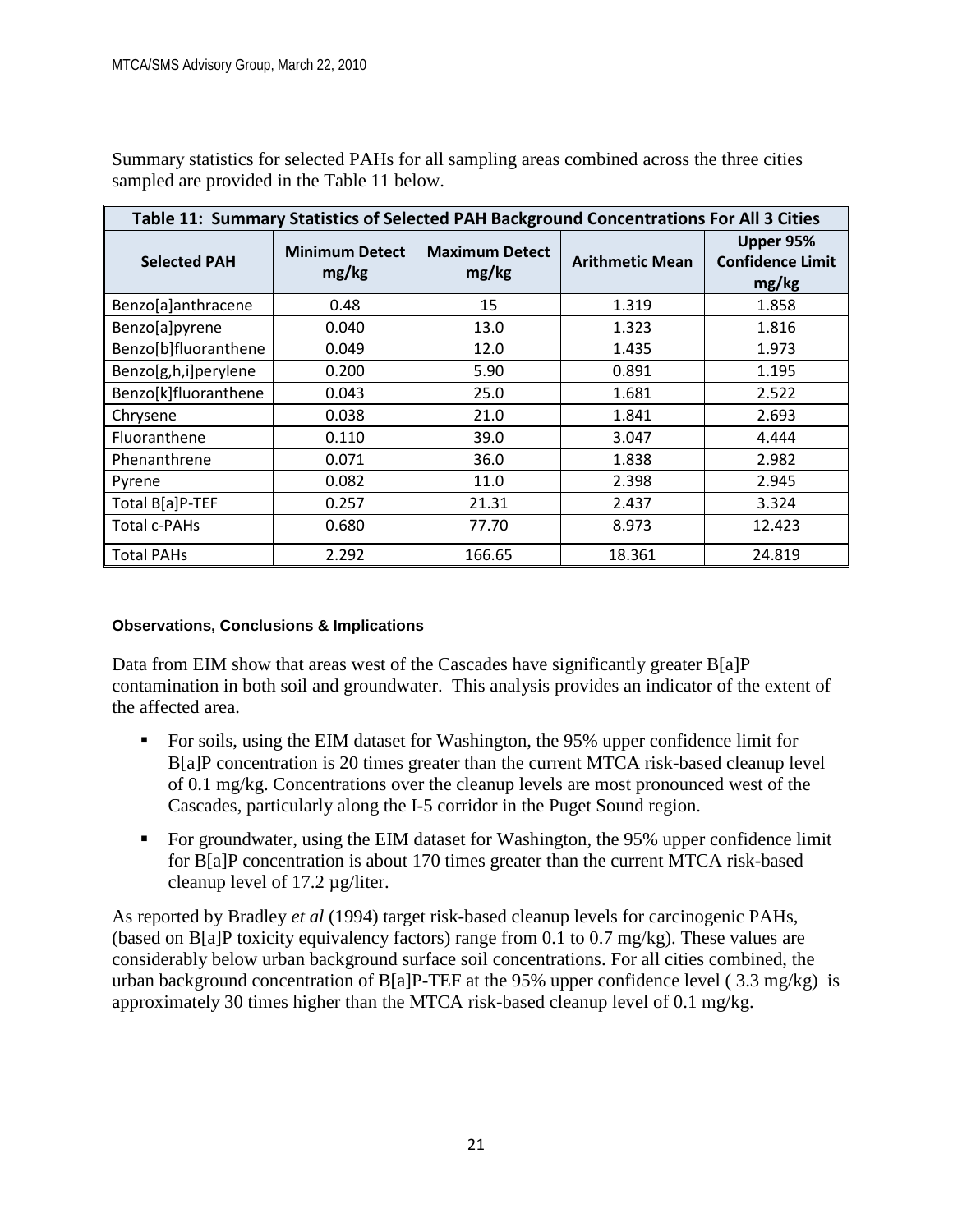The total c-PAHs (12 mg/kg) and total PAHs (25 mg/kg) background concentrations at the 95% upper confidence level is approximately 40 to 100 times the target risk-based cleanup levels.<sup>[17](#page-36-1)</sup>

## <span id="page-36-0"></span>**Accounting for Early-Life Exposure to B[a]P**

Risk management decisions attempt to balance competing and, sometimes, divergent factors. The data for B[a]P in Washington and the fact that risk based concentrations may fall below background levels illustrates the complexity involved. Decisions to adjust MTCA risk-based cleanup equations consistent with new technical information and regulatory policies immediately encounter these questions.

What is the effect of lowering cleanup levels when those risk-based cleanup levels fall considerably below background concentrations? This is the policy question Ecology is addressing regarding updates to the MTCA rule.

There are implications for the cleanup of hazardous waste sites where risk-based cleanup levels are below background concentrations. Under the MTCA Cleanup Regulation, cleanup requirements are adjusted to background concentrations. The regulatory framework provides that cleanup of contaminants at hazardous waste sites is not required to below background concentrations.

## *Affect on Soil Cleanup Levels*

Table 12 shows the effect of adding Age Dependant Adjustment Factors (ADAFs) that take into account exposures in early life. The current Method B and modified Method B cleanup levels (one exposure pathway and two exposure pathways, columns i and ii) are compared to two exposure pathway and three exposure pathways cleanup levels calculated with ADAFs (column iii and iv). The ADAF calculations were done two ways, as detailed in Appendix A. The second "alternative" calculation reflects corrections to the exposure parameters and age groupings recommended by the MTCA Science Panel.

| Table 12: Comparison of Soil Cleanup Levels for Carcinogens With & Without ELE Age Adjustments |                                                                     |              |                    |                  |                            |             |  |  |  |
|------------------------------------------------------------------------------------------------|---------------------------------------------------------------------|--------------|--------------------|------------------|----------------------------|-------------|--|--|--|
|                                                                                                |                                                                     | ÎΪ<br>н      |                    | IV               |                            |             |  |  |  |
|                                                                                                |                                                                     | Soil Cleanup | Soil Cleanup Level |                  | Soil Cleanup Level         |             |  |  |  |
|                                                                                                | Soil Cleanup Level<br>Carcinogen<br>Method B,<br>Eqn.740-2<br>mg/kg | Level        | Carcinogen ELE     |                  | Carcinogen ELE             |             |  |  |  |
| Chemical                                                                                       |                                                                     | Carcinogen   |                    | Dermal + Ingest. | Dermal + $\ln g$ + $\ln h$ |             |  |  |  |
|                                                                                                |                                                                     | Method B,    | mg/kg              |                  | mg/kg                      |             |  |  |  |
|                                                                                                |                                                                     | Eqn.740-5    | Current            | Alternative      | Current                    | Alternative |  |  |  |
|                                                                                                |                                                                     | mg/kg        |                    |                  |                            |             |  |  |  |
| Benzo[a]pyrene                                                                                 | 1.37E-01                                                            | 1.04E-01     | 1.70E-02           | 1.10E-02         | 1.70E-02                   | 1.1E-02     |  |  |  |
| Other States B[a]P Risk-Based Cleanup Level Range for ELE: ≈ 1.5E-02 to 2.6E-01 mg/kg          |                                                                     |              |                    |                  |                            |             |  |  |  |
| EPA Region 3, 6, & 9 Residential Soil Screening Level for $B[a]P = 1.5E-02$ mg/kg              |                                                                     |              |                    |                  |                            |             |  |  |  |

Note that in the current regulation, the B[a]P Method A soil cleanup level for unrestricted land use, calculated using the Method B Equation 740-2, is 0.1 mg/kg.

<span id="page-36-1"></span><sup>&</sup>lt;sup>17</sup> L.J.N Bradley, B.H. Magee, and S.L. Allen Background Level of Polycyclic Aromatic Hydrocarbons (PAH) and Selected Metals in New England Urban Soils. Journal of Soil Contamination, 3(4): 1-13. 1994, page 12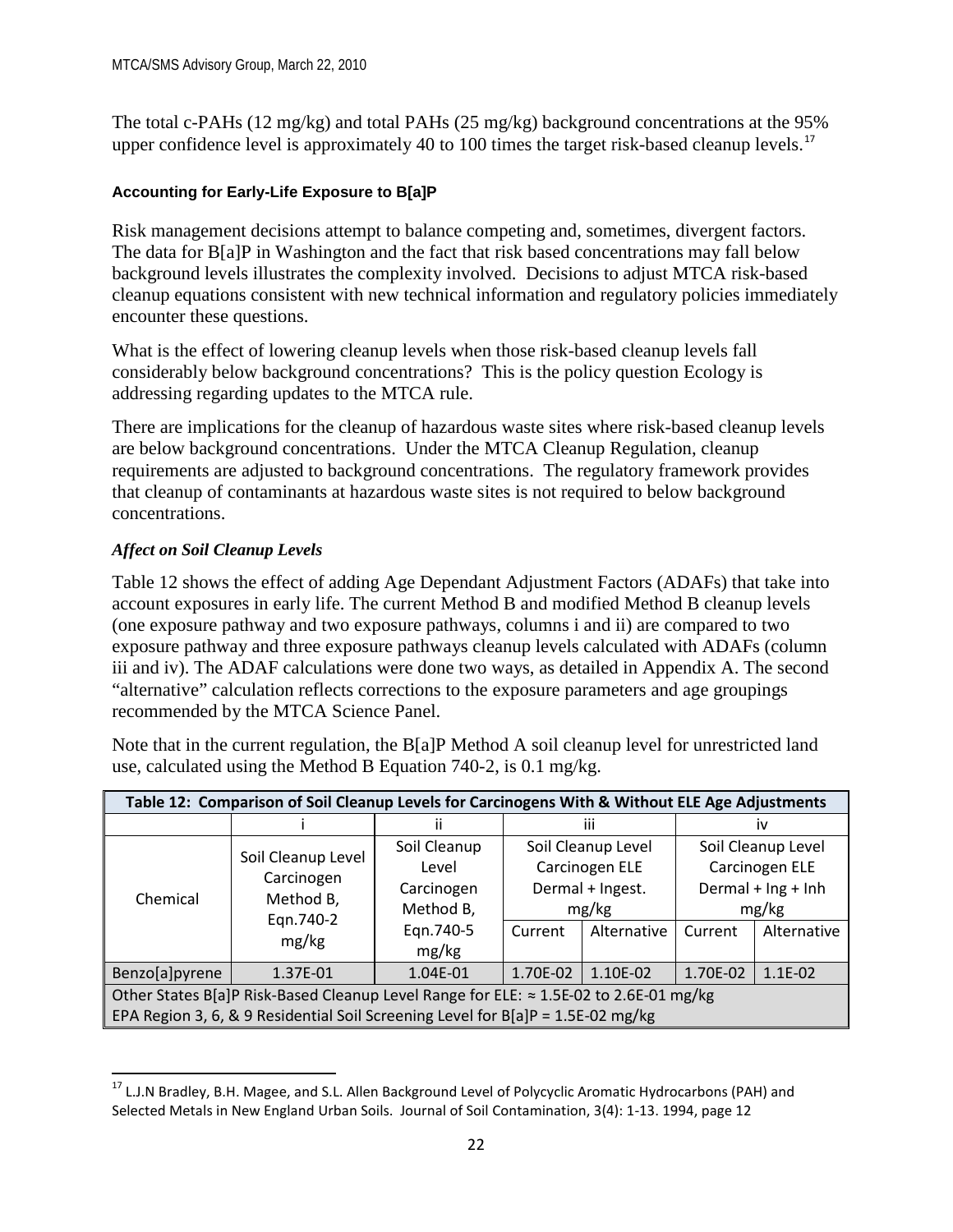It's illustrative also to compare effects of accounting for exposures with other decision parameters used to establish cleanup levels. Table 13 compares, for B[a]P:

- Cleanup levels calculated using two exposure pathways (ingestion + dermal) without age dependent adjustment factors (i)
- Cleanup levels calculated using two exposure pathways (ingestion + dermal) with age dependent adjustment factors (ii)
- Soil concentrations that protect drinking water against contaminants leaching from soil into groundwater (iii)

| Table 13: Comparison of ELE Cleanup Levels With Other Soil Values for B[a]P    |                                                                     |                                                                  |                      |                                            |  |  |  |  |  |
|--------------------------------------------------------------------------------|---------------------------------------------------------------------|------------------------------------------------------------------|----------------------|--------------------------------------------|--|--|--|--|--|
|                                                                                |                                                                     | iii                                                              |                      | İV                                         |  |  |  |  |  |
| Carc. Soil Cleanup Level<br>Dermal + Ingestion<br>Method B, Eqn.740-5<br>mg/kg | Soil Cleanup Level<br>Carcinogen ELE<br>Dermal + Ingestion<br>mg/kg | Soil Concentration<br>Protective of GW<br>3-Phase Model<br>mg/kg |                      | Soil Background<br>Concentrations<br>mg/kg |  |  |  |  |  |
|                                                                                |                                                                     |                                                                  | 3.3                  | Upper 95 %ile<br>B[a]P-TEF                 |  |  |  |  |  |
| 1.04E-01                                                                       | 1.70E-02                                                            | 4.3E-01                                                          | 12.4<br>24           | Total c-PAHs<br><b>Total PAHs</b>          |  |  |  |  |  |
| 0.104                                                                          | 0.017                                                               | 0.43                                                             | $\approx$ 2.0<br>1.8 | MyEIM 95%<br>UCL<br>Mean MyEIM             |  |  |  |  |  |

 $\blacksquare$  Soil background concentrations (iv)

Regardless of whether early-life exposures are factored in, the risk-based soil cleanup levels and soil concentrations protective of groundwater are consistently below some measure of B[a]P soil background concentrations.

As risk based concentrations become lower, for example when the effects of exposure during early life is factored in, cleanup decisions will increasingly be based on background concentrations. This has implications for potential updates to the MTCA cleanup regulation and for decision making at future cleanup sites. It brings up, for example, questions about how to define and determine contaminant background concentrations.

Ecology is aware that determining background is already a significant cleanup consideration, and is evaluating the implications of adding age dependant adjustments factors. Ecology considers the change from risk-based decisions to a regulatory decision making framework based on background concentrations to be a significant risk management consideration in evaluating whether age dependant adjustment factors for early-life exposures should be applied to all carcinogens.

The goal for Ecology's MTCA Cleanup Regulation update, when considering early-life exposure, continues to be for cleanup standards and requirements that are based on the best available science, are reasonable, and are protective of the environment and public health.